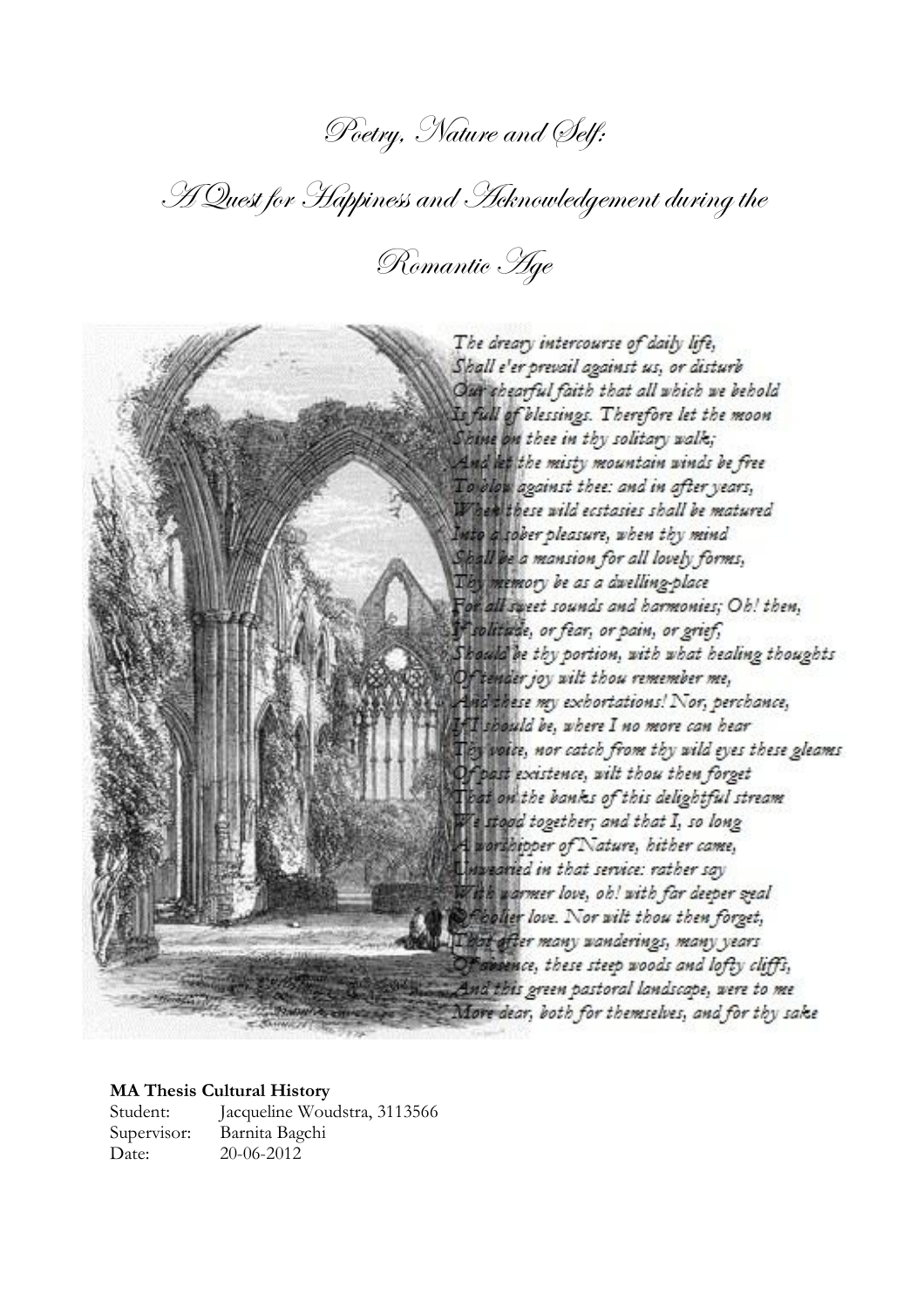Image: Unknown artist, in black (1869) Tintern Abbey, interior Words: William Wordsworth, *Lines written a few miles above Tintern Abbey*, fragment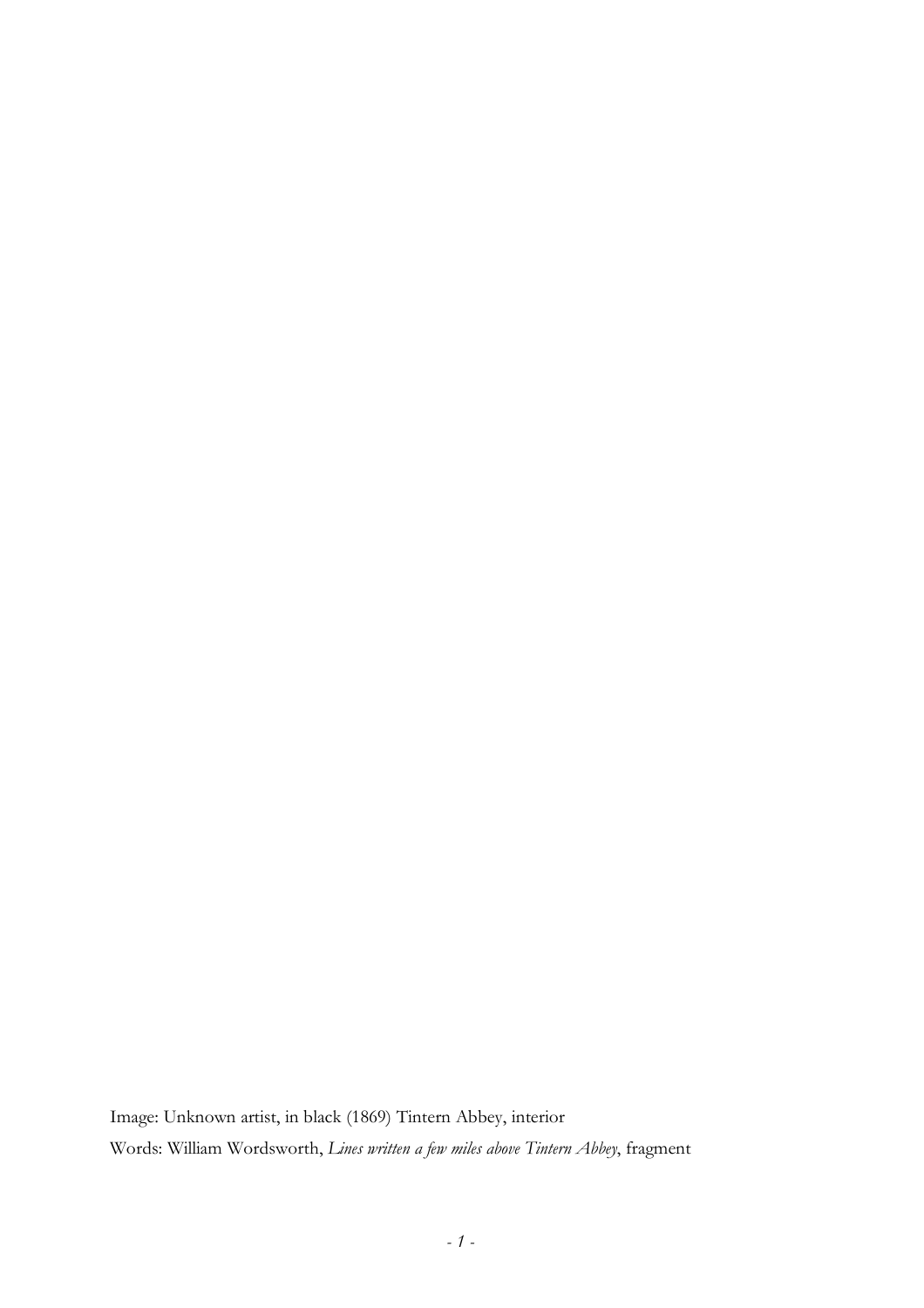| <b>Introduction</b><br><u> 1989 - Jan James Sand, amerikan besteman dan besteman besteman dalam besteman besteman besteman dalam bestema</u> | $-4-$  |
|----------------------------------------------------------------------------------------------------------------------------------------------|--------|
|                                                                                                                                              |        |
|                                                                                                                                              |        |
| Preromanticism $\qquad \qquad -10$ -                                                                                                         |        |
| Cultural interactions $\frac{1}{2}$ - 12 -                                                                                                   |        |
|                                                                                                                                              |        |
|                                                                                                                                              |        |
|                                                                                                                                              |        |
|                                                                                                                                              |        |
|                                                                                                                                              |        |
|                                                                                                                                              |        |
| The Advertisement and Prefaces for justification and defence _________________________- - 21 -<br>Preface $(1802)$ $-25$ -                   |        |
|                                                                                                                                              |        |
| $Conclusion$ $-29$ -                                                                                                                         |        |
|                                                                                                                                              |        |
| Dilemmas and tradition in the life of a poet's sister<br><u>Dilemmas and tradition in the life of a poet's sister</u>                        |        |
|                                                                                                                                              |        |
| The journals<br>$-35-$                                                                                                                       |        |
|                                                                                                                                              |        |
|                                                                                                                                              |        |
| Dorothy and tradition 143 -                                                                                                                  |        |
|                                                                                                                                              | - 44 - |
| <b>John Keats:</b><br><u> 1989 - Johann Stoff, Amerikaansk politiker († 1908)</u>                                                            |        |
|                                                                                                                                              |        |
| The formation years $\frac{1}{2}$ -47 -<br>$\text{Self-education}$ $-48 -$                                                                   |        |
|                                                                                                                                              |        |
|                                                                                                                                              |        |
| The melancholy poet: Keats the Romantic Hero ___________________________________- - 55 -                                                     |        |
| Self-education and -definition                                                                                                               | $-60-$ |

## Table of Contents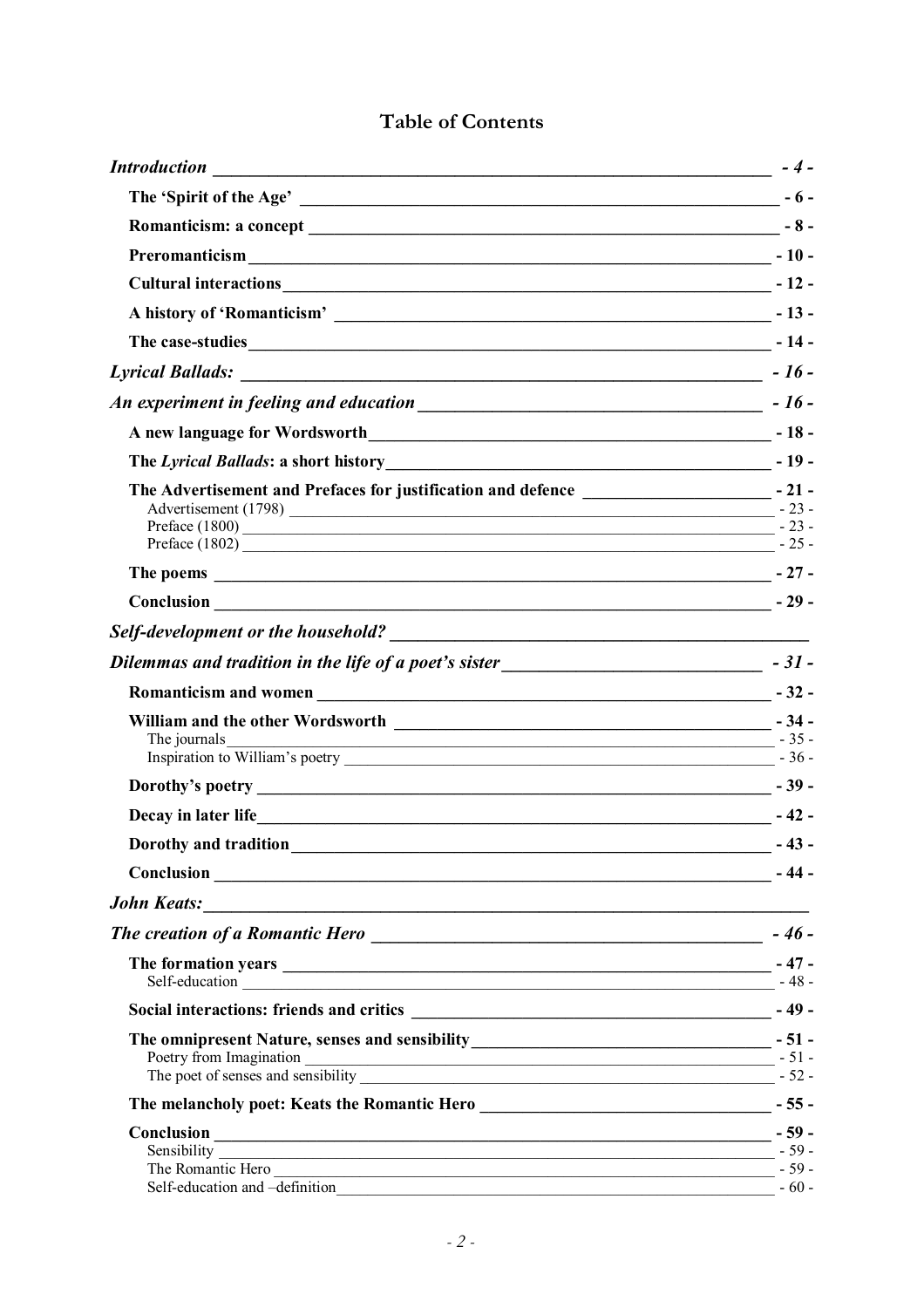| <b>Conclusion</b>                      | $-62-$ |
|----------------------------------------|--------|
| Nature and the natural                 | $-62-$ |
|                                        | $-63-$ |
| Self-definition and public/social life | $-64-$ |
| <b>Romantics</b>                       | $-65-$ |
| <b>Bibliography</b>                    | $-67-$ |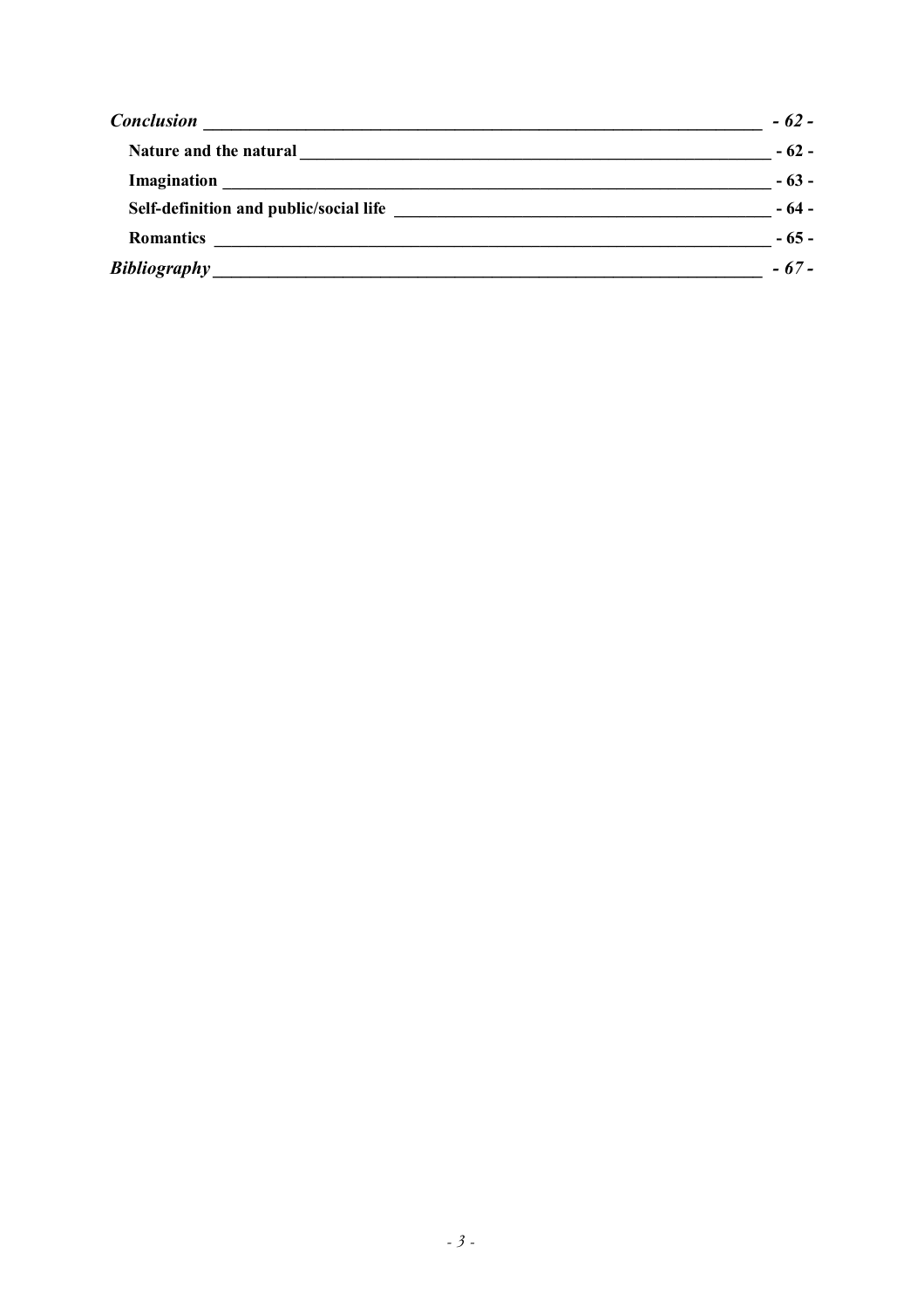## **Introduction**

"Dreaming and daydreaming in dark grottoes, amid vast wildernesses, or on high mountains", this is how Marshall Brown described the 'Romantic nature feeling'.<sup>1</sup> And he was not far off. Romanticism had everything to do with dreaming, the imagination and the overwhelming qualities of nature. The Romantic period was the time of head against the heart, the follow-up to the Enlightenment, during which all the sacred cows of religion were thrown over. Man was turned back into the autonomous being that he was by nature and God was no more. Reason ruled and all belief in magic and the supernatural had been terminated. The Romantic Movement started as a protest against this cold, new age of reason. Man could live with the fact that there was no God, but giving up on the magical, imaginative and supernatural was a different story altogether. Many were left disillusioned, because if there was nothing but reason, what room was there for emotions, imagination? People needed new ways to give meaning to their lives and a group of Romantic poets set out to do so. Their goal was, above anything else, to express feeling in their poetry: they wanted to make their readers feel again.

People needed magic and a retreat from real-life, especially in the second half of the eighteenth century. Industrialization was leaving its marks in the cities and in the country. The French Revolution and its ideals, but also its terrible consequences, reached England. Many hoped and believed that the Revolution would bring a cure for the problems with modern society and European civilization. When it did not come, they retreated to nature and Romanticism.<sup>2</sup> It became a sanctuary, where they could dream about a better world, revel in the past and imagine their time away. The outbreak of the French Revolution almost heralded the beginning of Romanticism. What they had in common was the striving for freedom: freedom from an oppressive regime and freedom from rationality.<sup>3</sup> Romantic poetry wanted to satisfy this need: by discussing the natural world, filtered through an idealistic imagination, it took people away from their hardships, offering a refuge or perspective.

The refuge to nature and a more natural life started in people's own gardens, which had until then been arranged with the logic and precision of the Enlightenment. Letting go of this rational gardening and letting nature run loose was the first step.<sup>4</sup> Gardens should be wild; a place where fairies might live and where people could daydream. There they found a divine beauty, strength, a higher power. Nature, of all things, is closest to an archaic world, in which old values

<sup>1</sup> Brown, Marshall, 'Romanticism and Enlightenment, in: Curran, Stuart (ed.), *The Cambridge Companion to British Romanticism* (Cambridge, 2010) [1993] p. 37

<sup>2</sup> Schenk, Hans Georg, *The Mind of the European Romantics* (Oxford, 1979) p. 11-12

<sup>3</sup> Ibidem, p. 1

<sup>4</sup> Ibidem, p. 241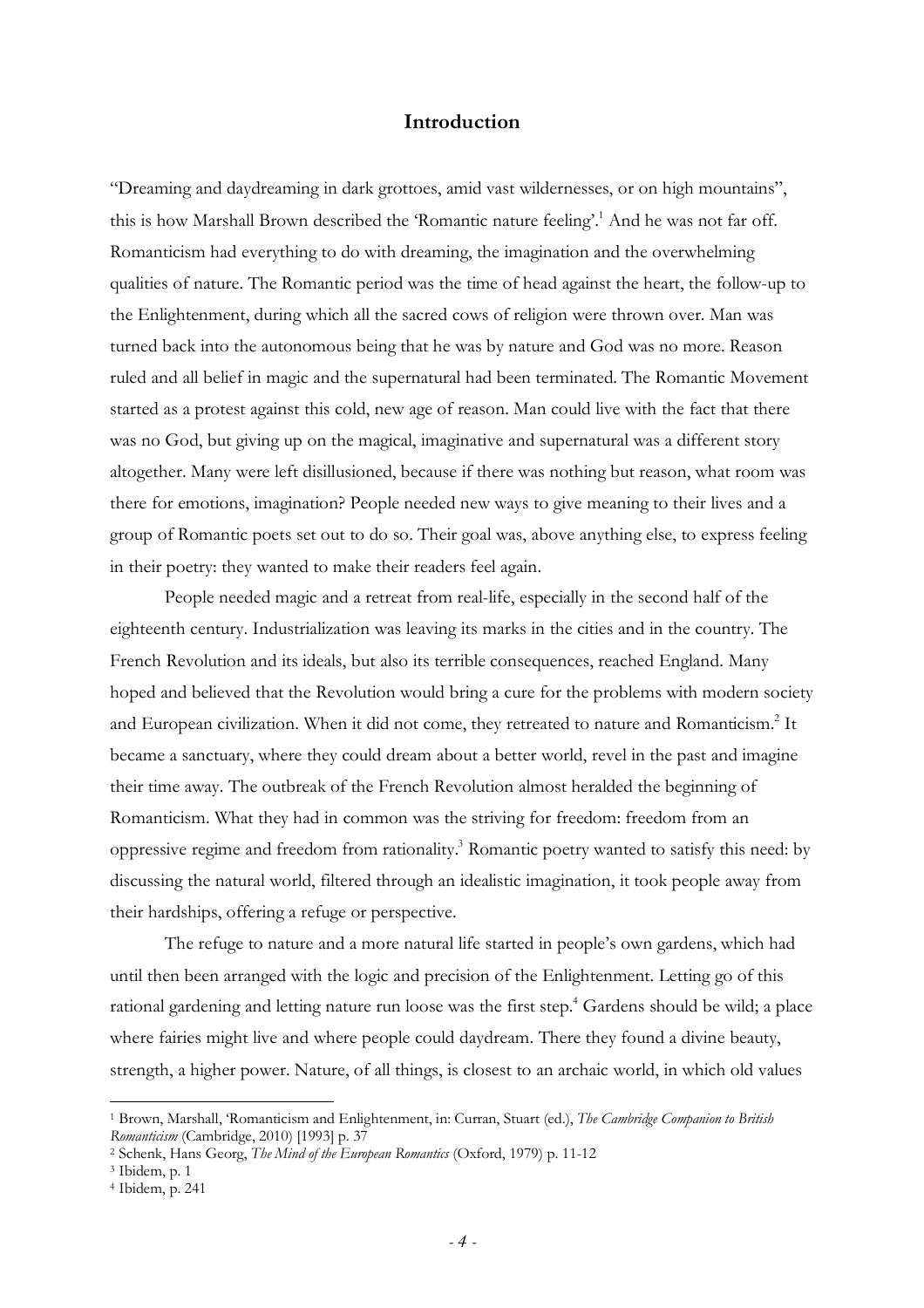and magic are still somewhere hidden. And most of all, nature has a tranquillity that the city lacked, especially during the Industrial Revolution. Nature was fighting a losing battle against the modernization, with all its artificialities.<sup>5</sup> Because of the hardships of the time, poets wanted to offer their readers an escape: a turn away from the modernisation of society, the loss of rural life, the beginning of life in the city. David Duff wrote how these poets would "project their readers onto an imaginative plane, where the time and place are forgotten."<sup>6</sup> Return to nature and wild gardening had everything to do with the call for a more natural life. This call was answered in people's own lives and a new reverence for natural scenes, but also in the language used for poetry. William Wordsworth was a revolutionist in that respect, wanting to do away with all the artificialities in his life as well as his poetry.

New genres emerged during Romanticism, but this thesis will focus on Romanticism in nature poetry and self-definition, in the works of William Wordsworth, Dorothy Wordsworth and John Keats.

<sup>5</sup> Hans Georg Schenk, *The Mind of the European Romantics,* p. 175

<sup>6</sup> Duff, David, 'From Revolution to Romanticism: The Historical Context to 1800' in: Wu, Duncan (ed.), *A* 

*Companion to Romanticism* (Oxford, 1998) p. 23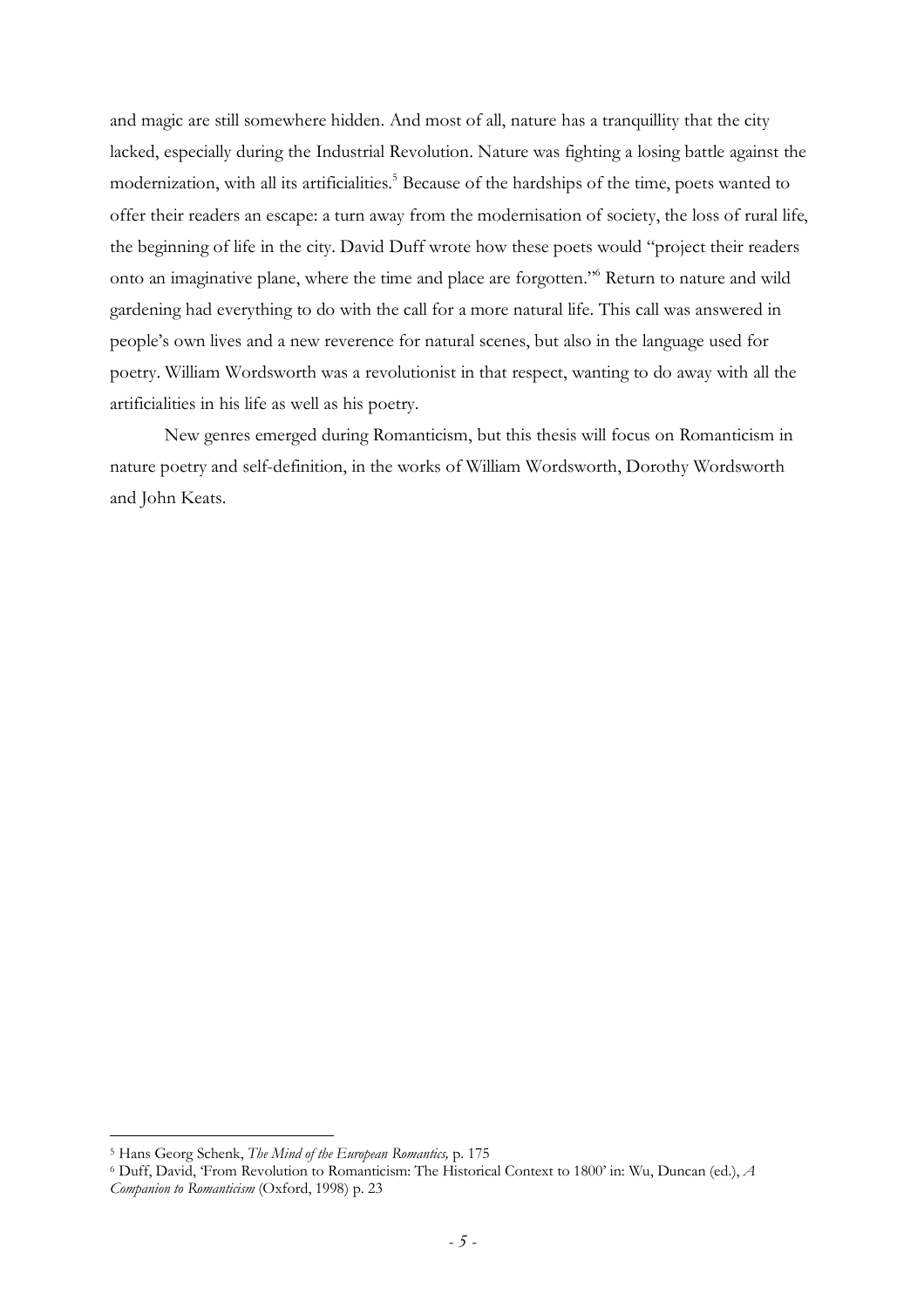## **The 'Spirit of the Age'**

The Romantic period was an age of repression, censorship and legal threat.<sup>7</sup> Women were repressed into their traditional role of matriarch: staying at home and taking care of the children. People from the lower classes and women in general had a hard time defending their rights, and their potential careers. Critics were inexorable on these writers, whether their critique was justified or not. These harsh critiques caused authors to feel the need to defend themselves. This was easiest achieved by their practice of self-definition, justifying both themselves and their poetry or prose. They did this through a preface or essay preceding a large work. Especially William Wordsworth, with his preface to the *Lyrical Ballads*, used this means as a defence.

Many other changes presented themselves, most importantly the Industrial Revolution. From a mainly agricultural society, England developed into an industrial and modernised nation.<sup>8</sup> Instead of working on the land and living a rural life people now had to move into the city and work in factories. The 'natural' of everyday life was oppressed more and more. Nature was fenced in and no longer a place to roam freely. It is not hard to imagine how all these changes made people nostalgic for the days when they were still living their tranquil, unlimited lives. They needed nature as their haven once more. City life was harsh and a retreat into the countryside was limited by the fenced in agricultural fields. Nature poets jumped into the gap that was thus left by the industrialization. Romantic poetry had a hint of the nostalgic in it, as it romanticised a period that no longer was: the time before the industrialization, when nature was still free and vibrant. Nature poetry turned into an idealization of the nature scene as it had been before the urbanization:

> As a site where the individual could find freedom from social laws, an idealization that was easier to sustain when nature was (…) represented not as cultivated fields but as uninhabitable wild wastes, unploughed uplands, caves and chasms.<sup>9</sup>

Poetry became an escape, mostly from the terrible reality of the war between England and France, which started in 1792 as the French Revolutionary Wars but continued into the Napoleonic Wars until 1815. Nature poetry could "create a mental sanctuary". Especially John Keats was skilled in that respect, mostly because he created mental sanctuaries for himself.<sup>10</sup> He fled into his imagination, which was usually filled with melancholy thoughts.

<sup>7</sup> Curran, Stuart, 'Romantic Poetry: why and wherefore?', in: Curran, Stuart (ed.), *The Cambridge Companion to British Romanticism* (Cambridge, 2010) [1993] p. 223

<sup>8</sup> Lynch, D.S. & J. Stillinger, 'The Romantic Period' in: Greenblatt, S. (ed.) *Norton Anthology of English Literature vol. 2* (New York & London, 2006) [1962] p. 2

<sup>9</sup> Ibidem, p. 15-16

<sup>10</sup> Stuart Curran, 'Romantic Poetry: why and wherefore?', p. 211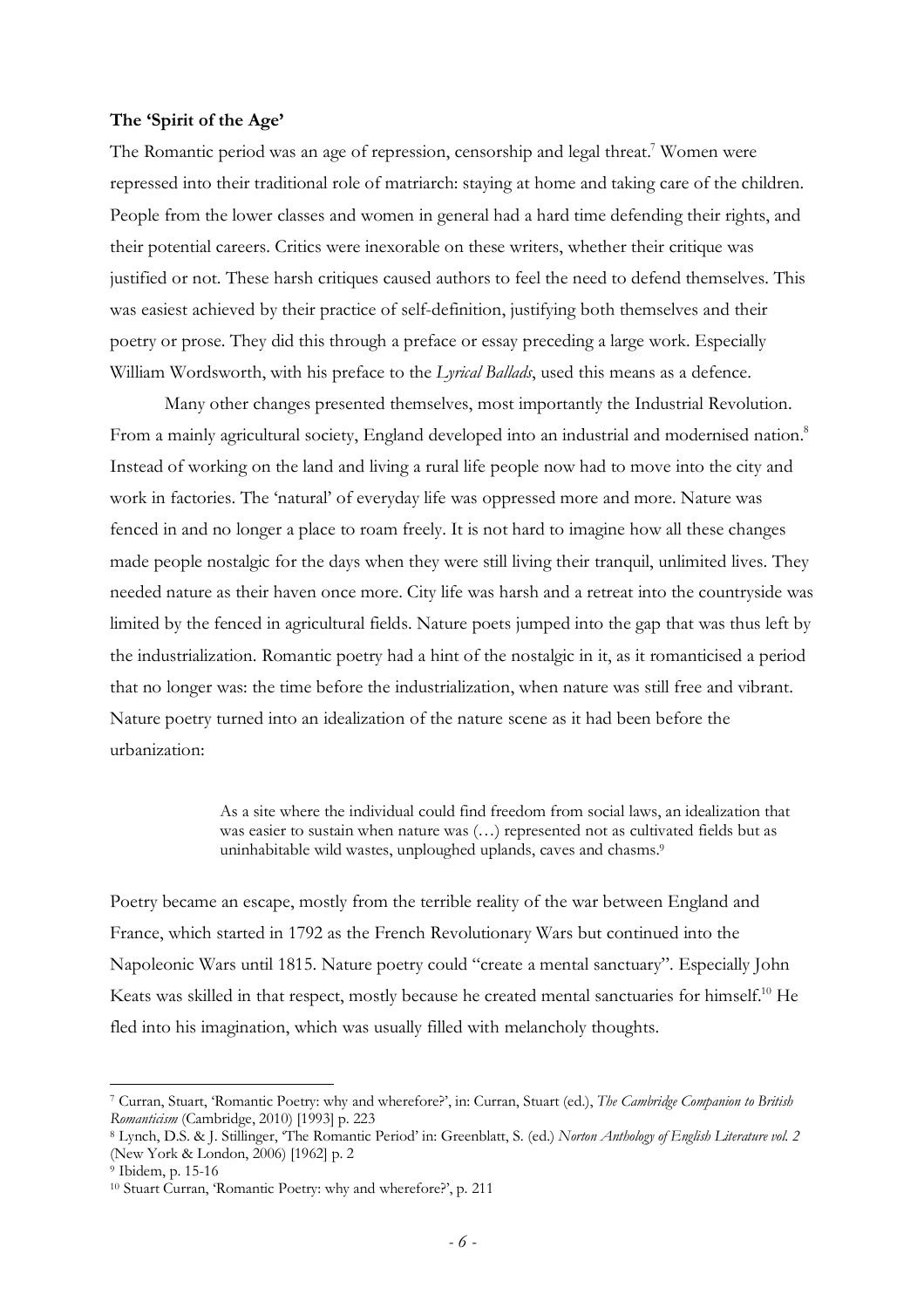The gloom of industrialization caused a new movement in literature, the Gothic novel, in which the most horrible subjects were treated. This fascination with immorality and coldness was felt as a disgrace by William Wordsworth. He was a Romantic poet and he believed that Romantic poetry could make people feel again, turn them back into sensible, loving beings that enjoyed beauty and not cruelty. Not only gothic writers were gloomy, however. A typical development of the Romantic period was the appearance of the Romantic Hero. This man, who seemingly had everything that could make him happy, would turn away from his happiness to revel in melancholy. The hero turns away from established norms and conventions and is in turn rejected by society, living a self-centred life. The focus is on the thoughts of the character, rather than on his actions. Books like *Die Leiden des jungen Werthers* by Goethe and the poem *Childe Harold's Pilgrimage* by Lord Byron have a Romantic Hero as the protagonist. That the Romantic Hero was not just a concept from fiction will become clear in relation to the young poet John Keats, who knew exactly how to evoke a melancholy atmosphere in his works and was, very much, rejected by society.

It was also the time of man against nature. The Romantic poet could ramble through the countryside for hours, experiencing its beauty and power. The Romantic period induced a trend of going out alone to face nature, seeing it in all its might and gaining knowledge and peace from it. Nature was a powerful source that man could try to overcome or retreat to. Romantic paintings, more than anything else, tried to grasp this aspect of man against nature. In Romantic poetry, there was a negotiation between the individual, nature and society.<sup>11</sup> The poetry came forth out of a desire of the individual to get away from society, and a desire to change that society for the better. The authors discussed in this thesis all had their own relation to nature and the natural. This determined how they dealt with or tried to influence society.

Rambling through nature became known as the Romantic *Wanderlust*. The poets, especially Wordsworth and his sister Dorothy, wandered through the countryside for hours.<sup>12</sup> William Wordsworth could cover as much as forty miles a day, no matter what the weather was. Just like many others poets, he used his walks to mediate and compose. It was nature that could give him inspiration, and fill the void of disillusionment that was left after the French Revolution and industrialization.<sup>13</sup> The *Wanderlust* also caused an increase of tourism, a trend that all the poets discussed in this thesis followed and encouraged, sometimes unintentionally.

<sup>11</sup> Ferguson, Frances, *Solitude and the Sublime. Romanticism and the aesthetics of individuation* (New York, 1992) p. 125

<sup>12</sup> Hans Georg Schenk, *The Mind of the European Romantics,* p. 164

<sup>13</sup> Ibidem, p. 165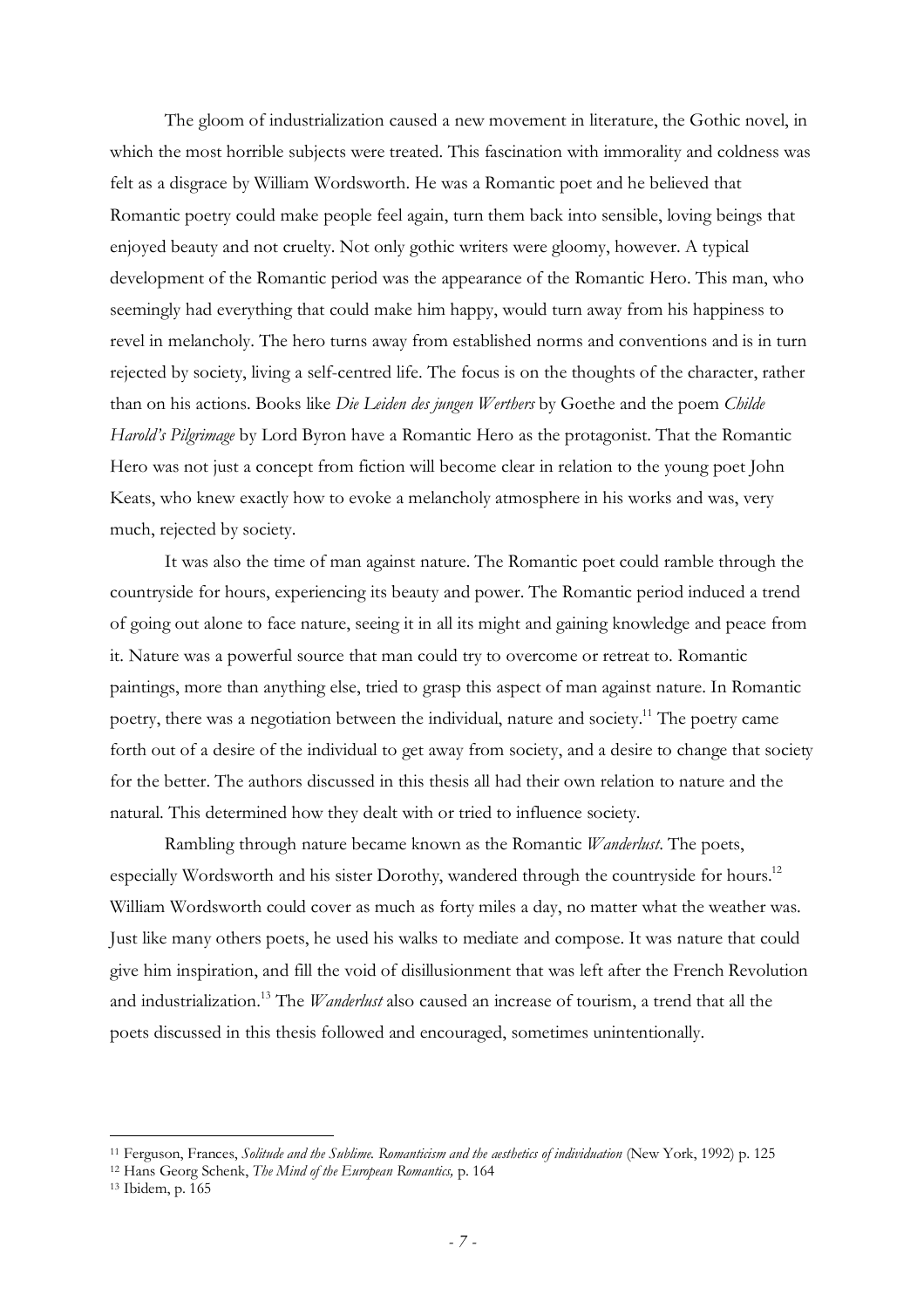#### **Romanticism: a concept**

But what exactly is this Romanticism? Already in 1924, Arthur O. Lovejoy stated that "[T]he word "romantic" has come to mean so many things that by itself, it means nothing."<sup>14</sup> That is why it is important to look at the concept in a context, to see what it means in relation to other things. The important things that were part of Romantic culture were conceptions of man and his relation to nature, the poetic style with a use of symbolism, imagination and myth, the workings of nature and poetic imagination.<sup>15</sup> This thesis will look at Romanticism in that connection with nature and the imagination, but also from the perspective of the poet in their relation to society and practices of self-definition.

Lovejoy, in his article 'On the Discrimination of Romanticisms', offered a nice summary of what Romanticism meant for many: "A passion for moonlight, for red waistcoats, for Gothic churches, for futurist paintings, for talking exclusively about oneself, for hero-worship, for losing oneself in an ecstatic contemplation of nature."<sup>16</sup> Romanticism was all about the imagination, daydreaming and escaping into nature, which were effective means to reconnect with the feelings. After that, Lovejoy quoted a Professor Ker who named Romantic poetry the 'fairy way of writing<sup>17</sup>, indicating that it had much to do with imagination and supernatural things. John Keats is a great example of this 'fairy way of writing', as he often used folkloric tales about fairies in his poetry. The imagination played that big a part for him, that he lived more in it than in reality.

Professor Ker also stated that Romanticism implies reminiscence, and that it is dependent on the past. Romanticism romanticises the past, so that lovely memories will never die. Geoffrey Scott claimed that it is the cult of the extinct<sup>18</sup>, which adds to this idea. Memorizing the past, and the notion of Romanticism as a cult that reveres the past, has much to do with the idealization of nature by the Romantic poets. Hans Georg Schenk wrote how "[t]hose who feel apprehensive about the future will often cast a nostalgic glance back at the past and will at times even try to live in some bygone era. This is one of the most characteristic features of Romanticism."<sup>19</sup> The Romantics feared the things to come; they did not believe that progress would bring any good. Modern society would lead to the destruction of man and therefore, they revelled in the past, casting nostalgic glances back. This revelling in the past caused a glorification of ruins and even started a European-wide fashion of constructing artificial ruins.<sup>20</sup> This preoccupation with ruins

<sup>14</sup> Arthur O. Lovejoy, 'The Discrimination of Romanticisms', p. 232

<sup>15</sup> Wellek, René, 'The Concept of "Romanticism" in Literary History II. The Unity of European Romanticism' *Comparative Literature*, vol. 1, no. 2 (1949) p. 147

<sup>16</sup> Arthur O. Lovejoy, 'On the Discrimination of Romanticisms', p. 232

<sup>17</sup> Ibidem, p. 231

<sup>18</sup> Ibidem, p. 231

<sup>19</sup> Hans Georg Schenk, *The Mind of the European Romantics*, p. 33

<sup>20</sup> Ibidem, p. 44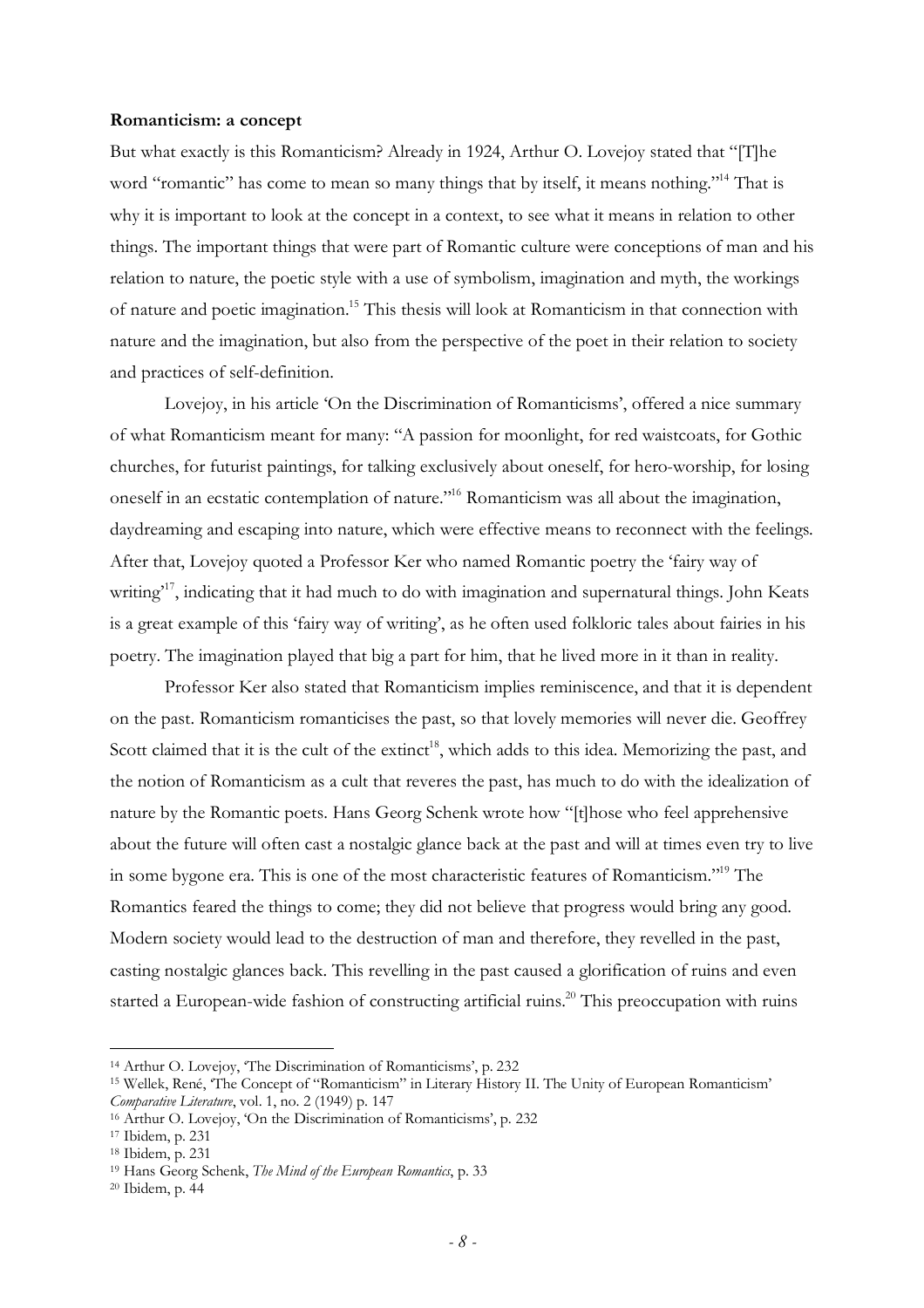was reinforced by some nature poets, especially Wordsworth. His poetry caused a surge of tourism, most notably to his favourite ruin, the Tintern Abbey. The poem 'Lines written a few miles above Tintern Abbey', the closing piece of *Lyrical Ballads,* played a big part in that.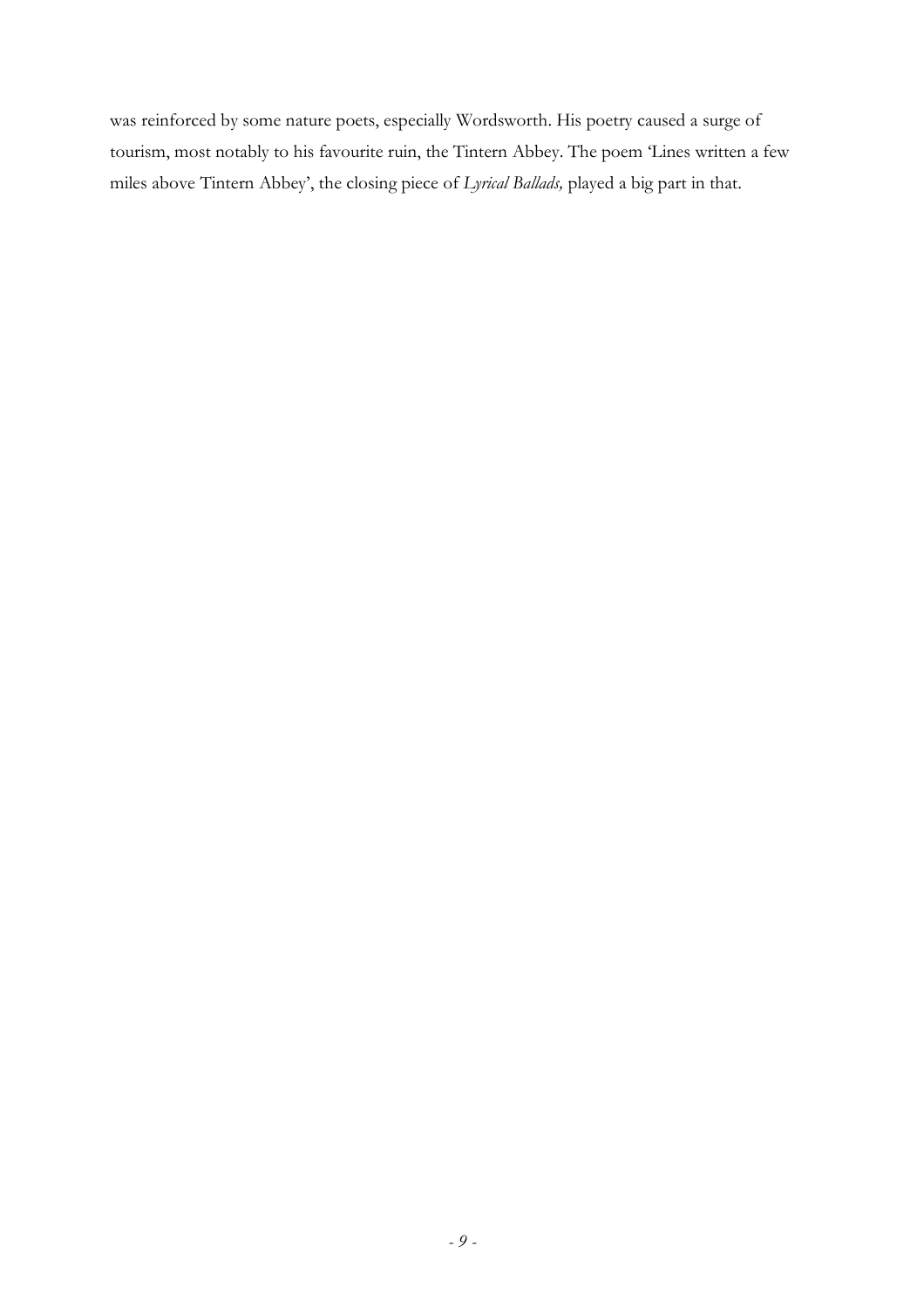## **Preromanticism**

To get back in touch with their feelings and fantasies, poets developed unusual interests. This started a little time before the Romantic period. Poetry became a reflection of their curiosity for the uncommon. They started writing poetry about graveyards, gloomy forests, and nature as it was portrayed on landscape paintings: the wild and untameable kind of nature. The nature poetry movement actually had its roots in and co-existed with the Enlightenment, when a group of 'Preromantics' emerged.<sup>21</sup> Although the "literature of untrammelled imagination had been forced underground" during the Enlightenment, it was not defeated.<sup>22</sup> During this period, there was a renewed interest in sensibility, rather than rationality.<sup>23</sup> The result was sensuous poetry, describing an experience through the senses. Sensibility and the poetry of the senses were such great traits of Romanticism, that without it, much of the poetry that is so famous today could not have existed. Sensibility is essential to Romanticism.

 The Graveyard school was an important forerunner of the Romantic poets. *Columbia Electronic Encyclopaedia* gives the following definition: "18th-century school of English poets who wrote primarily about human mortality. Often set in a graveyard, their poems mused on the vicissitudes of life, the solitude of death and the grave, and the anguish of bereavement. Their air of pensive gloom presaged the melancholy of the Romantic movement." These Graveyard poets embraced sensibility and allowed themselves to feel and be touched by what they saw, whether it be a tomb or a sublime mountaintop.<sup>24</sup> They ignored the reason of the Enlightenment. These Graveyard poets paved the way for later works about the Romantic Hero.

Another important movement presaging the Romantics was pastoral poetry. These poets wrote about nature, the countryside and imagination. The great names of this period in terms of nature poetry are Cowper, Akenside and Thomson.<sup>25</sup> James Thomson wrote the first epic poem on nature, *The Seasons*. Akenside wrote a poem about *The Pleasures of Imagination.<sup>26</sup>* He obviously was part of the anti-Enlightenment movement and wanted to feel the delight of imagination, instead of using only rationality. These pastoral poets were a great inspiration for William Wordsworth, who filled entire volumes of poetry with pastorals in his most productive periods. Oftentimes, nature was described in tenderness, fused with a hint of melancholy.<sup>27</sup> The poet saw the natural scene and delighted in it, but also knew that it would pass, or already had passed. The

<sup>21</sup> Brown, Marshall, 'Romanticism and Enlightenment, in: Curran, Stuart (ed.), *The Cambridge Companion to British Romanticism* (Cambridge, 2010) [1993] p. 38

<sup>22</sup> D.S. Lynch & J. Stillinger, 'The Romantic Period', p. 13

<sup>23</sup> Tolley, Michael J., 'Preromanticism', in: Wu, Duncan (ed.) *A Companion to Romanticism* (Oxford, 1998) p. 14

<sup>24</sup> Ibidem, p. 14

<sup>25</sup> Ibidem, p. 16

<sup>26</sup> Ibidem, p. 16

<sup>27</sup> Ibidem, p. 18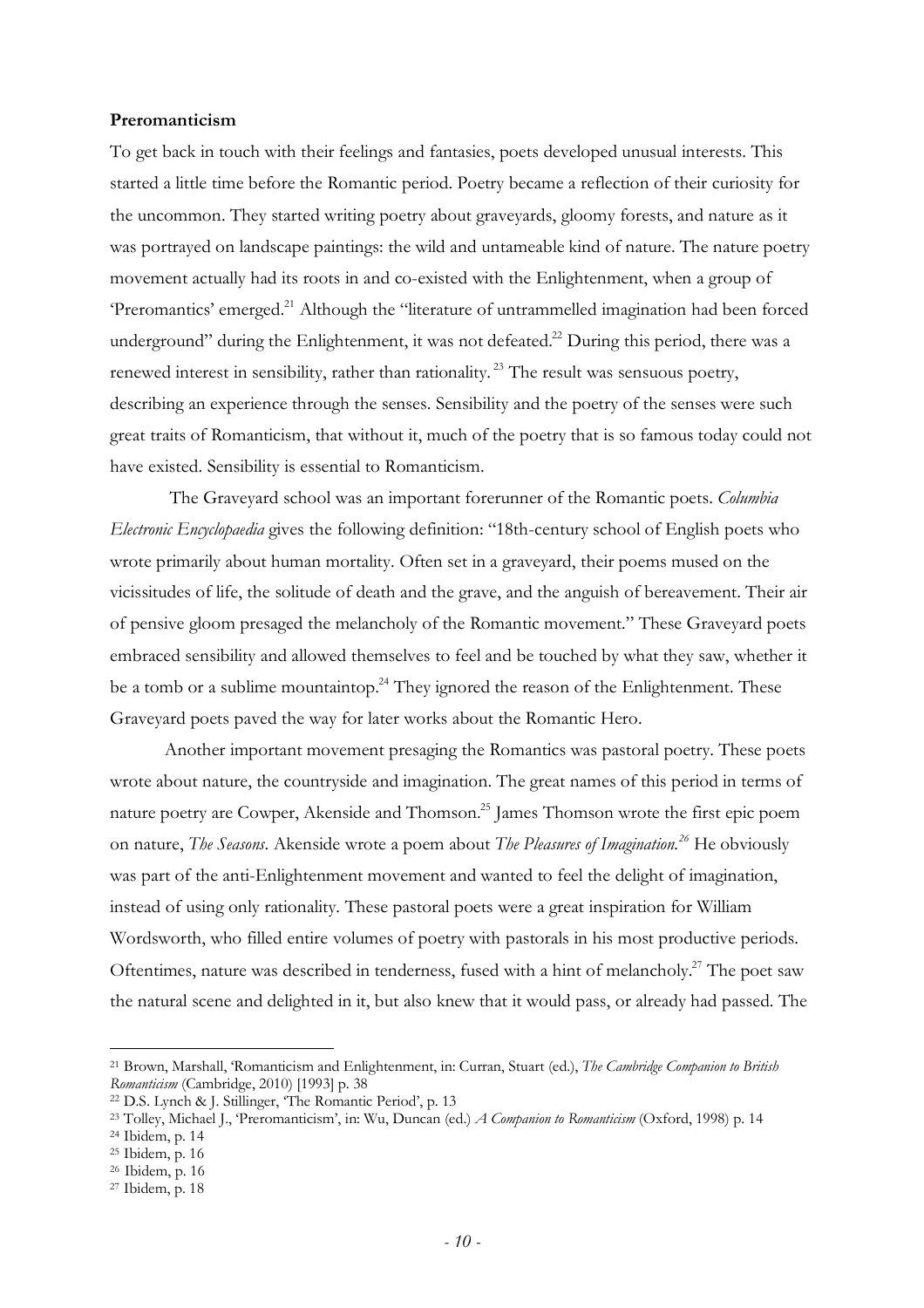passing of the seasons played a part in the mortality of natural scenes, but the industrialization also played a part in its destruction.

The melancholy hint is found in most Preromantic works. There was a fear of the future and nostalgia for the past. Progress only led to downfall and many feared and wrote about their deaths.<sup>28</sup> This hint of despair and gloom is also very present in the Romantic works. As this thesis will show, Keats could in that respect just as well have been a part of the Graveyard School. The nature poetry of the Romantics however, differed from that of the Preromantics. Whereas those had been objective texts about nature and landscapes, the Romantics discussed nature in a creative and imaginative way, which had been unthinkable before, because of the Enlightenment and the value it placed in facts and reason.<sup>29</sup> In Romanticism, there was room for imagination, and the ways in which the poet would have liked the world to be, or how he felt contemplating it. There was room for the poet himself in poetry now, and the 'self' was immersed in it. There is no objective, Romantic nature poetry; the scenes are always filtered through the senses, the imagination, and the poet himself.

Imagination was important to Romantic poetry, because it allowed the poet to see things that were not real; to envision a better world. In the Romantic period, this was of great value because it was such a bad time. The Romantic poets however believed that their power of imaginative vision could change the world.<sup>30</sup> This vision led to some of their best works. Fantasizing about this perfect world, imagining oneself in it and taking it along wherever you go occurred a lot for the poets, especially the Wordsworths. They found much solace in reliving their memories. In the end the real world is the place where happiness must be found, but nature never lost its appeal. <sup>31</sup>

<sup>28</sup> Michael J. Tolley, 'Preromanticism', p. 19

<sup>29</sup> Anonymous, 'Tintern Abbey, Tourism and Romantic Landscape'

<sup>30</sup> Dawson, P.M.S, 'Poetry in an Age of Revolution', in: Stuart Curran (ed.) *Cambridge Companion to British Romanticism* (Cambridge, 2010) [1993] p. 78

<sup>31</sup> Ibidem, p. 79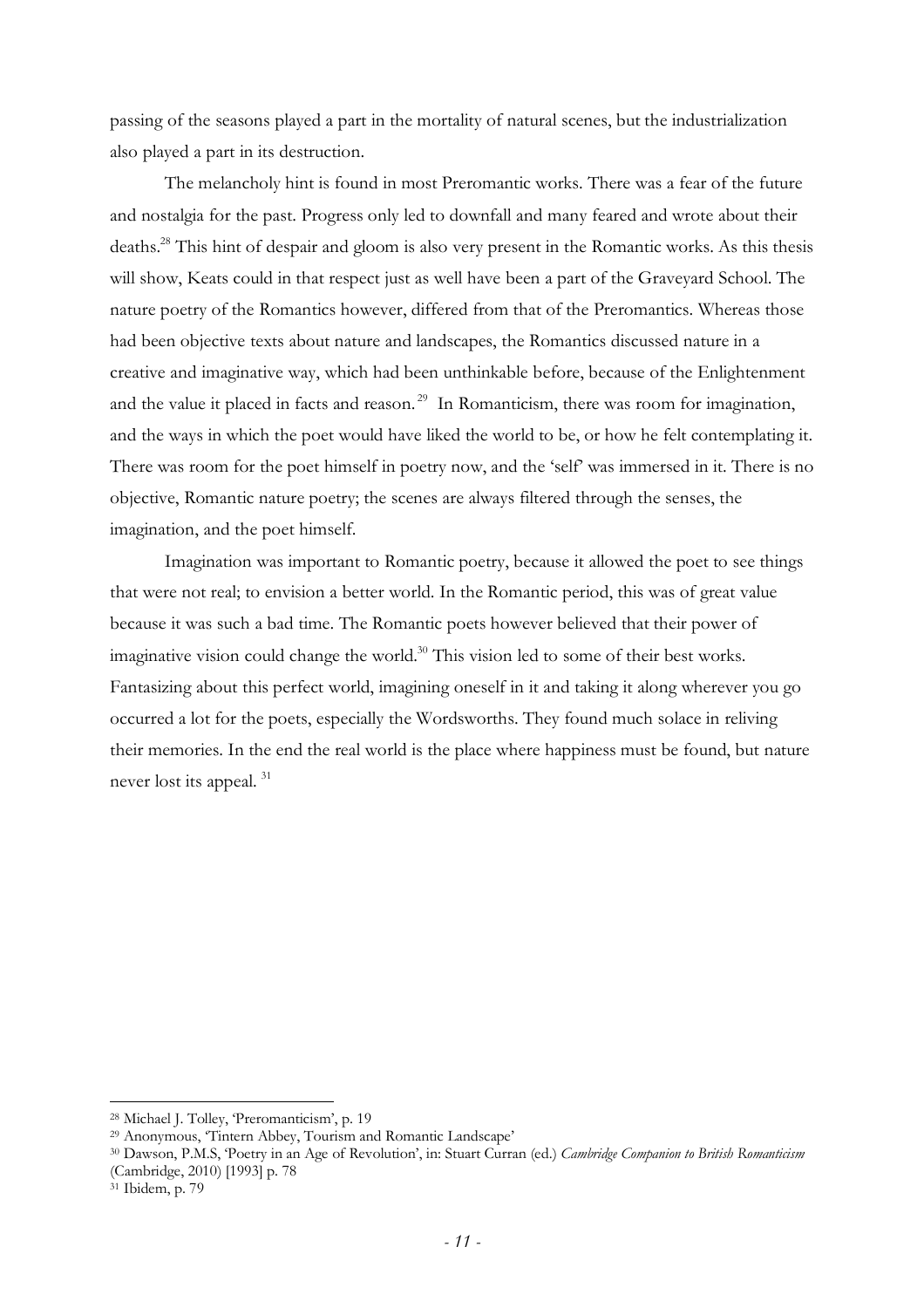## **Cultural interactions**

Most historical periods are named after they are already years past. The English Romantic period is no different. At the beginning of the Romantic period, which officially lasted from 1785 to 1830, poets were divided into schools rather than termed 'Romantic'.<sup>32</sup> For instance, there was the 'Lake school' to which Wordsworth and Coleridge belonged, named so because the poets were from the Lake District. And there was the Cockney school, which had a negative connotation, to which Keats belonged. As trivial a thing as a name may seem, this stamp was not easily shed. The Romantic period was a time when class, gender and education were very important and highly influential if one wanted to become successful.

Despite the limitations and oppressions of this period, however, poets became very aware of the powers they could exert through their poetry. Their will to be understood was strong and they were susceptible to public opinion. They wanted to shape society, but society also shaped them. Self-definition was an important means to connect to the public. Many poets and writers in the Romantic Age busied themselves with self-definition, or, trying to explain what their writings meant and were supposed to do. Wordsworth's 'Preface' to the *Lyrical Ballads* and Shelley's 'Defence of Poetry' are well-known examples of this. It seems as if the writers were on a mission, and they needed to make sure that the public would receive their message as they intended it. This way, they could influence society in the way that they saw fit. At the same time, public opinion could exert a big influence on them, as this period also saw the beginning of the writing of reviews that could either make or break a poet. <sup>33</sup> Through these reviews and the poetry an often strained and hostile interaction originated between public, critics and poets with an influence that worked both ways.

<sup>32</sup> D.S. Lynch & J. Stillinger, 'The Romantic Period', p. 6

<sup>33</sup> Butler, Marilyn, 'Culture's Medium: the Role of the Review', in: Stuart Curran (ed.) *Cambridge Companion to British Romanticism* (Cambridge, 2010) [1993] p. 128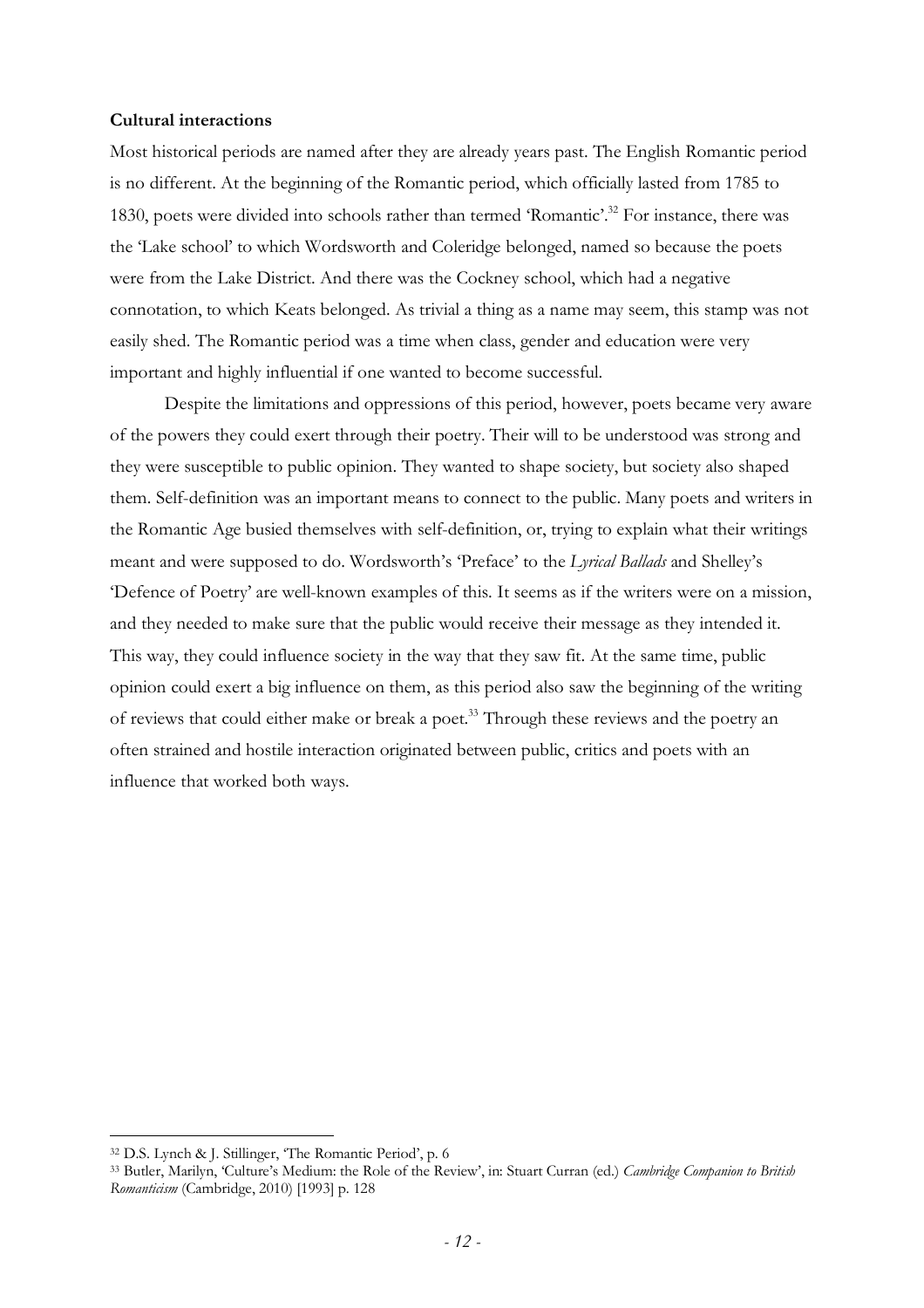### **A history of 'Romanticism'**

The first person to have described English poets of the early nineteenth century – especially the Lake poets – as belonging to a 'Romantic School' is considered to be Hippolyte Taine in  $1863$ <sup>34</sup> He derived the term from a group of German 'Romantics' who were self-named. The English and German could at the time not identify with each other, but since they were contemporary and overall shared much of the same themes in their works, they were ranked under the same denominator.<sup>35</sup> The importance of the 'interior' poet, or the archetype of a poet "living in the dreamily introverted remoteness of his own consciousness", had already been established throughout the nineteenth century.<sup>36</sup> The biggest transformations in defining Romanticism were caused by shifts in the canon. The increasing or diminishing importance of certain poets in the canon changed the definition of Romanticism and the criteria for naming a poet Romantic or other. Blake, for instance, did not become prominent in the canon until the 1960s, but today he is seen as the exemplary Romantic.<sup>37</sup> The increasing importance of Wordsworth at the beginning of the twentieth century caused an emphasis on the 'naturalism' of Romantic poetry. The natural world became the prime Romantic subject, and it still is today.<sup>38</sup>

The study of Romanticism transformed in the 1980s. The 'cultural turn' in history gave new importance to public history, putting more emphasis on people, society and sources such as ego-documents. That is why diaries and correspondences in letters are considered such valuable sources for defining Romanticism today. This thesis uses ego-documents to the extent that the personal view of the authors is very important. It helps to interpret their poetry, gives insight into their lives and influences. It is impossible to give a good analysis of a poet and his motivations without reading ego-documents. This thesis is written from the perspective of the poet and will argue that a poet's background, diary or correspondence can shed much light on poetic development and choices made. Cultural development is also an important factor, as well as the interaction between the poet, his poetry, and the public. The Romantic age saw many changes. William Wordsworth, Dorothy Wordsworth and John Keats either suffered from these changes, or used them to their own advantage.

<sup>34</sup> Perry, Seamus, 'Romanticism: The Brief History of a Concept', in: Wu, Duncan (ed.) *A Companion to Romanticism*  (Oxford, 1998) p. 5

<sup>35</sup> Ibidem, p. 6

<sup>36</sup> Ibidem, p. 7

<sup>37</sup> Ibidem, p. 8

<sup>38</sup> Ibidem, p. 7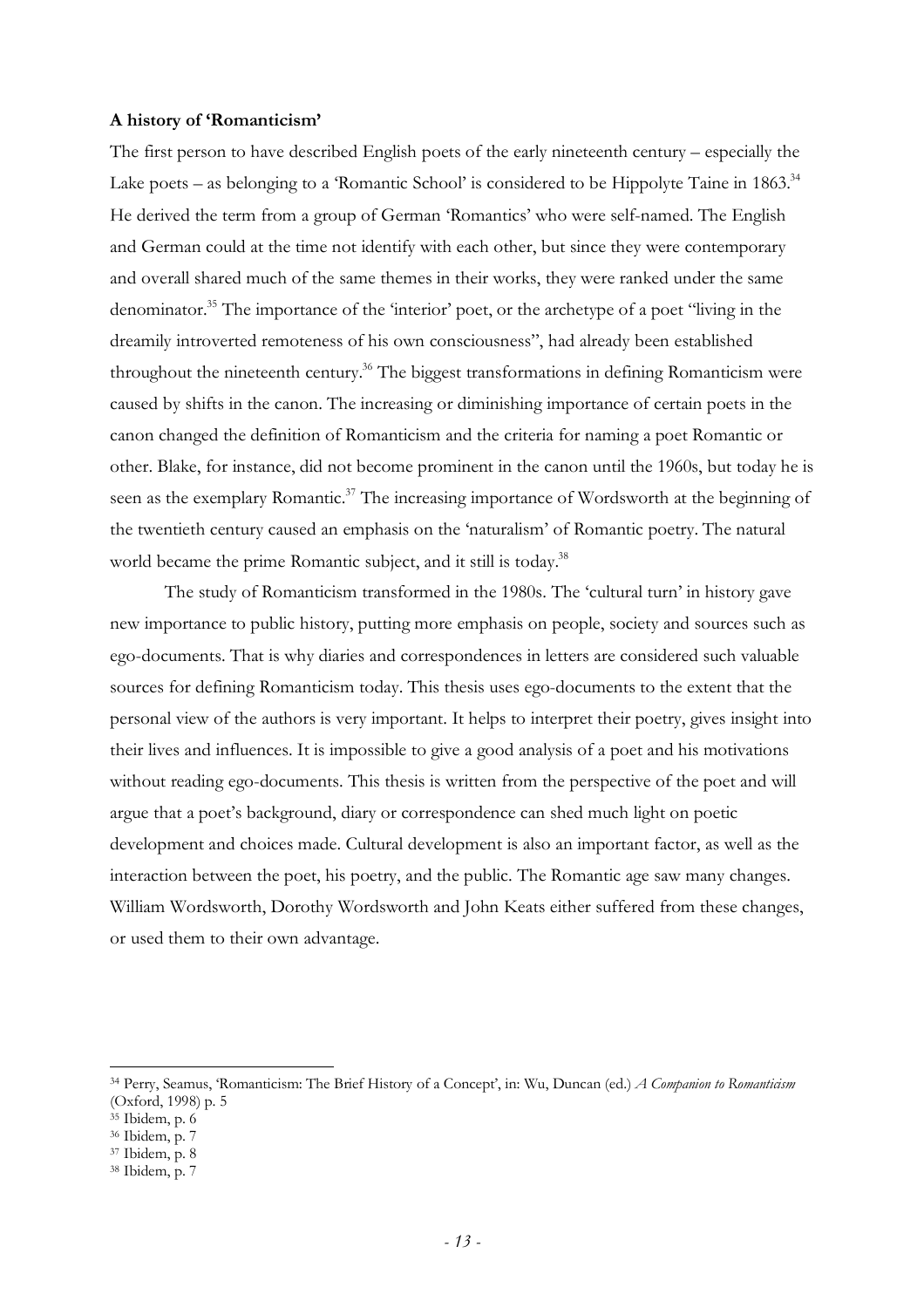#### **The case-studies**

This thesis will, as stated above, focus on nature poetry and the interaction it produced between authors and society. The fact that they were Romantics influenced how they experienced nature, used their imagination and how they dealt with society. Struggle, self-definition and education are important aspects, as well as nature, the imagination and defence. A great name in Romantic nature poetry is William Wordsworth. His *Lyrical Ballads* were radical, revolutionary, a sign of the times. That is why he and his work have to be present in this thesis. The subject that will be focused on is the preface to the *Lyrical Ballads* and the message, even mission, that is conveyed through it. That William had a sister, Dorothy, is well-known, as well as the fact that she was a great inspiration and aide to his poetry. Her own works, however, have remained in obscurity for a long time and were not available to the public until 1874. Why did she not publish during her own lifetime? And then there was Keats, the 'Cockney'-born, young and very talented poet, who had to endure much during the short time that his career was given. Keats' poetry was one of the senses, with an omnipresent nature, suffused with melancholy.

William Wordsworth, Dorothy Wordsworth and John Keats: these are but three of the many authors who have left their traces in Romantic literature. The Romantic period, though not extensive in time, was very extensive in works produced. Examples are inexhaustible, but to illustrate the social interactions during this period and really define the Romantic period as a cultural phenomenon, I have decided to focus on these three case studies, chosen to give a clear view of three important matters that were very present in society at that time. Even though it may not seem so at first, these three writers actually had a lot in common. All had to struggle to be recognized by the public or their domestic circle, all had to deal with critique, but managed to follow their own desires anyway. Their main sources of inspiration and happiness were nature and the imagination. All three authors tried to establish their own role and place in life, struggling for appreciation and happiness.

The first case I will focus on is the *Lyrical Ballads* and the preface that was written for it. The practice of writing prefaces tells us much about the importance of self-definition, in a time when the literary review was just established. The chapter will look at Wordsworth's reasons, motivations and self-fashioning expressed in the prefaces and the *Lyrical Ballads* itself. Closereading of the poetry and the prefaces can supply much information on the subjects and looking at the cultural situation of the time helps to shape the context. The main source of information here is the *Lyrical Ballads* itself and the different versions of the prefaces. Additional bibliographical research from secondary sources will give an idea of the society that *Lyrical Ballads* was published into and it illustrates how the book and additional essays were received. William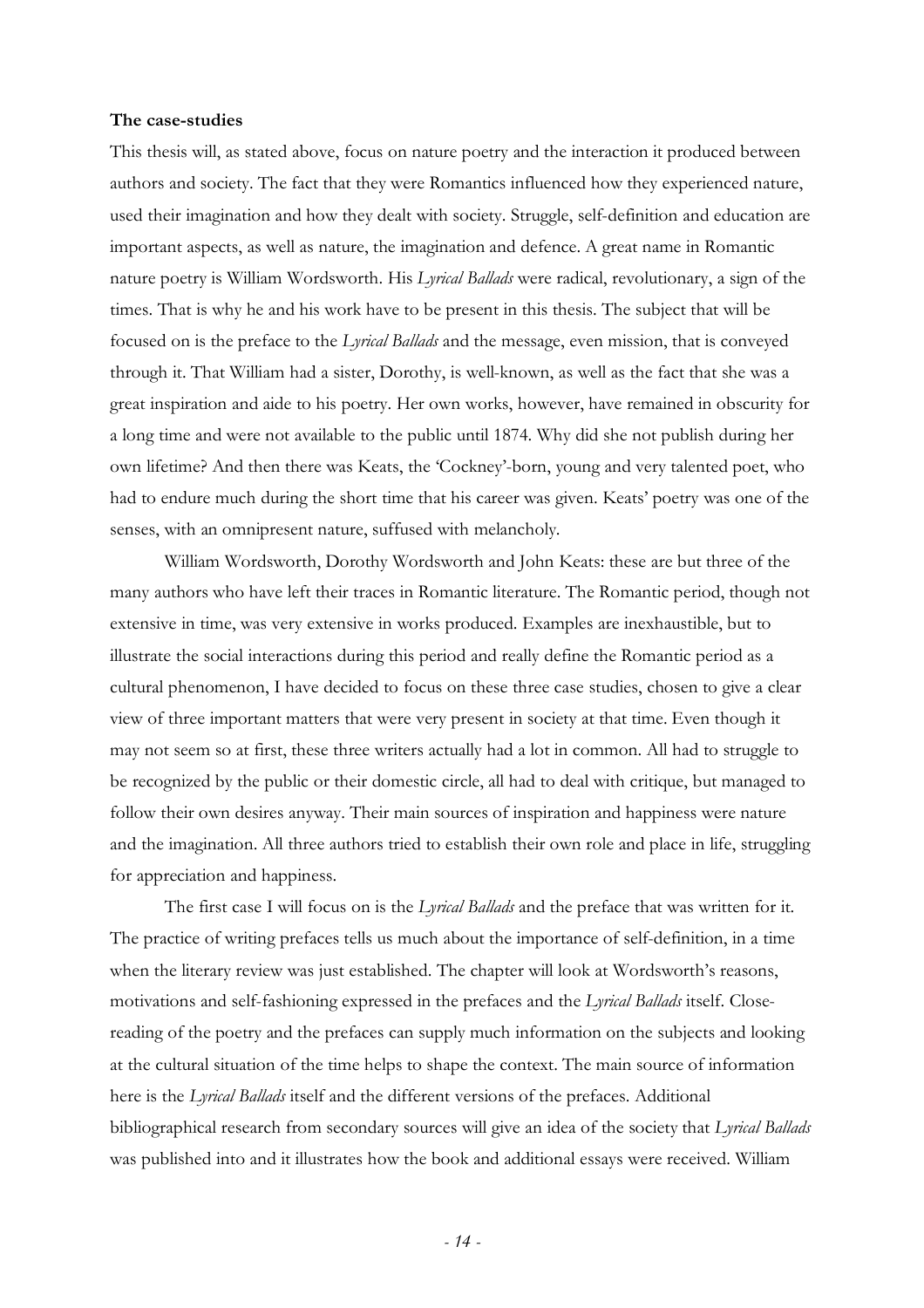Wordsworth managed to establish a place in society for himself and the book, making *Lyrical Ballads* one of the most important books of the time. The importance and justification of the book was fashioned by Wordsworth himself. How did he do that, how was it received and how did it become such an essential Romantic work? Keywords here are self-definition, revolutionary and justification.

The next case-study researches Dorothy Wordsworth and the relation to her brother William. Until the 1980s Dorothy herself was not of any interest to scholars. Her journals were researched for information about her brother William, and signs of the influence he held over her.<sup>39</sup> William was always the poet, but not the only writer in the family. Dorothy wrote prolifically in her journals, but never independently published any of her work. Why did Dorothy never publish any of her works, even though she wrote so much? Main sources here are the journals that Dorothy kept during her life with William at Grasmere and Alfoxden, as well as some of her own and William's poetry. These sources will help define the relationship between the siblings and the reason that Dorothy wrote so much. It is also important to take into account the place that women had in society and the literary world: what was the milieu that Dorothy would have published in, had she published? Information on this is found by historical research, thus shaping the background against which she decided to either publish or not. Study of egodocuments, poetry and gender roles of the period will be the main methods here, as well as studying secondary information on Dorothy Wordsworth and her life. Keywords here are gender roles, tradition vs. freedom and inferiority.

The final case study will deal with John Keats and the fashioning of his personality through his poetry, letters and critique from the public. There was the talented poet that he fashioned himself, the 'Johnny Keats' that he was belittled into by the critics and the tragic poet, supposedly killed by his critics, that he became just after his death. That only the first image, created by himself, was an accurate one this thesis will show. Much of Keats' personality shows through in his poetry, as well as in the correspondences with his many friends. Comparative literary research shows how Keats related to other characters of the Romantic period. Fragments from critique he received in his own time will illustrate the pressure that Keats published under.

<sup>39</sup> Wolfson, Susan J., 'Romanticism and Gender' in: Duncan Wu (ed.), *A Companion to Romanticism*, (Oxford, 1998) p. 387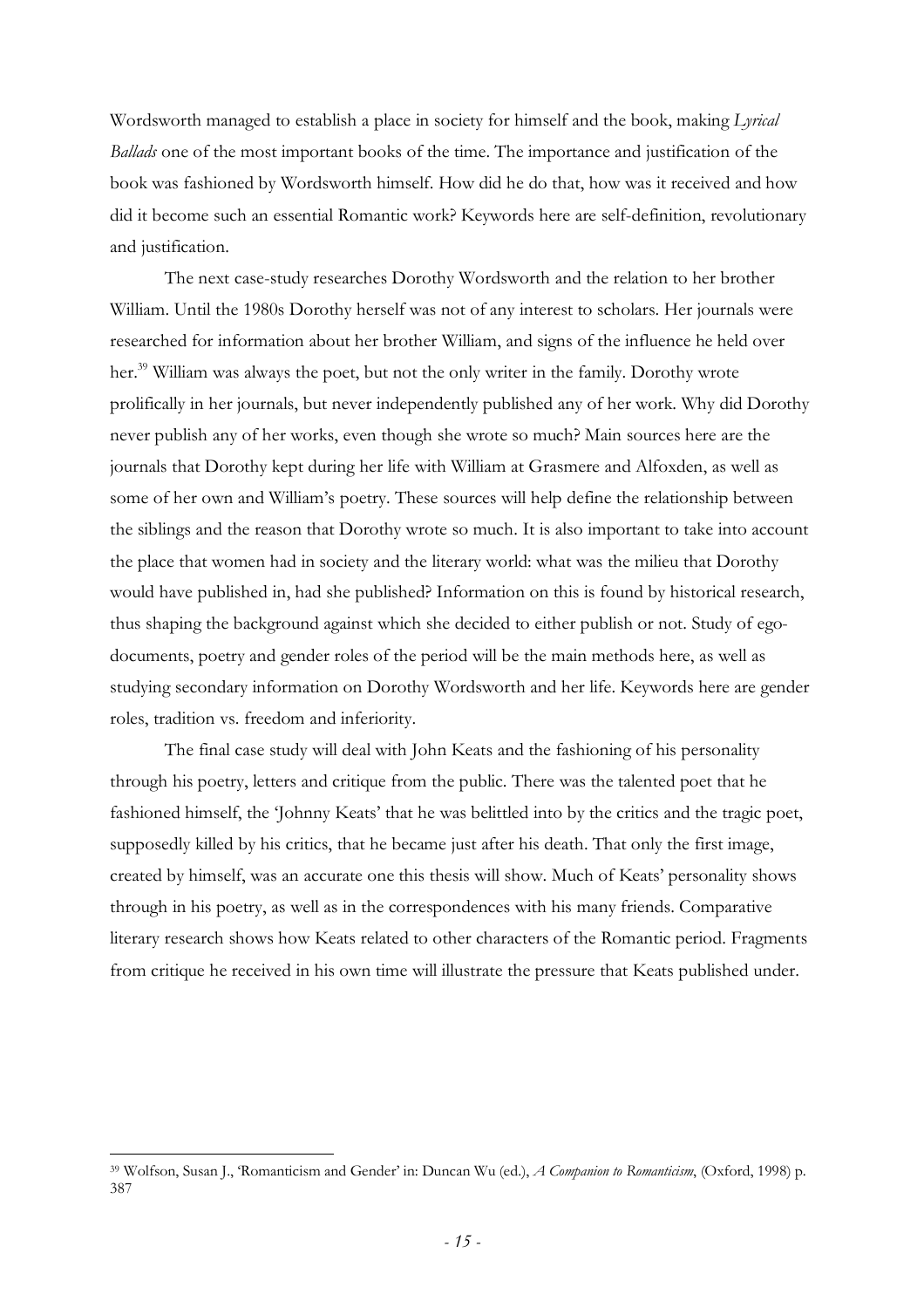## *Lyrical Ballads:*  **An experiment in feeling and education**

A good illustration of the interaction between the public and the poet is *Lyrical Ballads*, a collection of poems written by Samuel Taylor Coleridge and William Wordsworth, first published in 1798. It is not the book that is most important here however, but the prefaces that Wordsworth wrote for it in the following editions of 1800 and 1802. The poems were an experiment for him, but also a poetical statement. Unfortunately, the public did not understand how to interpret the *Lyrical Ballads* and thus could not fully appreciate them.

The Romantic period saw an increase in literacy and the emergence of a new reading public.<sup>40</sup> This was mainly caused by the increasing availability of print materials, thus giving people more chances to read and educate themselves. After the 1790s, book production became more massive and cheap, thus making books more widely and easily available.<sup>41</sup> Another important novelty was the appearance of the periodical. These were relatively cheap and thin booklets, filled with essays and letters to the editors. These created a conversational environment and shaped the reading public.<sup>42</sup> At least until the 1780s this public was still homogeneous: welleducated, socially cultivated, with a sense of belonging to a cultural community and most importantly, well-to-do, as books were still very expensive then.<sup>43</sup> This public came to think that they actually had the power to make a difference and 'make events'.<sup>44</sup>

To avoid more critique of this increasingly literate and judicial reading public, Coleridge was hesitant to offer the book to the public without some sort of explanatory preface.<sup>45</sup> They could, however, not agree on the message and justification that it was meant to contain.<sup>46</sup> Coleridge aimed at an explanation and justification of the poetical language and subjects of the *Lyrical Ballads,* where Wordsworth wanted to make the public understand and enjoy it, more than the old traditional poetry. Wordsworth's goal was to reach all the British readers with his poems and his message. He wanted to create a poetry that would appeal to and be readable for everyone. He decided to start an experiment with the use of 'common' and vulgar language in his poetry. He knew this would not be readily accepted and that he had to explain and justify his decision.

<sup>40</sup> D.S. Lynch & J. Stillinger, 'The Romantic Period', p. 17

<sup>41</sup> Behrendt, Stephen C., 'The Romantic Reader', in: Wu, Duncan (ed.) *A Companion to Romanticism* (Oxford, 1998) p.92

<sup>42</sup> Ibidem, p. 93

<sup>43</sup> Stephen C. Behrendt, 'The Romantic Reader', p. 91

<sup>44</sup> D.S. Lynch & J. Stillinger, 'The Romantic Period', p. 17

<sup>45</sup> Schultz, Max F., 'Coleridge, Wordsworth, and the 1800 Preface to Lyrical Ballads', *Studies in English Literature, 1500- 1900* vol. 5, no. 4 (1965) p. 637

<sup>46</sup> Ibidem, pp. 619-620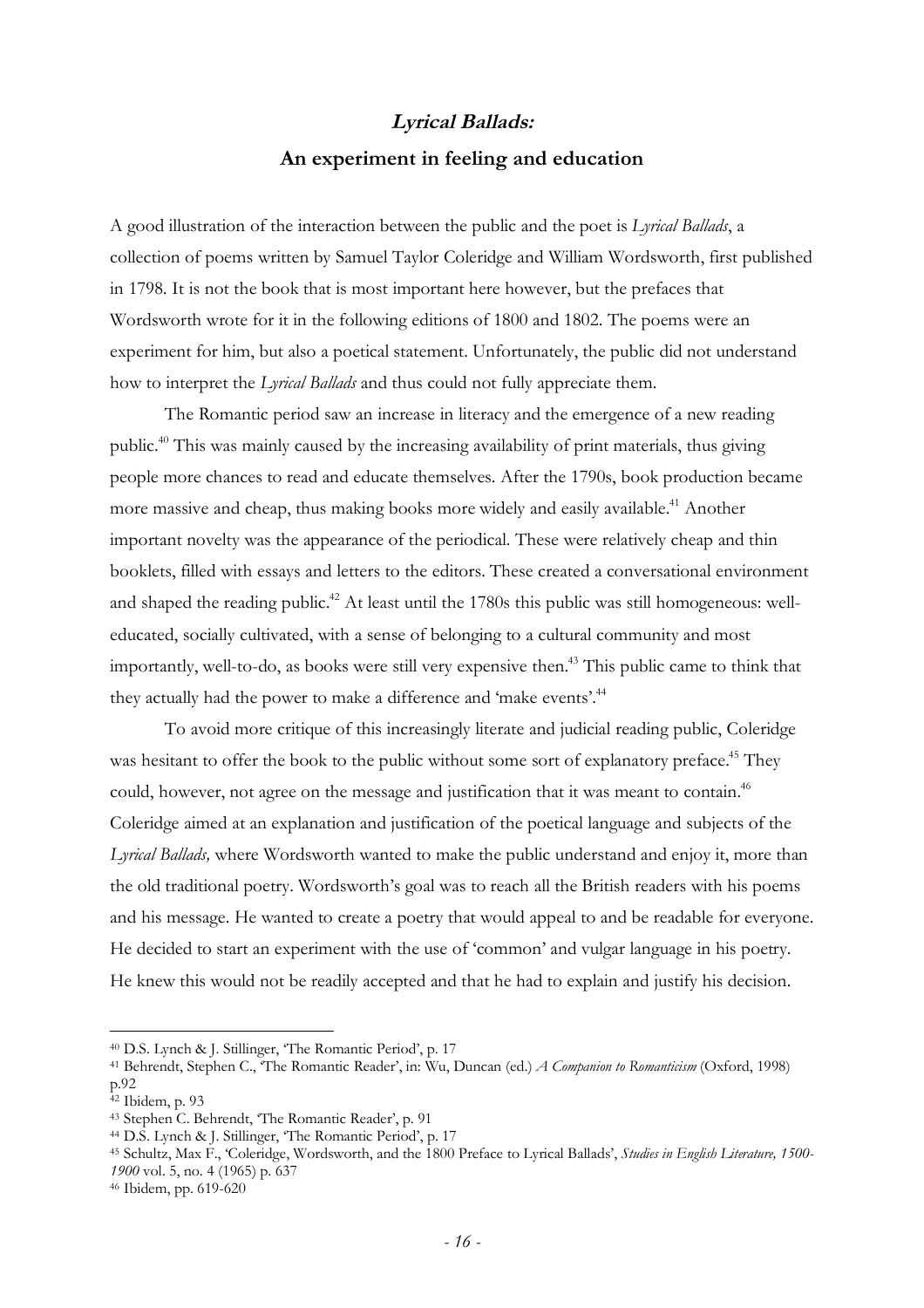During the Romantic period poetry had to "disturb the logic that dominated the social order".<sup>47</sup> It started questioning this logic and the ideologies it controls: return to nature and natural rules would be the cure. Wordsworth was a nature poet and called for a more natural life. This is revealed in his style of poetry, which uses only 'natural' speech. His poetry became all about the expression of feelings and using language in the best possible way for that purpose. Wordsworth's greatest mission was to express sentiments through his poems and let his readers feel the same.<sup>48</sup> To achieve this he needed to educate the public, so they would know how to interpret the poems. Coleridge did not believe in this goal to educate and influence his public by telling them how to read and interpret the *Lyrical Ballads*. The preface ended up Wordsworth's alone.

By writing the Preface in the way that Wordsworth did, the importance of the *Lyrical Ballads* was fashioned and justified by William Wordsworth himself. How did he do this, and how did it become a cultural artefact? This chapter will look at the poems in *Lyrical Ballads* and three versions of preface – the Advertisement, Preface 1800 and Preface 1802 – discussing their arguments and influence.

<sup>47</sup> Hanley, Keith, 'Wordsworth's Revolution in Poetic Language', *Romanticism on the Net* no. 9 (1998) http://www.erudit.org/revue/ron/1998/v/n9/005790ar.html

<sup>48</sup> Ibidem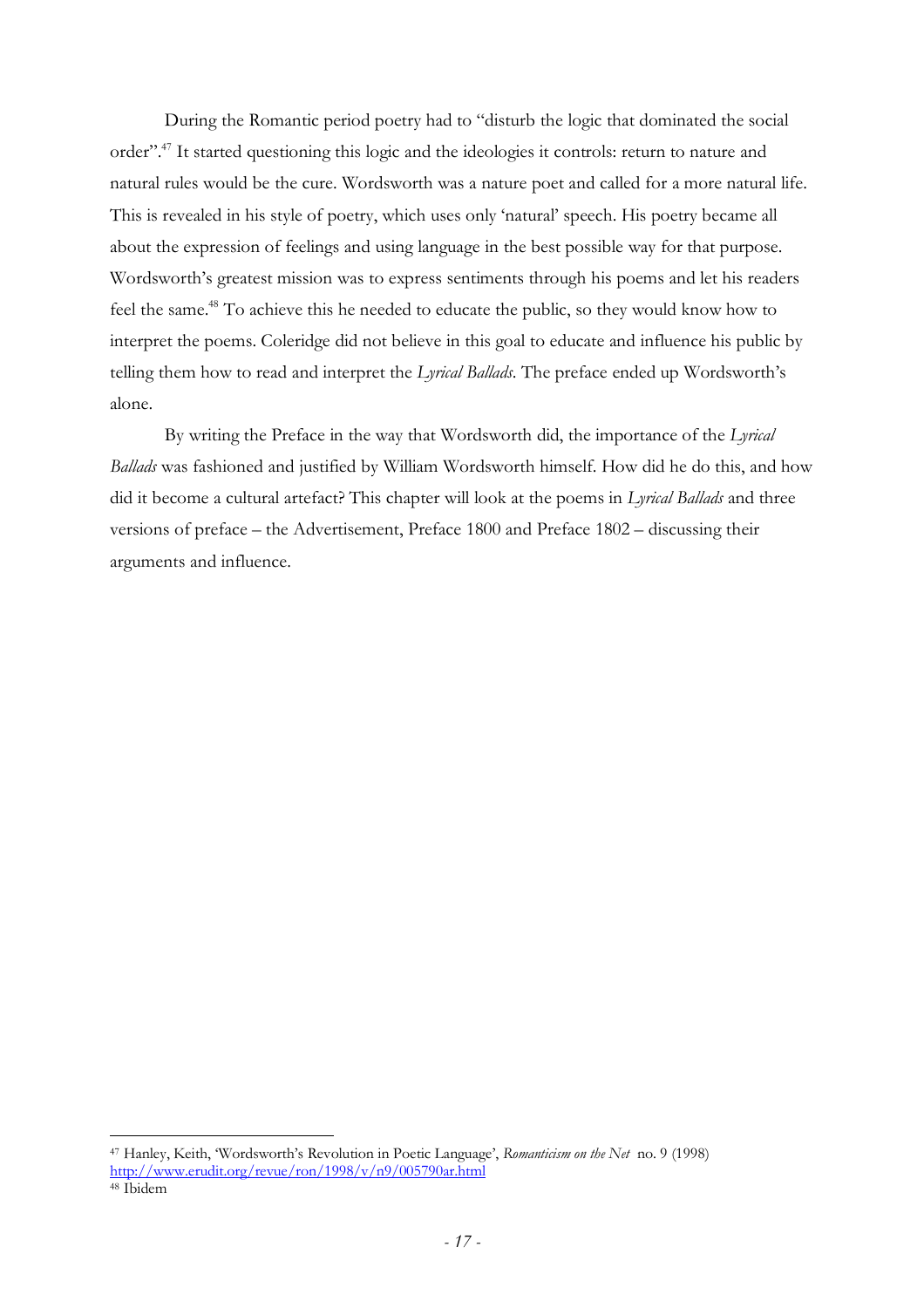#### **A new language for Wordsworth**

After the Renaissance and the French Revolution, the world was in the Enlightenment's grasp and it needed to get away from those ideas. Poets saw their poems as a medium to express their critique on the system and started using language in a new way for that purpose, especially Wordsworth. He made his own version of this Romantic ideology: to make the world feel again, and make them see what exactly was happening at the time, what all the developments were doing to society and to the human mind. <sup>49</sup> His main tool to do so was language. The *Lyrical Ballads,* to him, became an experiment. As was illustrated in the introduction, the Romantic period was one of hardships. Urbanization tore people away from their old rural lives, having to work in dirty factories instead of on the land. To be able to cope, people grew cold and distant. With his poetry, Wordsworth wanted to undo these harmful effects of urbanization.<sup>50</sup>

But although Wordsworth claimed in the 'Preface to Lyrical Ballads' that he was attempting something new in poetry, he was actually greatly influenced by the three great nature poets of the eighteenth century: James Thomson (1700-1748), William Cowper (1731-1800) and Mark Akenside (1721-1770). In her book *Tradition and Experiment in Wordsworth´s Lyrical Ballads*, Mary Jacobus discussed these three great poets from the eighteenth century that were an inspiration to him.<sup>51</sup> The three main themes to be found in Wordsworth´s poetry can be traced back to these three eighteenth century poets.

Thomson's *Seasons* from 1730 inspired the exploration of inner life and the feeling for nature. Cowper's *Task* from 1785 was an example for poetry from the vision of a natural universe animated by God. Akenside´s *Pleasures of Imagination* from 1744 showed Wordsworth the relationship between nature and the perceiving mind. Not only the subjects but also the way he composed his poetry, in blank verse and in simple language, were derived from them.<sup>52</sup> Wordsworth did however take it a step further than his predecessors and contemporaries; nature poetry for him became a way of writing about the human mind, and landscape poetry became a way of meditation.<sup>53</sup>

<sup>49</sup> Keith Hanley, 'Wordsworth's Revolution in Poetic Language'

<sup>50</sup> D.S. Lynch & J. Stillinger, 'The Romantic Period', p. 11

<sup>&</sup>lt;sup>51</sup> Jacobus, Mary, *Tradition and Experiment in Wordsworth's Lyrical Ballads (1798)* (Oxford, 1979) [1976], p. 38

<sup>52</sup> Ibidem, p. 38

<sup>53</sup> Ibidem, p. 39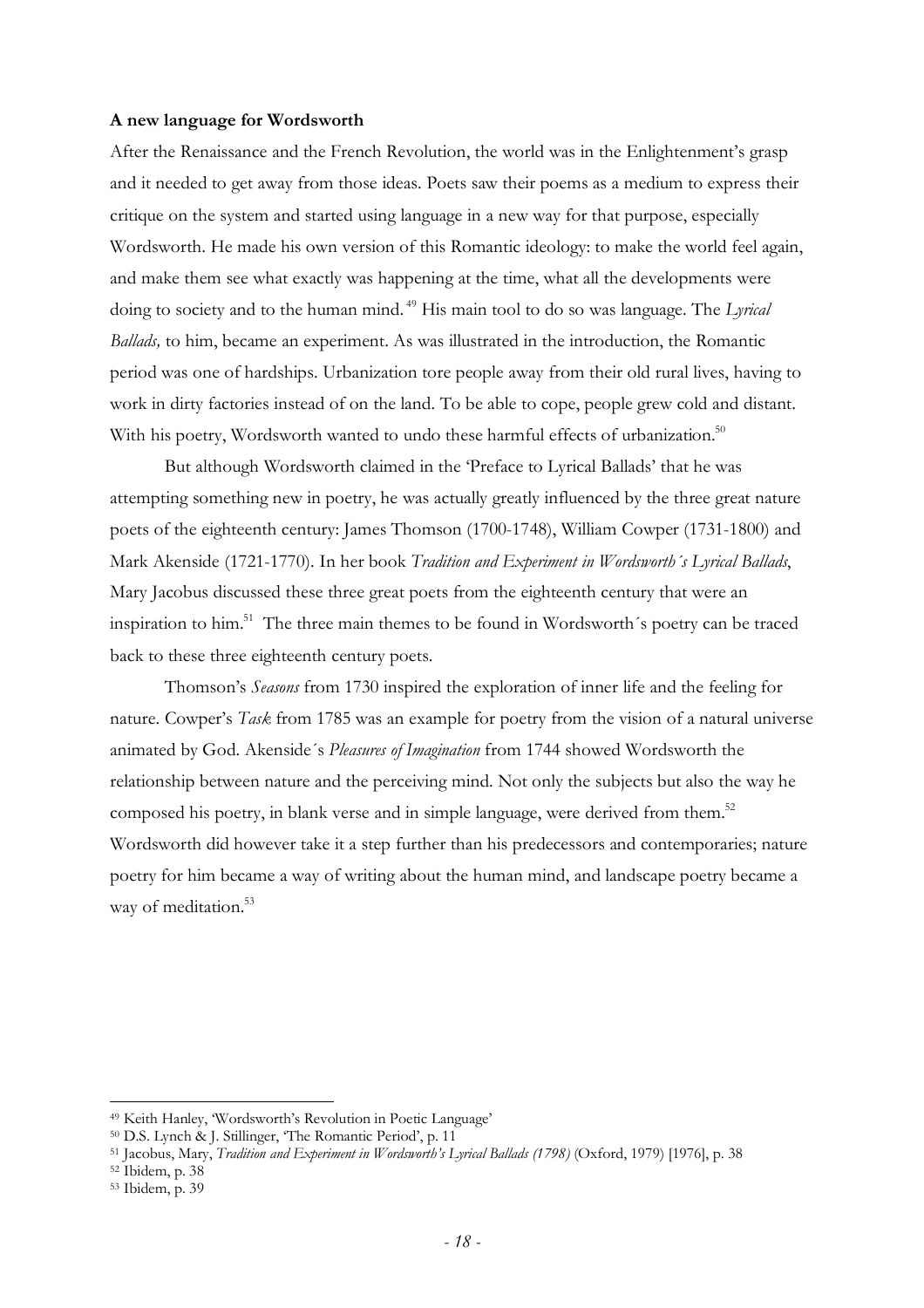#### **The** *Lyrical Ballads***: a short history**

The main goal for the creation of *Lyrical Ballads* was to make money. Samuel Taylor Coleridge and William Wordsworth met in 1795, after which they soon became close friends. Both were poets, but poets in a very different way. Wordsworth was the wanderer, focussed on the senses and everything nature had to offer. Coleridge was more of a philosopher, but became more and more so as their friendship progressed. At some point they decided to make an extended trip to Germany, where William and his sister Dorothy were to become fluent in German and Coleridge would study at the University.<sup>54</sup> This trip required sufficient funding, so they decided to compose a poem together, a project that changed into a collection of poems when they discovered that they could not reconcile their difference in style. The idea initially was to jointly compose 'The Rime of the Ancyent Marinere´ but this was soon left to Coleridge alone as he wanted to use poetic diction in it, something that Wordsworth was intended to let go of. <sup>55</sup> Resulting in the *Lyrical Ballads,* the project was a joint effort to serve a common purpose: the raising of funds for their trip. Wordsworth however had more plans with the collection of poems. Not only did he want to make money, he also wanted to make a change. In the first place, he saw the ballads as an experiment in language. The *Lyrical Ballads* asked the reader to think: Wordsworth believed that he could "break down the barriers between literature and life, revitalize poetry itself."<sup>56</sup>

The *Lyrical Ballads* were initially published anonymously in 1798. This was decided by Coleridge, who wrote to their publisher that "Wordsworth's name is nothing – to a large number of persons mine *stinks*."<sup>57</sup> He figured it would be best if their names remained unknown, trying to avoid any critique aimed at their origins or background. The justification of their work however required them to reveal their identities. Overall, the *Lyrical Ballads* got four editions in seven years, establishing Wordsworth´s name as an important Romantic poet. The first edition appeared in October 1798, in an edition of five hundred copies. These were all sold by June 1800; so despite critiques on the book, people were reading and buying the *Lyrical Ballads.* The next edition was published in January 1801, with an additional volume containing new poems. Due to miscommunications between publisher and author, however, many different copies of the work circulated, making numbers unclear. Immediately after that, corrections and revisions were made, making a final, good version of the book. This third edition, published in June 1802, was again printed in five hundred copies. This time, however, they took almost three years to sell out, indicating that people had lost their interest in the *Lyrical Ballads*. In October 1805, the fourth and

<sup>54</sup> Mary Jacobus, *Tradition and experiment in Wordsworth´s Lyrical Ballads,* p. 3-4

<sup>55</sup> Ibidem, p. 2

<sup>56</sup> Ibidem, p. 9

<sup>57</sup> Butler, James A., 'Poetry 1798-1807: *Lyrical Ballads* and *Poems, in Two Volumes*' in: Stephen Gill (ed.), *The Cambridge Companion to Wordsworth* (Cambridge, 2003), p. 38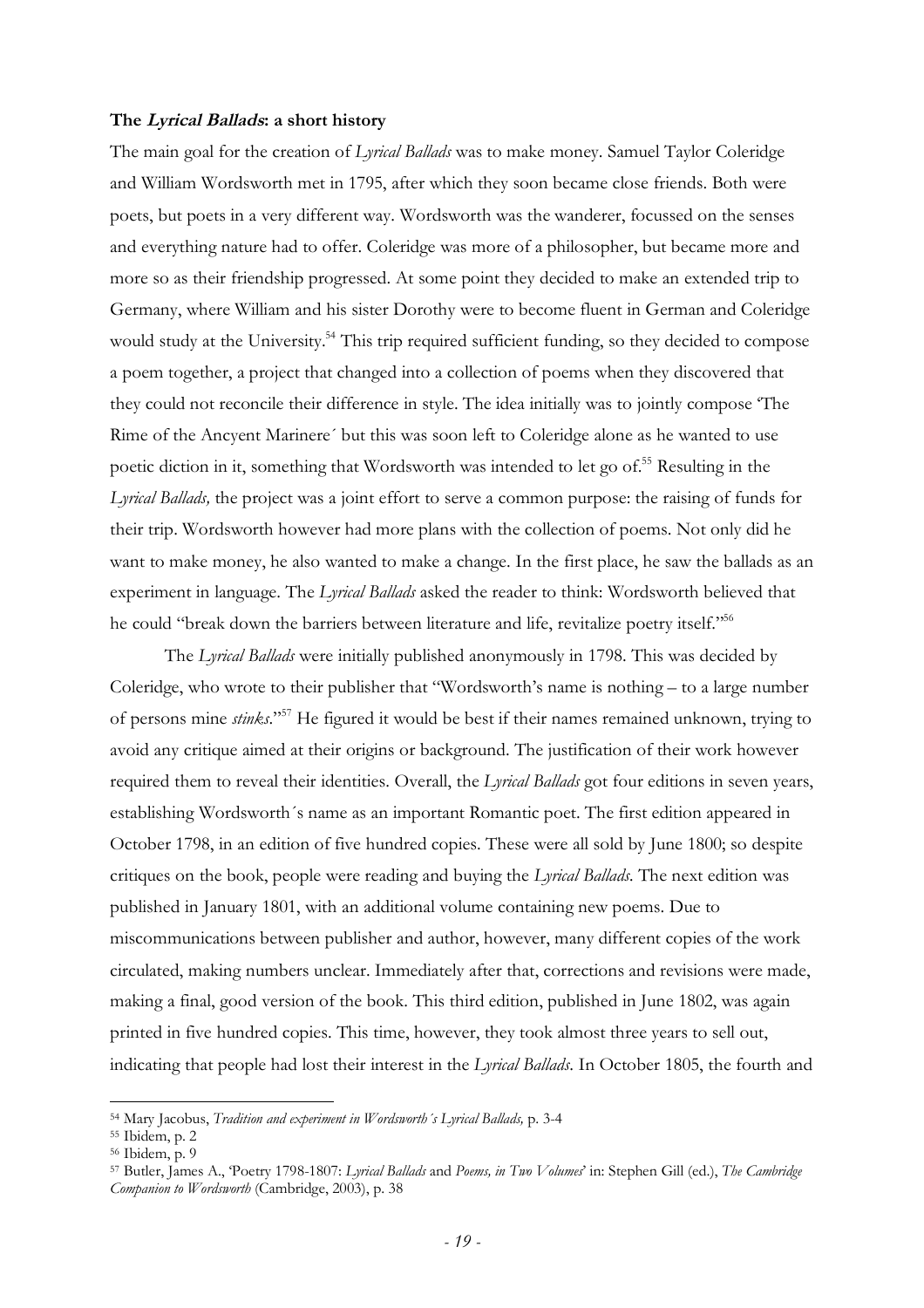final edition finally appeared. This edition was least interesting considering revisions and additions, which were almost none, but most modern as it was printed by a new printer, using new standards of spelling, punctuation and a modern type. This was also the last edition that was published in collaboration with the authors.<sup>58</sup>

 $\overline{a}$ <sup>58</sup> Graver, Bruce and Ron Tetreault (ed.), *Lyrical Ballads: An Electronic Scholarly Edition* (Editors' Preface) http://www.rc.umd.edu/editions/LB/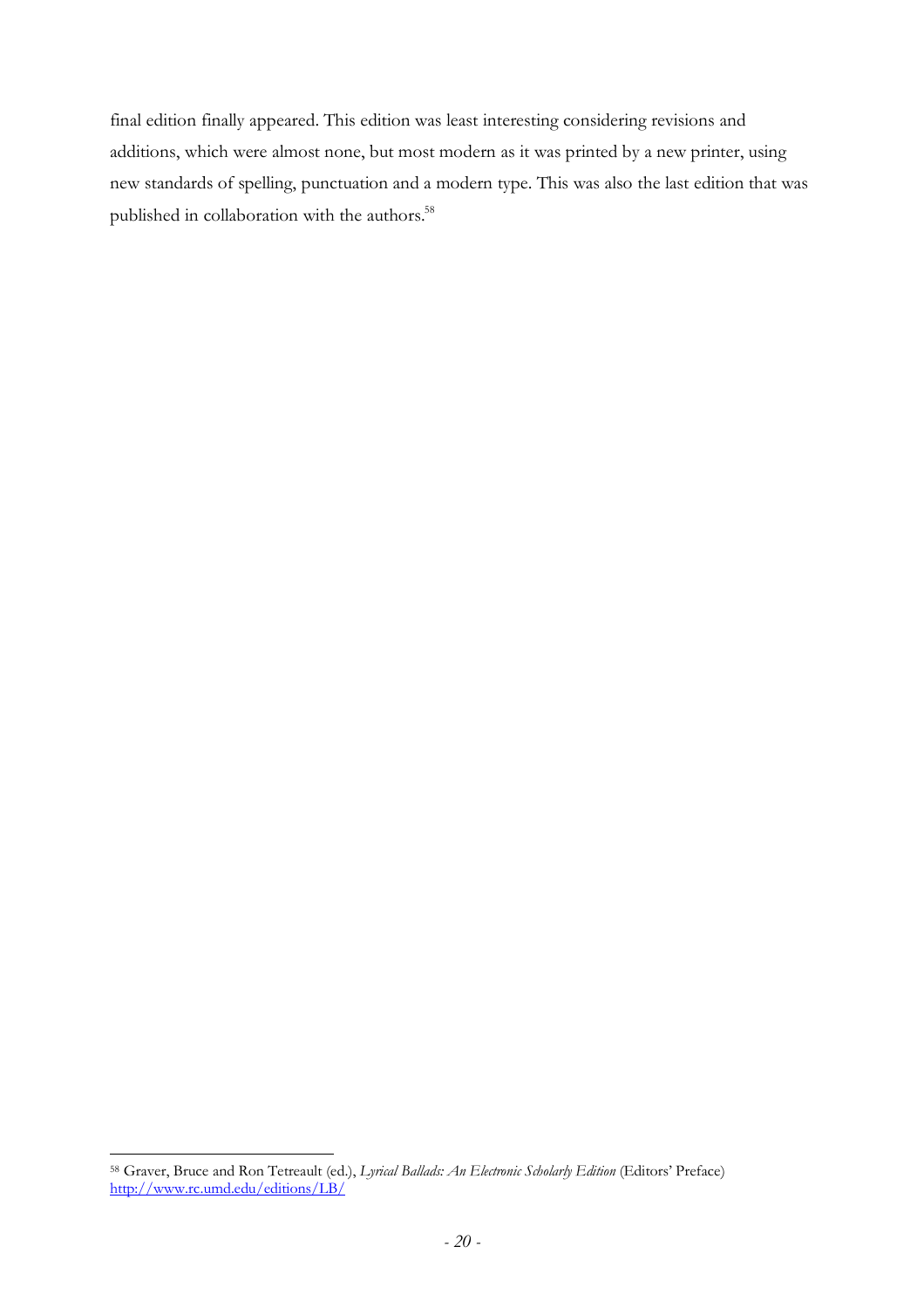#### **The Advertisement and Prefaces for justification and defence**

In the first edition of 1798, Wordsworth justified his poetry in the *Lyrical Ballads* through a short advertisement.<sup>59</sup> The argument was expanded in the second edition of 1800, which received an extensive Preface. Wordsworth wrote a supplementing essay in addition to his Preface, an appendix on poetic diction.<sup>60</sup> But still, Wordsworth was not satisfied. The final version appeared in the third edition of 1802, which was an extended version of the 1800 Preface. His main argument, from the Advertisement on, was his opposition to the poetic diction, a poetic tradition that called for an artificial use of language, making poetry elitist and unavailable.<sup>61</sup> Wordsworth's main problem with this was the artificiality of the language. As a nature poet, he wanted to be close to nature. The artificialities had to be done away with; Wordsworth called for a more natural language, the same one that people used to communicate in everyday. The subject of poetry needed to be more natural as well. Eventually more critique was aimed at the preface than the poems themselves. Wordsworth claimed that whatever flaw was to be found in the poetry, this was done deliberately. Critics therefore found it hard to take the poems seriously.<sup>62</sup> This is especially because quotes such as the following were published in the Preface of 1800: "To enjoy entirely the Poetry which I am recommending, it would be necessary to give up much of what is ordinarily enjoyed."

The MacMillan Dictionary gives 'lyrical' the following definition: "expressing beauty and strong emotions". These *Lyrical Ballads* then were by definition poems that were expressing intense feelings, as Wordsworth wanted them to. His poetry was a way for him to make the people feel. *Lyrical Ballads,* however, is an oxymoron, or contradiction in terms. 'Lyrical' comes from the Latin word 'lyre' which points out that something has the characteristics of song. It often referred to the epic poems, dealing with great subjects and many lines long. In relation to poetry, it means that it expresses the poet's own thoughts and sentiments. A ballad however, has connotations with popular folklore, meaning 'low culture', folk stories. Wordsworth was combining these two things into stories derived from rustic, common life, expressed in his own feelings and emotions. Thus, he combined low and high culture, which was actually quite impossible.<sup>63</sup> An epic poem cannot be a popular folk story. Wordsworth however believed that he could do it, as the common was just as suitable for poetry as was elitist diction. The fact that Wordsworth named his book *Lyrical Ballads* has everything to do with his practice of self-

<sup>59</sup> Mary Jacobus, *Tradition and experiment in Wordsworth´s Lyrical Ballads,* p. 8

<sup>60</sup> Ibidem, p. 11

<sup>61</sup> Ibidem, p. 8

<sup>62</sup> Bialostosky, Don H., 'Colderidge's Interpretation of Wordsworth's Preface to Lyrical Ballads', *PMLA* vol. 93, no.

<sup>5 (1978)</sup> p. 912

<sup>63</sup> Anonymous, 'Lecture 2: The *Lyrical Ballads*' http://englishnew.ukzn.ac.za/two/rom2.html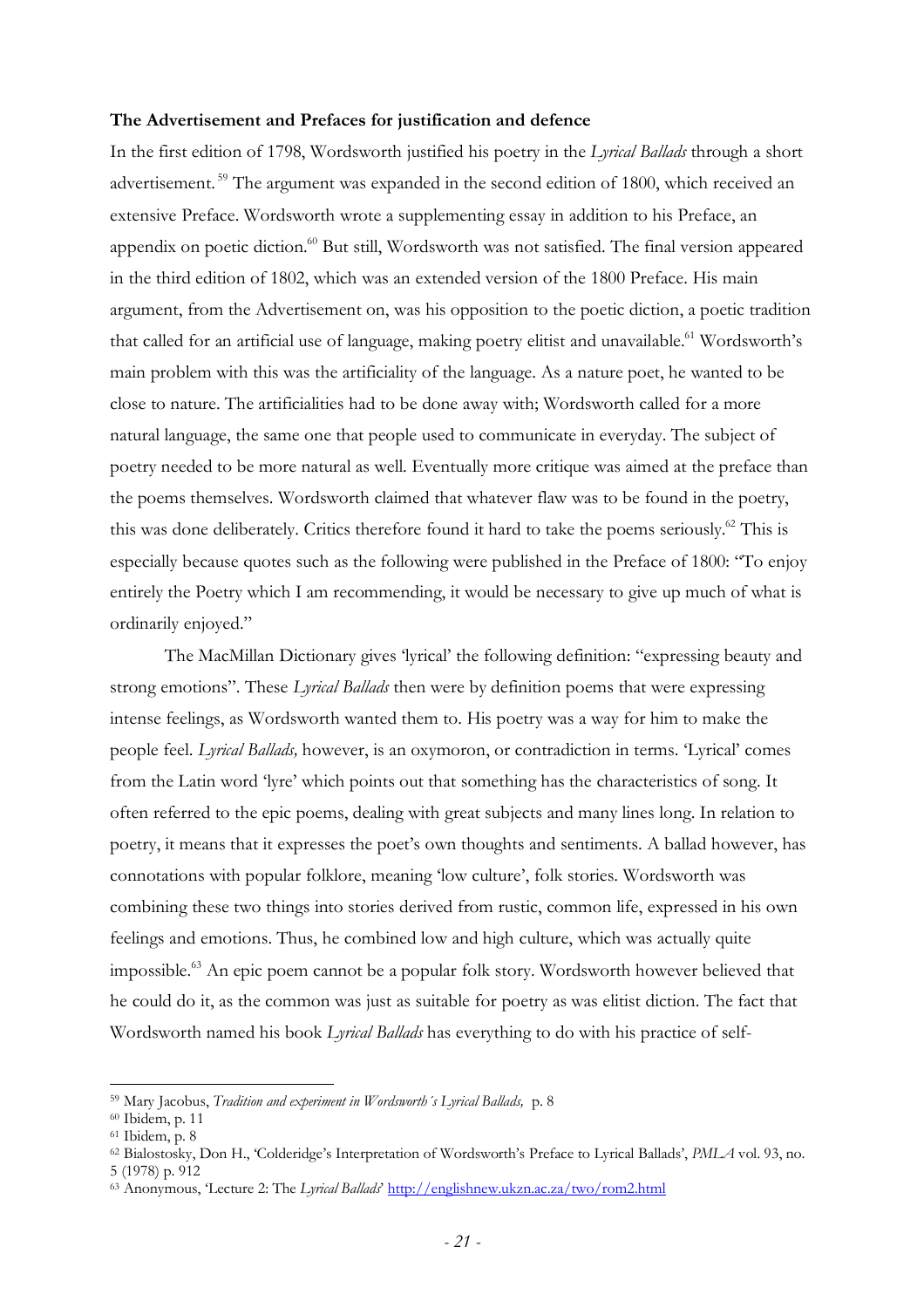definition; if he gave the collection of poems such an unusual title, referring to two things that could actually not be united, people would know what to expect and see the collection in a different way than they usually would.

Robert Southey was critical of the *Lyrical Ballads,* when he wrote in *The Critical Review*  XXIV that he thought that the experiment had failed, because Wordsworth had tried it on uninteresting subjects. He did think that Wordsworth had adapted the language of conversation for poetic pleasure in a right way. Another contemporary, Reverend Francis Wrangham, believed that Wordsworth's experiment had succeeded, emphasizing the uniqueness of his effort in a review of February 1801 in *The British Critic.* This Reverend praised Wordsworth for his originality and the fact that he distinguished himself from other poets. He also stated that Wordsworth made a just claim in wanting to transfer feelings to others.

Whatever may be thought of these poems, it is evident that they are not to be confounded with the flood of poetry which is poured forth in such profusion by the modern Bards of Science, or their Brethren, the Bards of Insipidity. The author has thought for himself; he has deeply studied human nature, in the book of human action; and he has adopted his language from the same source as his feelings. (…) It would be no mean, it would indeed be a very lofty praise, to assert of a writer, that he is able to pour into other bosoms powerful feelings of a particular class, or belonging to a particular order of men. To this praise, Mr. Wordsworth lays a well-supported claim.

A reviewer of Blackwood Magazine, John Wilson, wrote a letter to Wordsworth in May 1802, speaking of the *Lyrical Ballads* very fondly and positively.

To you, sir, mankind are indebted for a species of poetry, which will continue to afford pleasure while respect is paid to virtuous feelings, and while sensibility continues to pour forth tears of rapture. (…) The real feelings of human nature, expressed in simple and forcible language, will, on the contrary, please those only who are capable of entertaining them. (…) They represent the enjoyment resulting from the cultivation of the social affections of our nature; they inculcate a conscientious regard to the rights of our fellow-men; they show that every creature on the face of the earth is entitled to our kindness. They prove that in every mind, however depraved, there exist some qualities deserving our esteem. They point out the proper way to happiness. They show that such a thing as perfect misery does not exist. (…) Considered, therefore, in this view, the *Lyrical Ballads* is, to use your own words, the book which I value next to my Bible; and though I may, perhaps, never have the happiness of seeing you, yet I always consider you as a friend, who has, by his instructions, done me a service which it can never be in my power to repay. Your instructions have afforded me inexpressible pleasure; it will be my own fault if I do not reap from them much advantage.

Receiving this letter must have proven to Wordsworth that he had indeed succeeded in all that was his goal. To have someone appreciate his work as much as the Bible, to have it open his eyes for the goodness that is to be found in every man, was exactly what Wordsworth was aiming for. The effect of the *Lyrical Ballads*, then, for some was just as Wordsworth had envisioned.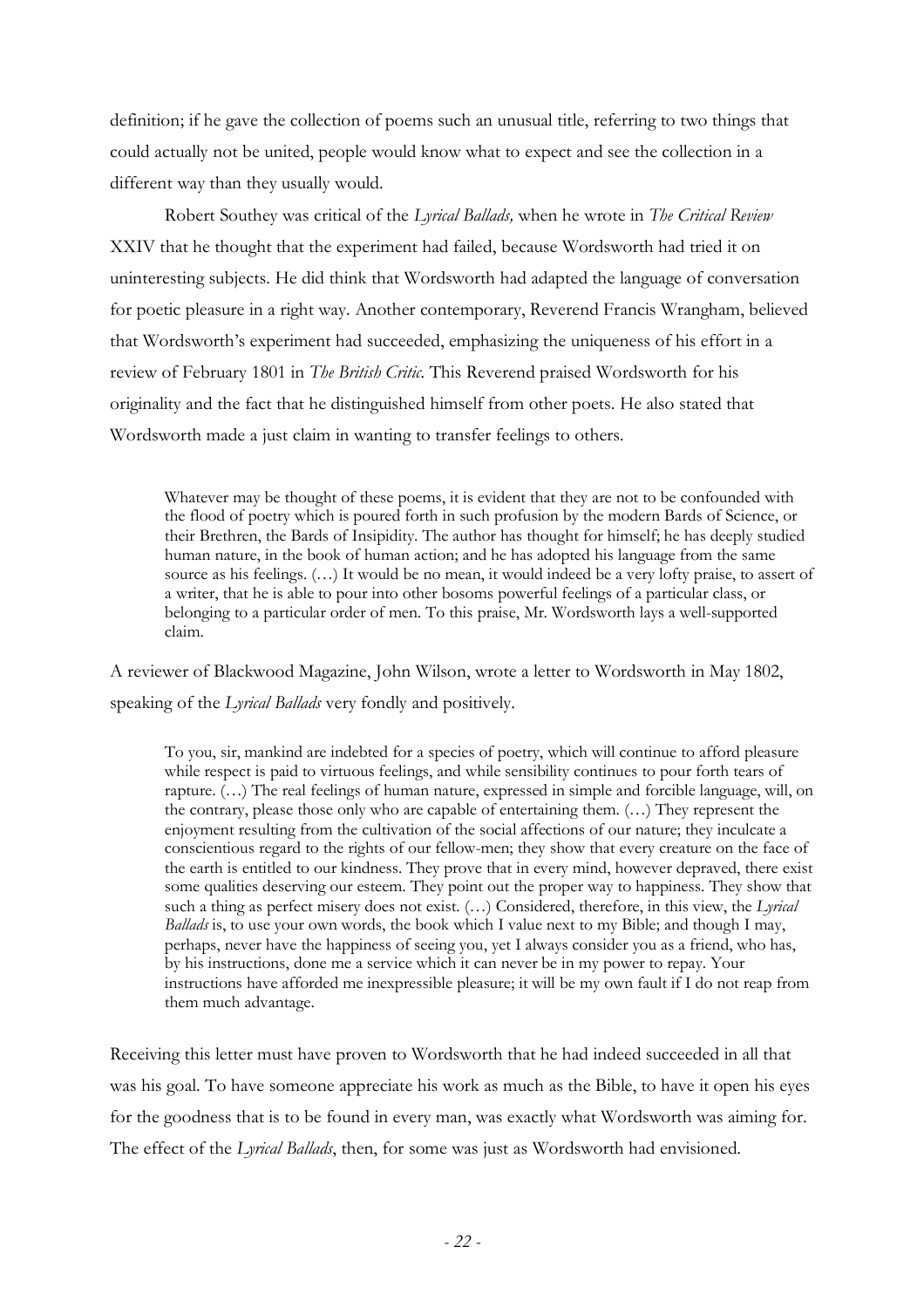#### *Advertisement (1798)*

The opening lines of this piece immediately begin the justification: "It is the honourable characteristic of Poetry that its materials are to be found in every subject that can interest the human mind. The evidence of this fact is to be sought, not in the writings of Critics, but in those of Poets themselves." Here, Wordsworth says that it does not matter what the poet wants to write about, or how he does it. The critics have nothing to say about it, poetry is created by the poets. He continues to note how the poems are an experiment, to see "how far the language of the lower social classes of society is adapted to the purposes of poetic pleasure." The aim was to prove that this 'common language' was just as suitable as the poetic diction for writing pretty poetry. He notes that the 'Rime of the Ancyent Marinere' was written in imitation of the style as well as of the spirits of the elder poets. Perhaps this was Wordsworth's way of saying that he did not really agree with the style that Coleridge used in this poem. Originally, they wanted to write this poem together, but allegedly Wordsworth did not agree with Coleridge's ideal of following the example of the elder poets. He ends with saying how, with some exceptions, "[T]he language adopted in it has been equally intelligible for these three last centuries." The exceptions, very likely, are the poems written by Coleridge. This advertisement is more like an excuse, with the message that yes, this is poetry written on unusual subjects and in unusual language, but it is poetry nonetheless, and suitable to enjoy.

#### *Preface (1800)*

 $\overline{a}$ 

Instead of an addition to the Advertisement, Wordsworth wrote an entirely new essay discussing his new poetic language and imagery. The preface is a sort of manual to reading the *Lyrical Ballads*: Wordsworth is making sure that everybody will read and interpret it as he intended it. He starts of by telling how he was at first unwilling to write a defence for his poems, because he thought that it would make his readers hate him for trying to force them into approval of the poems. He also feels that it would have been necessary first to determine the public taste, and whether it is healthy or depraved. Wordsworth had no estimate of the number of people that would be pleased with the poems, but the number of people that were was larger than he had expected. He also explains that the *Lyrical Ballads* was not his sole effort, but that "For the sake of variety and from consciousness of my own weakness I was induced to request the assistance of a Friend".<sup>64</sup> Even though his name appeared on the title page, he did not want to take all the credit for himself, nor all the critique. He mentions how he knew for certain that their styles were similar enough to start this shared endeavour, and their opinions on the subject of poetry almost

<sup>64</sup> Wordsworth, William, *Lyrical Ballads, with other Poems – 1800 – vol. I* online source, http://ebookbrowse.com/gdoc.php?id=229360915&url=cefdae4aa661a478a9ece2e37d37ac94 p. 2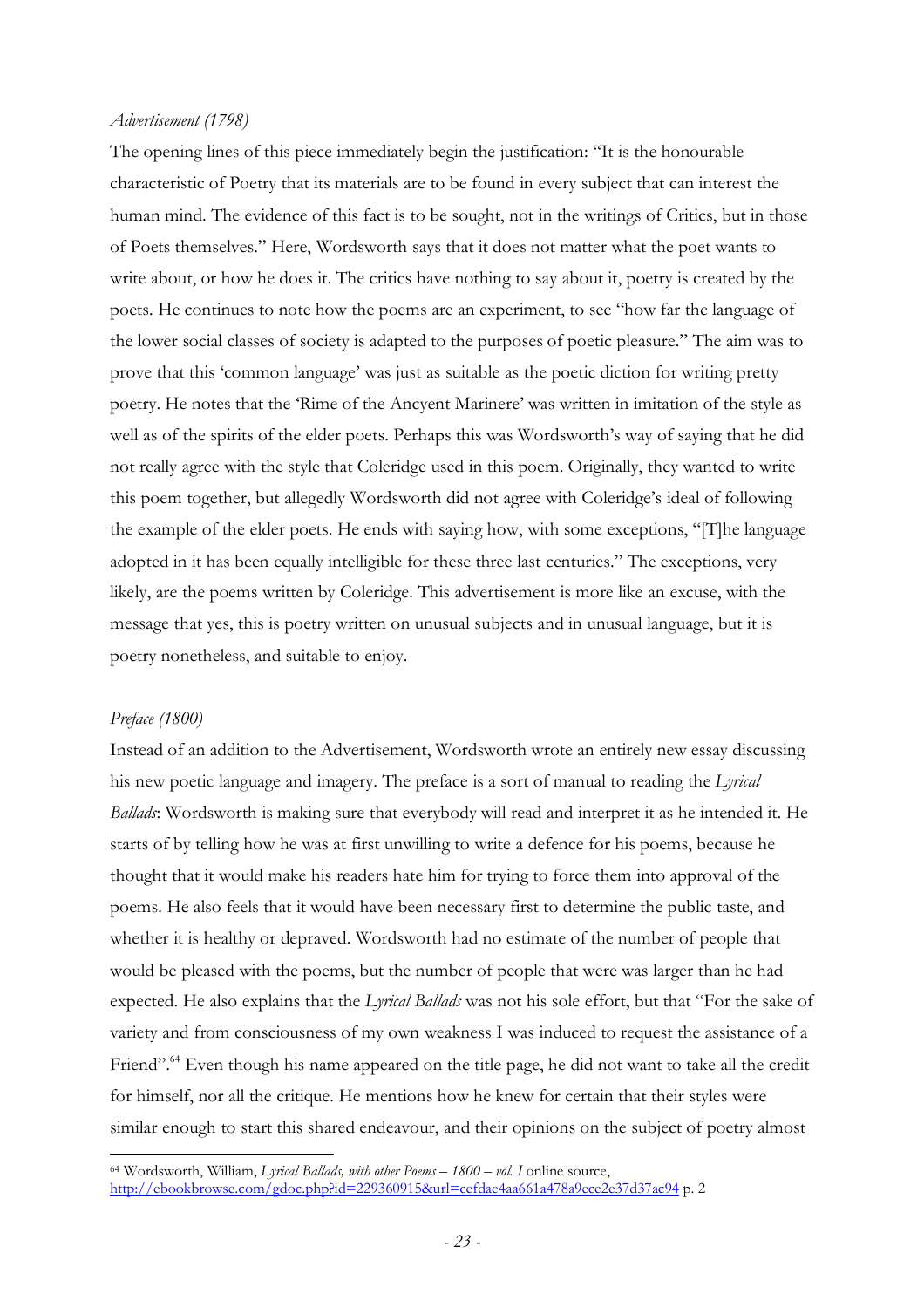entirely coincided. This seems unlikely compared to what he said in the advertisement, where he claimed that the author of the 'Rime of the Ancyent Marinere' used both the style and language of the old poets, which was the exact opposite of what the *Lyrical Ballads* was supposed to experiment with. This goal with the ballads he explains:

The principal object which I proposed to myself in these Poems was to make the incidents of common life interesting by tracing in them, truly though not ostentatiously, the primary laws of our nature: chiefly as far as regards the manner in which we associate ideas in a state of excitement. Low and rustic life was generally chosen because in that situation the essential passions of the heart find a better soil in which they can attain their maturity, are less under restraint, and speak a plainer and more emphatic language; because in that situation our elementary feelings exist in a state of greater simplicity and consequently may be more accurately contemplated and more forcibly communicated; because the manners of rural life germinate from those elementary feelings; (…) because in that situation the passions of men are incorporated with the beautiful and permanent forms of nature.<sup>65</sup>

This is a very important fragment of the preface, because here, Wordsworth really explains his plans with the 'rural' poetry. He states here that the language and subjects of this sort of life are more in touch with passions, feelings, emotions. In short, these people lived a more natural life, less artificial than life in the city. To be able to apprehend the beauty of nature and feel how it can make one feel, the poetry should be read that way. He still has no sympathy for the elder poets because they separate themselves from the common man and use 'capricious habits of expression in order to furnish food for fickle tastes and fickle appetites of their own creation'. This means that Wordsworth believed that his poetry was timeless, as it could appeal to any reader from any social milieu at any time. Further on, he notes how his meditations form his feelings and that the description of the objects excites those feelings, so that's why he brings them into his poetry – with a purpose. "All good poetry is the spontaneous overflow of powerful feelings and comes from emotion gathered in tranquillity. It does not show itself until the tranquillity disappears and the emotion alone becomes visible. This is the good mood for composition. But the mind as a whole will be in a state of enjoyment." Feelings are always modified by thoughts, which are representatives of our past feelings, as Wordsworth writes. In time, the thoughts will be reconnected to the feelings. The result is a being, which is 'in some degree enlightened, his taste exalted and his affections ameliorated'.<sup>66</sup> In short, it will create a sensitive society, with people in touch with their feelings.

This new kind of poetry is very necessary, as "a multitude of causes unknown to former times are now acting with a combined force to blunt the discriminating powers of the mind, and unfitting it for all voluntary exertion to reduce it to a state of almost savage torpor. The most

<sup>65</sup> Wordsworth, William *Lyrical Ballads, with other Poems – 1800 – vol. I*, p. 3-4

<sup>66</sup> Ibidem, p. 4-5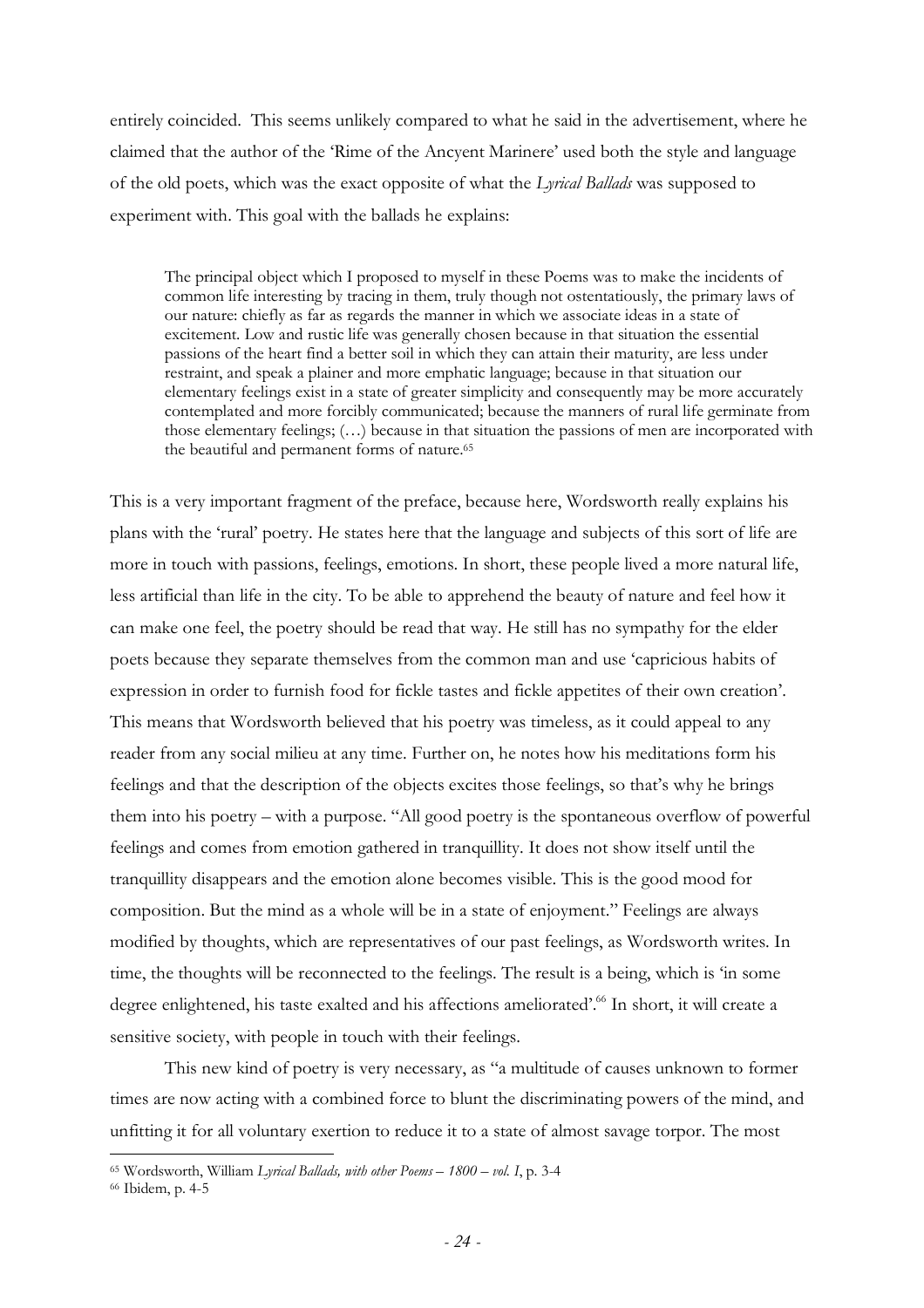effective of these causes are the great national events which are daily taking place, and the increasing accumulation of men in cities". The beautiful works of poets such as Milton and Shakespeare have been driven into oblivion by such things as 'frantic novels' and 'sickly and stupid German Tragedies'. He hopes that it will be found that there is 'little falsehood of description' in his own poems, once again claiming that he is authentic, accurate and not using any poetic diction. He writes it as he sees it, no pretentiousness. The reason that he did not just write a book but composed poetry is that "The verse will be read a hundred times where the prose is read once". At the end Wordsworth stresses that it is not just his own cause that he is pleasing here, but that the understanding and acceptance of his vision is necessary for everyone, a subject of general interest. It is clear that he foresees the criticism that will be given to the poems as well as the preface, so he ends his preface with the following plea.

I have one request to make of my Reader, which is, that in judging these Poems he would decide by his own feelings genuinely, and not by reflection upon what will probably be the judgment of others. How common is it to hear a person say, "I myself do not object to this style of composition or this or that expression, but to such and such classes of people it will appear mean or ludicrous." This mode of criticism so destructive of all sound unadulterated judgment is almost universal: I have therefore to request that the Reader would abide independently by his own feelings, and that if he finds himself affected he would not suffer such conjectures to interfere with his pleasure.

Wordsworth does, however, leave it up to the reader to decide whether he has succeeded in his attempt, as he has just explained it.

## *Preface (1802)*

This second Preface is centred on the subject of poetic diction and the role of the poet. Wordsworth explains again how he knows that the readers who were accustomed to the older writings will read his ballads and look for poetry, but not find it. For, not only is his poetry written in verse, it is not composed in poetic diction. He knows that what he wrote is of quality and importance. All the poems have a purpose: to illustrate how our feelings and ideas are associated in a state of excitement. There is no personification of abstract ideas in these volumes, because it is not necessary to elevate the language used above that of prose. Wordsworth wanted to use the language of men, and man does not speak in metaphors and personifications.

The focus of this preface is on the Poet: what is a poet, to whom does he address himself? Who decides what language he is to use?

He is a man speaking to men: a man, it is true, endued with more lively sensibility, more enthusiasm, and tenderness, who has greater knowledge of human nature, and a more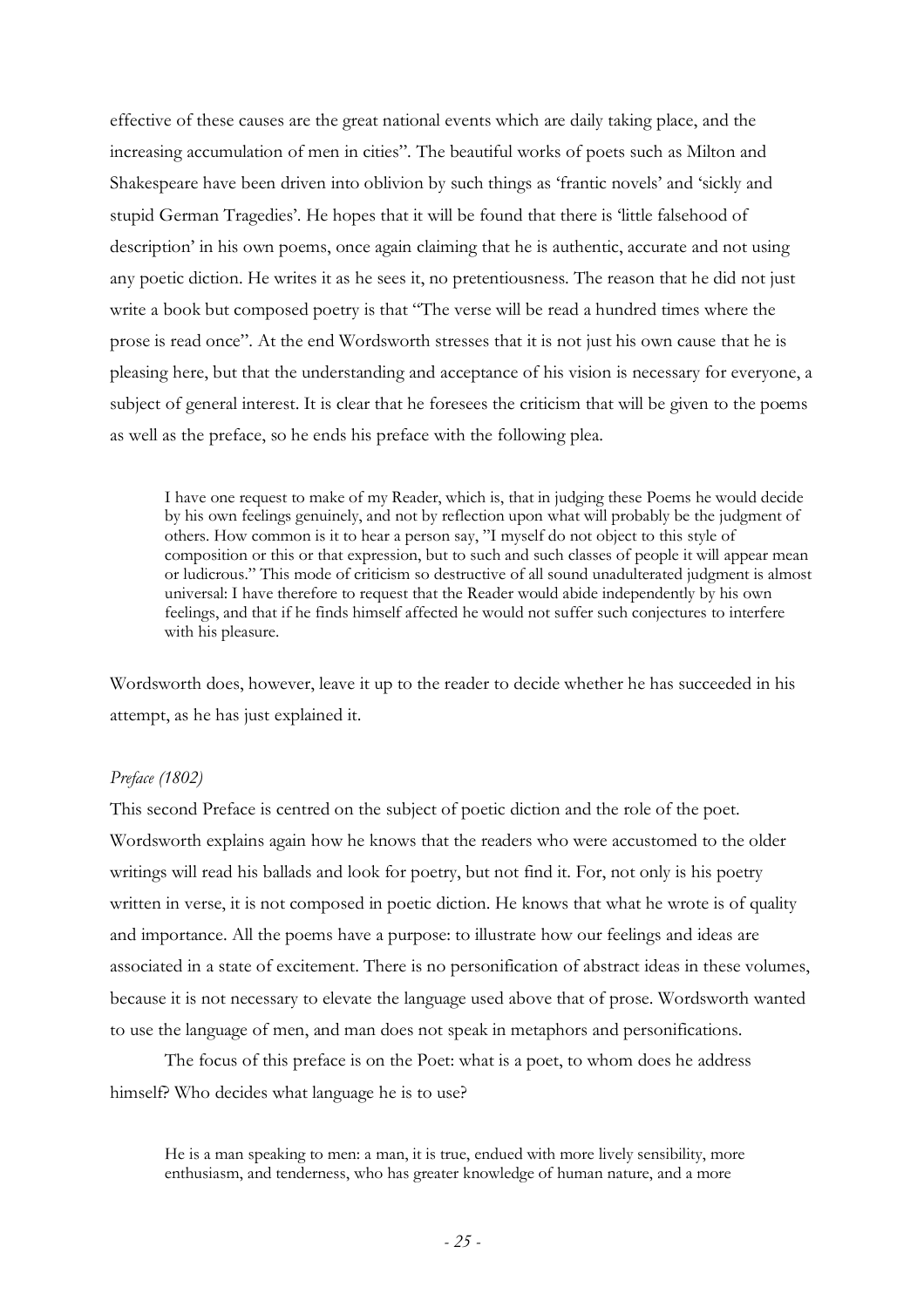comprehensive soul, than are supposed to be common among mankind; a man pleased with his own passions and volitions, and who rejoices more than other men in the spirit of life that is in him; delighting to contemplate similar volitions and passions as manifested in the goings-on of the Universe, and habitually impelled to create them where he does not find them.

Wordsworth here not only praises himself, for he is a poet and he thus ascribes these qualities to himself. He also makes claims for his independence and artistic freedom. He is a man superior to other men in sensibility and is more in touch with nature than 'normal' people. He should not have to answer to petty rules about poetry, already centuries old and no longer suited to the times. Wordsworth writes as he wants to write and even though people may not understand, they should not immediately turn it down because it looks different from what they are used to.

Wordsworth's argument grew fiercer with the years. Whereas the 'Advertisement' read more like an excuse, explaining that *Lyrical Ballads* is different from other poetry, but still suited to enjoy, the 'Preface' from 1800 was more of a justification. It convinced readers to see that the common really is a suitable subject for poetry and that his poetry could have 'healing' qualities for the public. His poetry will change people back into sensitive beings because his poetry will reconnect thoughts with feelings. He will make people be moved by what they see or hear; he will cure society from the industrialization. The final 'Preface' from 1802 is Wordsworth's last stand; if he can't convince them with this, then nothing will. In the last preface Wordsworth almost forces his readers to consider him as a superior being. He has his artistic freedom, he can write about whatever he wants and in the way he wants it. He has more knowledge and more sensibility than most people and so is capable of greater deeds. He portrays the poet almost as a superior, divine being who stands above common judgement. This last preface is no longer needed to make explanations or excuses, the readers finally need to understand what Wordsworth is all about and why his poetry is so good. Throughout these prefaces, Wordsworth has slowly fashioned himself into a superior poet-figure and his book indispensable to anyone. But the prefaces were not the only texts that were influential.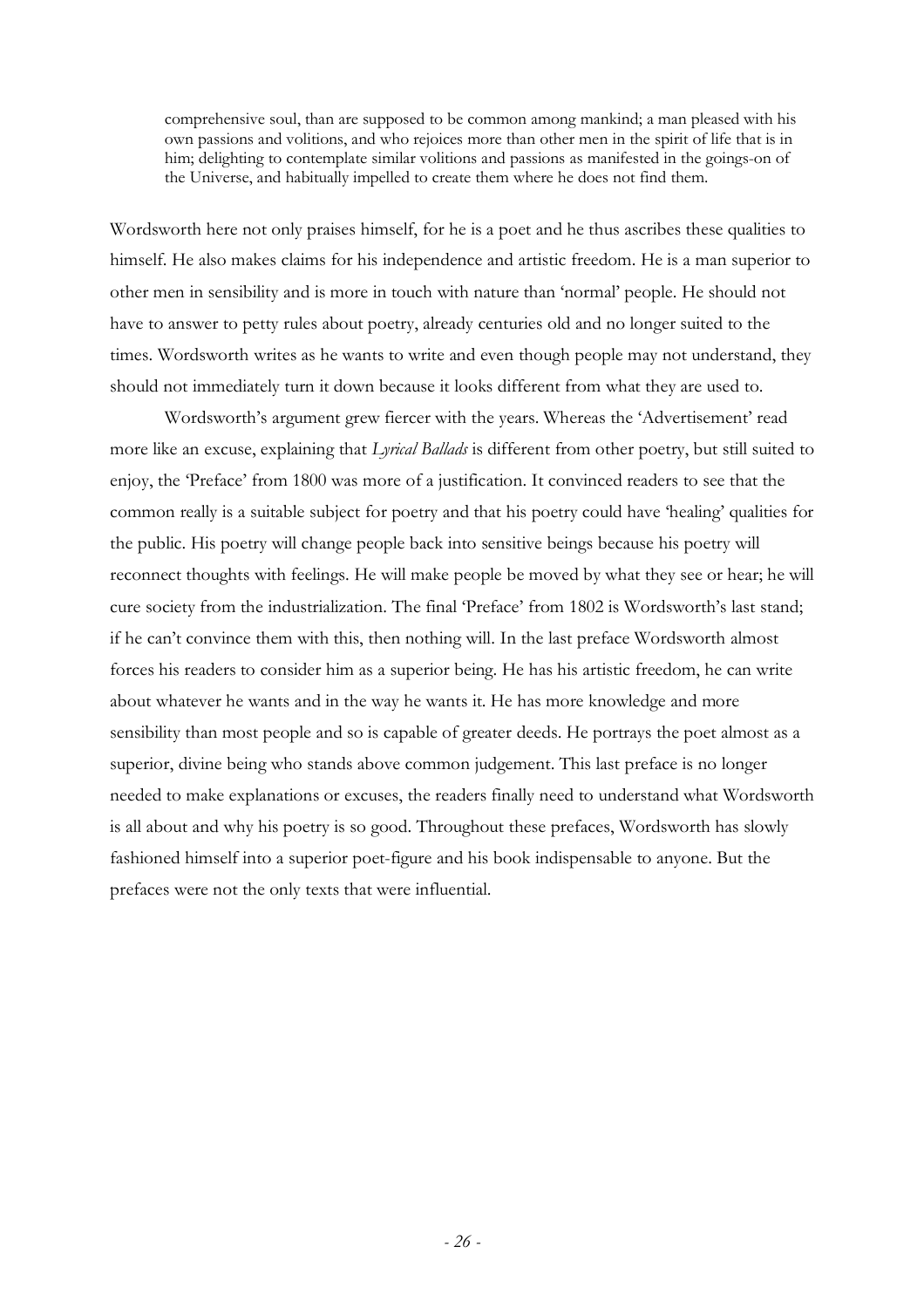#### **The poems**

Only four of the poems in the first edition were by Coleridge, 'The Rime of the Ancyent Marinere', 'The Foster-Mother's Tale', 'The Nightingale' and 'The Dungeon'. All the rest was written by Wordsworth, as well as most of the additions that were made to the following editions. The poems deal, as Wordsworth claimed and wanted to do, with the common. They discuss the hardships, troubles and lives of the rural and the poor. Even though they did not live up to the poetical standards of the time, the poems are very moving, entertaining and always expressive. To the modern reader they are probably more intelligible than poetry in poetic diction. In that way, 'The Rime of the Ancyent Marinere' really stands out among the other poems, both in use of language and subject. A common denominator for all the other poems is hard to find either way, however. It is an unusual and strange collection of poems that do not have much in common and are quite different in style. Nearly all of them, at least from the first edition, do meet Wordsworth's goals.

Many of the poems evoke a sense of pity, or sympathy, or sadness, some even being quite exciting. In the poem 'We are Seven' a young girl can not be convinced of the fact that, even though she used to have six siblings, now that two of them have died, they are with only five children. She keeps saying, "Nay, we are seven" because she visits their graves, and sits in the garden with them while she knits her stockings and plays. To her, it feels like she still has six siblings. Loss of children or siblings was very common in those days, meaning that many readers were very likely able to relate to it, feeling sadness but also sympathy for the little girl. Some of the poems, such as 'The Thorn' have tension and are truly like little stories. This poem narrates the history of a woman left by her fiancé. She often sits on a mountain ridge, exclaiming "Oh misery! Oh misery! Oh woe is me! Oh misery!" Nearby are a pond and a little heap of moss. More details are added to the story, until the plot of the story is revealed: the woman was pregnant, drowned her baby in the pond and buried it under the heap of moss. These poems have some of the melancholy in it that was often associated with Romanticism, dealing with death and loss, but in natural surroundings. They have tension, express feelings and are written from the poet's perspective. Romantic poetry then was very suited for what Wordsworth was trying to achieve: it was suitable for the evocation of feelings, the discussion of sad subjects, the incorporation of the natural world and the expression of the poet's thoughts.

The fact that *Lyrical Ballads* went through four editions in seven years means that, despite all the critique, people were actually buying and reading the book. Wordsworth and Coleridge became great names in British literature and their poems famous. The fact that they are still read today illustrates the quality of their work and that Wordsworth did succeed in his mission. Even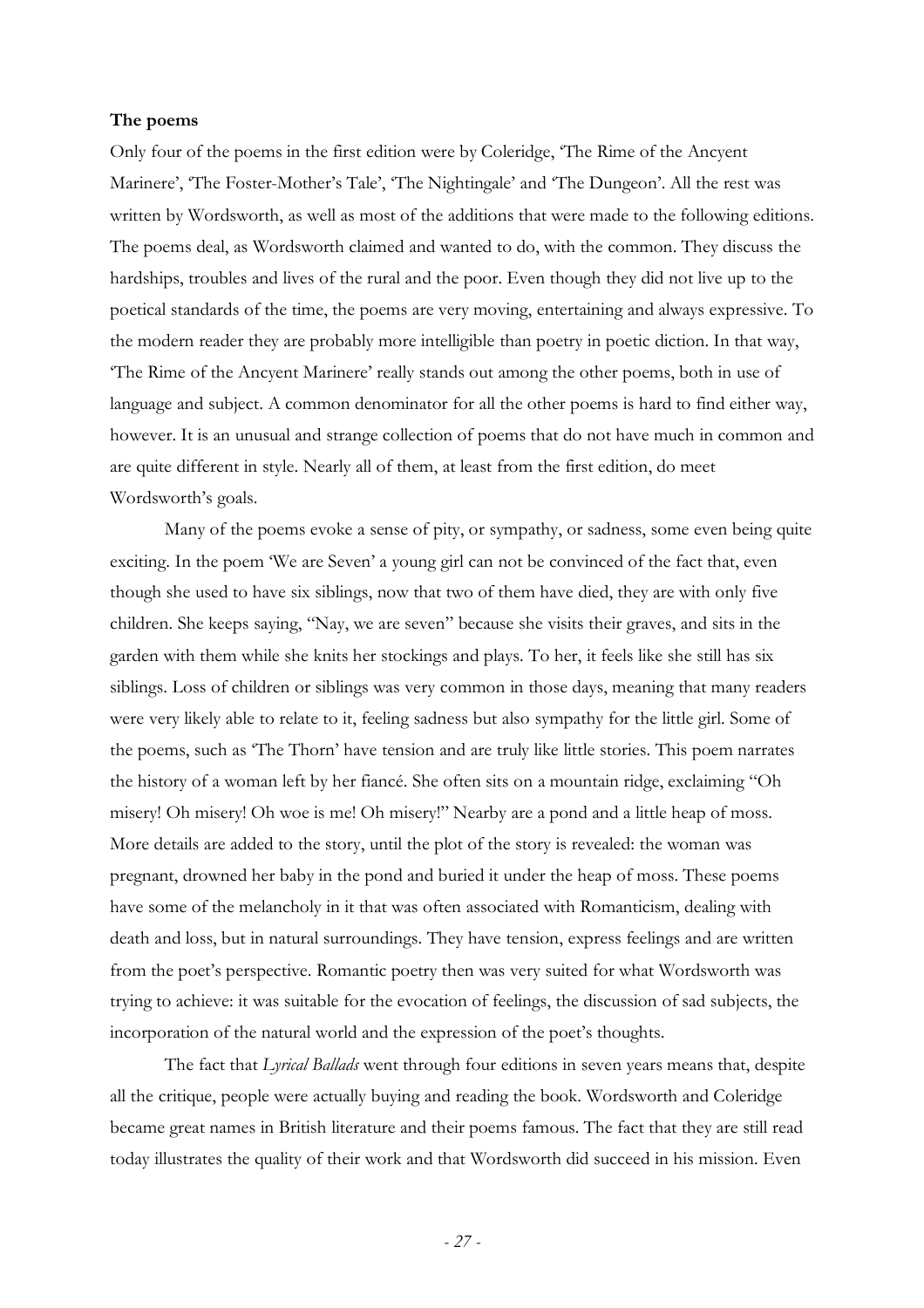the prefaces are an important source of information. The effect on their contemporary public, was that the poems were read and appreciated and also had some unexpected results. The poem about Tintern Abbey caused a surge of tourism to the region. Wordsworth had described the ruins so beautifully, that people wanted to see it for themselves. The Tintern Abbey had become the centrepiece of the most frequently made British tour of the 1790s, which passed the Wye river valley and the historical border between England and Wales.<sup>67</sup> But not only the Tintern Abbey became a hotspot, the entire Lake District was overrun. All the poems about nature and the pastoral created a desire among the public to see these sites for themselves. At first, Wordsworth was pleased with this; people were listening and understanding that peace and tranquillity could be found in nature. He even wrote a *Guide to the Lakes* as a tour guide through the Lake District where he grew up. But it also was a manual, providing the reader with a guide to enjoy the scenery to its best. In this guide he described the beauty of this place and how it had best be discovered, but he also wrote about the changes time and tourism had brought about there. In his poems, he had wanted to share his passion for nature with his readers, but did not realize that the effects would cause his peaceful place to not be so peaceful anymore.

This increasing interest in the Tintern Abbey shows how much of an influence poetry could have on society, whereas the poetry came forth from developments taking place in society. Because of the poem, tourism increased; a sign of modernization. But because of the modernization of society, Romantic poetry originated. Wordsworth responded to a need he experienced in modern society: a poetry that was in touch with people's primal selves, closely connected to nature, the senses and feelings.

<sup>67</sup> Anonymous, 'Tintern Abbey, Tourism and Romantic Landscape', *The Norton Anthology of English literature*. Norton topics online http://www.wwnorton.com/college/english/nael/romantic/topic\_1/welcome.htm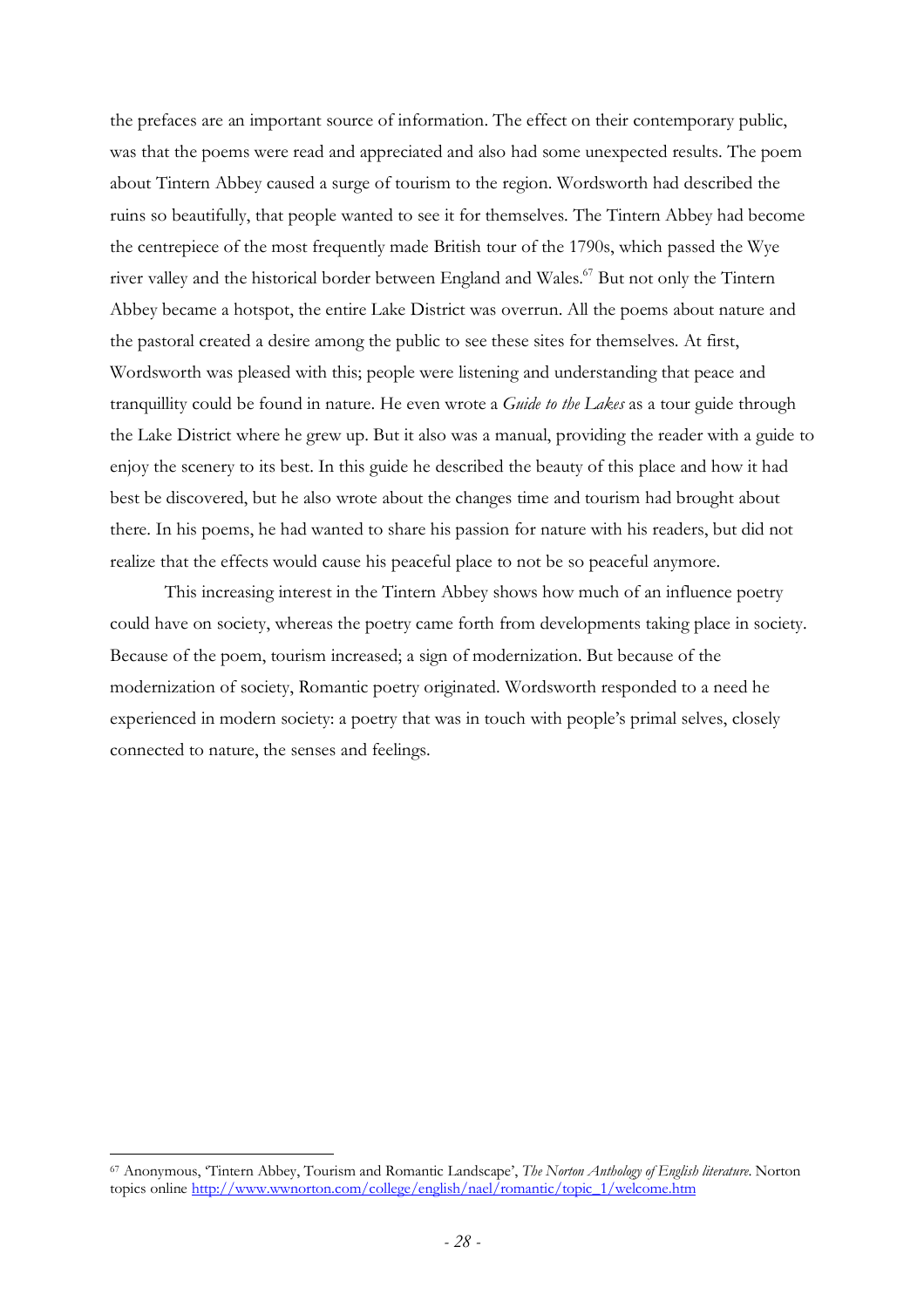## **Conclusion**

What stands out most in the both the Advertisement and the Prefaces is the fact that Wordsworth wanted to reach people. It was so important to him that the public would read his work and understand it. Ideally, it would touch them so much that they even changed their lives because of it, transforming into sensitive beings. By his choice of language and subjects he made sure that everyone who read the book would be able to understand the poetry and relate to it. Ideally, they would enjoy it even more than poetic diction. To give the readers a push in the right direction, the *Lyrical Ballads* was preceded by an Advertisement at first and later an extended Preface. Wordsworth did not fear that this lengthy essay at the beginning of the book would set people off. To him, all that mattered was that people would know what he did in his poems, and understand why he did it, and why it was a good thing. In this way, Wordsworth was defining his work as revolutionary; as the offset of a new type of poetry, marking the decline of the old one.

Most of what he wrote in the prefaces is true; Wordsworth did use the common, vulgar language, the subjects taken from the normal life, the lyrical poetry. He did express feelings in the poems, which succeeded in provoking feelings themselves. For Wordsworth, poetry was no longer an elitist matter; anyone who could read would understand his work. The poet did still stand out from the crowd in his opinion, Wordsworth fashioned the definition of a 'poet' after his own example. Thereby he also fashioned himself. That this poet was still an elitist creature seems unimportant. What matters most, was that yes, this poet is still superior to most human beings, but he is in touch with nature, sensibility and the common life. He is open and approachable for everyone, and so is the poetry. The poet was extraordinary, but the language he used no longer needed to be.

The book was read and discussed, Tintern Abbey became a frequently visited place; it was as if *Lyrical Ballads* belonged to that period. Without it, society would have been different. It came forth out of a need originating in the culture of the time, shaping that same culture simultaneously. *Lyrical Ballads* is an ultimate illustration of cultural interaction because it was begun out of a contemporary desire: travel and tourism, Coleridge and Wordsworth wanted to visit Germany. The experiment originated as a protest against developments such as the gothic novel, the melodrama, and the increasingly strict rules of poetic diction. The increasingly literate and critical public created a need for justification that grew stronger with every edition, resulting in the multiple prefaces. The addition of new poems, most of them pastoral, was caused by the increasing interest of Wordsworth with nature and the rural, following the increasing urbanization and fencing in of the countryside. The poems in their turn drove people to that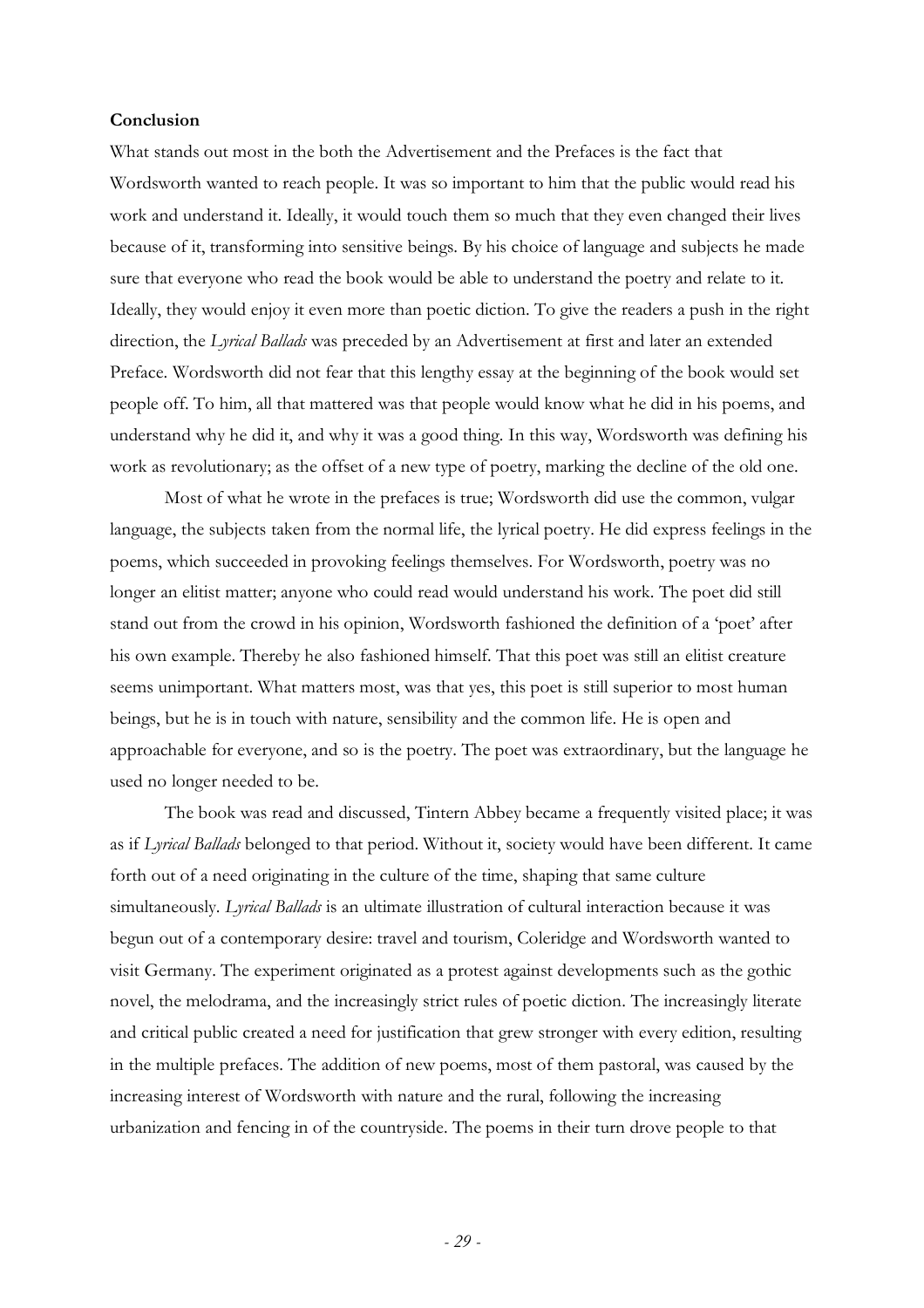same countryside, increasing tourism. Every development, reason, effect and influence concerning the *Lyrical Ballads* had its origin in, or worked into, the culture of the time.

By explaining what harm industrialization, urbanization and the developments in literature had caused to the public, Wordsworth created a need and an importance for his own work. Wordsworth wanted to educate the people in every way. The *Advertisement* began as a short explanatory piece, justifying the unusual language and subjects of the poems. The first *Preface*  became more serious, justifying the poems even more and teaching the public how they should be read. The final *Preface* was Wordsworth's final effort to teach the public anything. This essay became more of a manual, focussing on the education of the public and the role of the poet. The prefaces were a manual to reading the poems and the poems contained moralistic lessons; they served as a manual to reconnect with the emotions. Wordsworth, through self-definition, created a role for himself and his works in society. His poems would function as manuals for good behaviour, his prefaces as manuals for how to read and interpret the poems, and his travel guide as a manual to the enjoyment of nature.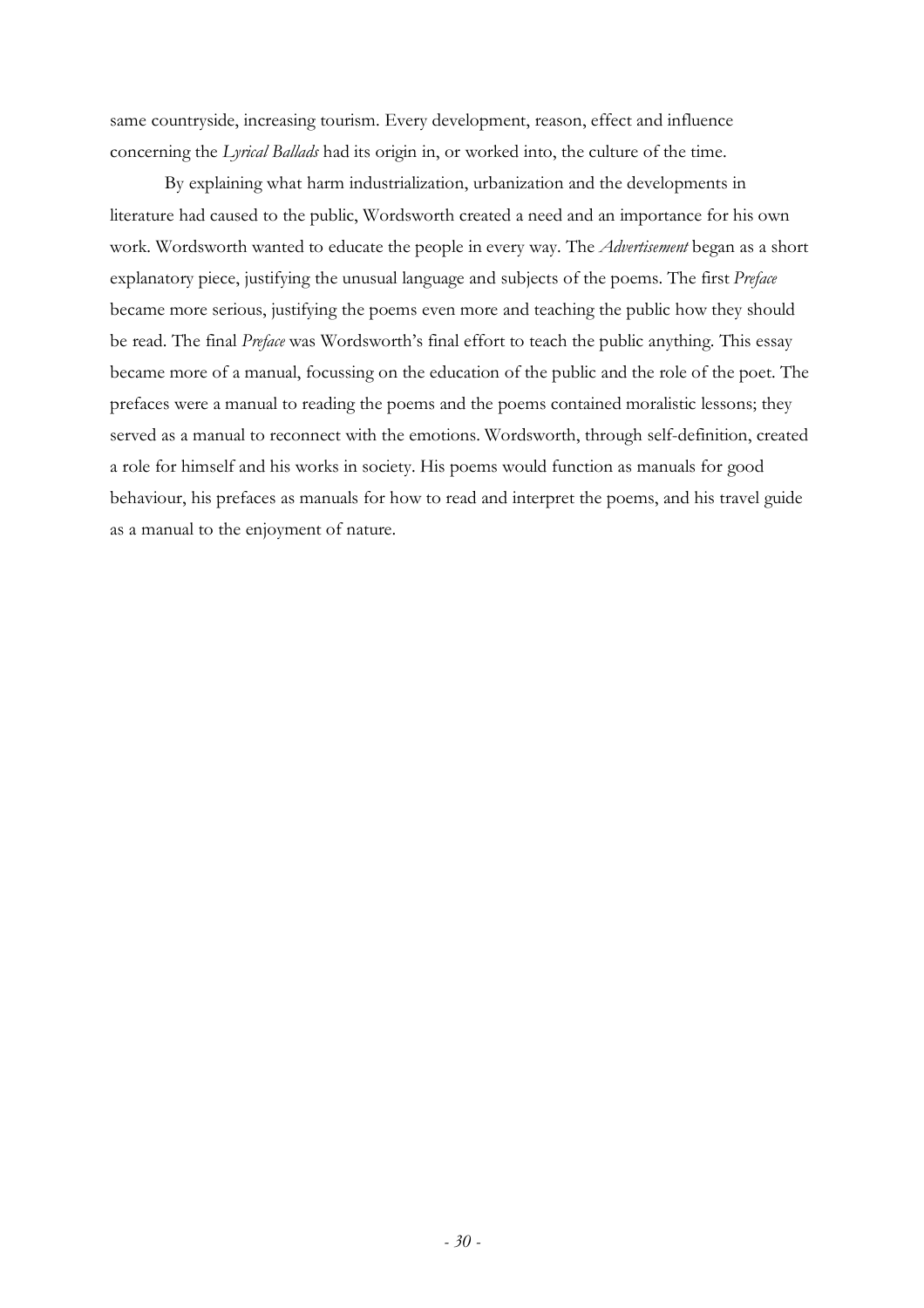## **Self-development or the household? Dilemmas and tradition in the life of a poet's sister**

William was not the only Wordsworth discovering the scenery of his beloved Lake District, capturing the beauty of it in his poetry. He had his sister, Dorothy, living there with him, taking her along on hour-long walks through the countryside, discussing poetry and philosophy and sharing his experiences with her. Dorothy never became the poet he was, but she did write some prose and poetry of her own. These works are an invaluable source of information regarding their life together. Dorothy kept two sets of journals on their everyday lives, *The Alfoxden Journal*  and *The Grasmere Journals,* named after the location of their house. Alfoxden in Somerset is the region where they first lived together from 1796 to 1799. The siblings were finally reunited after years of separation and lived only three miles away from good friend Samuel Taylor Coleridge. In 1799 they moved to the Dove Cottage in Grasmere where they stayed until 1808. In 1802 William married Mary Hutchinson, which meant that Dorothy now lived with her brother and his wife, and their beginning family. The years at Dove Cottage were the high point of William's career and Dorothy played a big part in his success. But even though she had a keen observing eye and wrote in a beautifully detailed way, she never chose the career of an author herself. How was Dorothy held back or stimulated by society and family choosing her path of life and career, being the sister of but never a great writer herself?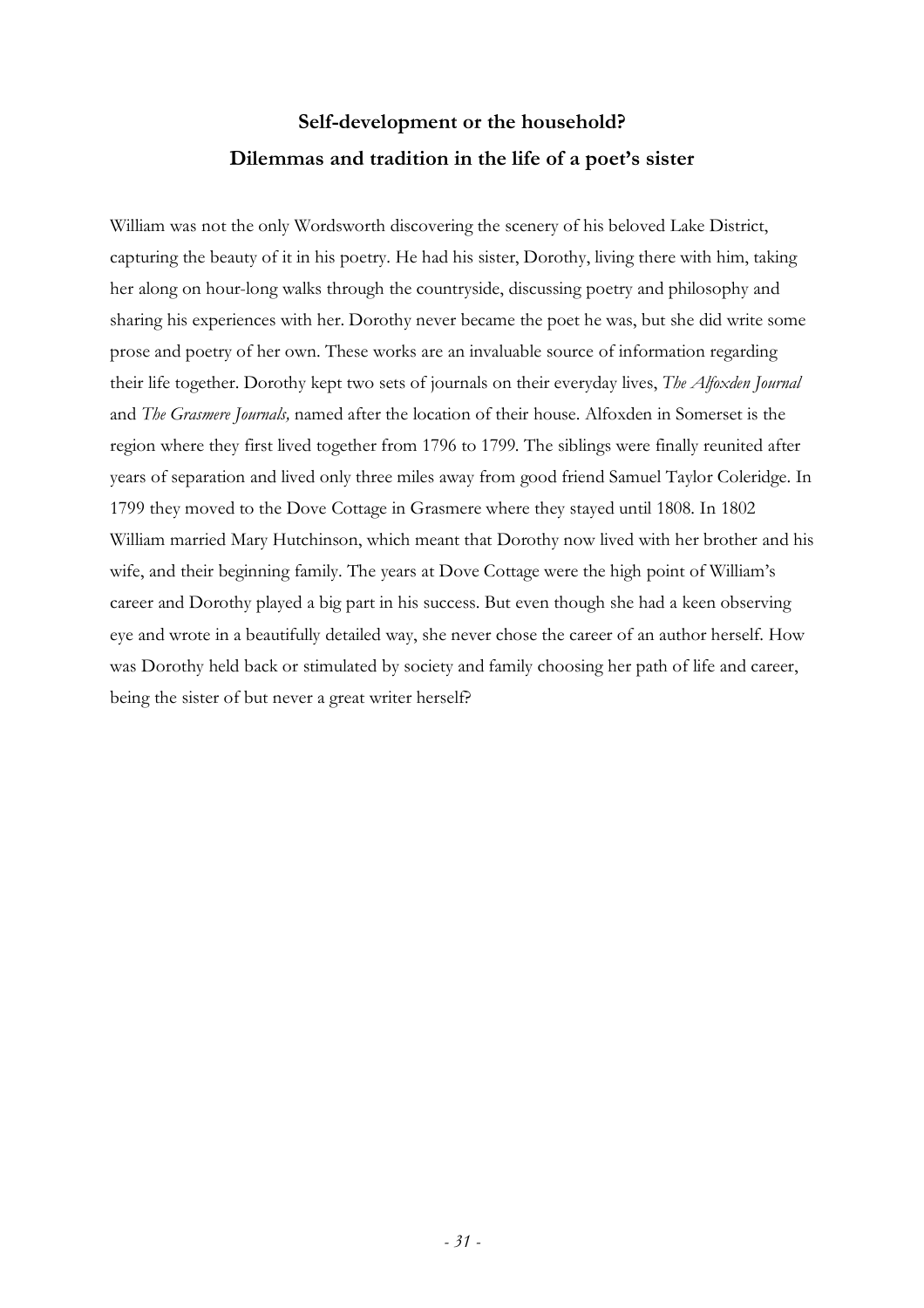## **Romanticism and women**

During the Romantic period women were allowed to receive only limited schooling, had to conform to rigid rules regarding their sexual behaviour and had no legal rights.<sup>68</sup> Besides accepting their position in the household as a mother and loving wife whose sole tasks were child rearing and housekeeping, they did not have many choices. Due to this, a great contradiction arose in the literary world. On the one hand, there was a great barrier for women to publish their work because it did not match with their traditional role of mother and housewife. On the other hand, women who chose their career and did not care about what society thought were writing prolifically. Some very famous poetesses were Anna Letititia Barbauld (1743-1825), Mary Robinson (1758-1800) and Charlotte Smith (1749-1806). These women were educated, liberal and did not care about how society judged them. Women, however, were often ridiculed by male writers, who were being surpassed by women in quality and quantity. Especially in prose, women began to compete with male authors in sales and reputation. The writings of thousands of women were published throughout the Romantic period.<sup>69</sup> These women had to keep in mind that they were not to set an example, as they might affect the British matrons negatively and turn them into studious women.<sup>70</sup> The traditional role for women in the household caused a setback in emancipation and while some women did not let that affect them at all, others were affected, feeling the need to publish anonymously, or as 'By a Lady'.<sup>71</sup>

During the period prior to Romanticism, especially in the 1750s and 1760s, women of the English elite gathered for the purpose of literary conversation. They became known as the Bluestockings and they distinguished themselves from the lower classes through their literacy and their ability to lead their lives in this fashion.<sup>72</sup> In the years after that, the Bluestockings slowly disintegrated and the literary circle lost its elitist features. Women from every class came to know poetry, as well as increasing numbers of novels by women writers. Women readers and women writers equally grew in numbers as they were dependent on each other.<sup>73</sup> The 1790s saw the greatest burst of activity of women writers until then, as well as the beginning of feminism.<sup>74</sup> One of the reasons for this increase in women writing activity was that in real life, women were silenced more and more. The only way to reach people was through their writings, but they

<sup>68</sup> D.S. Lynch, & J. Stillinger, 'The Romantic Period', p. 5

<sup>69</sup> Curran, Stuart, 'Women Readers, Women Writers', in: Curran, Stuart (ed.), *The Cambridge Companion to British Romanticism* (Cambridge, 2010) [1993] p. 170

<sup>70</sup> D.S. Lynch & J. Stillinger, 'The Romantic Period', p. 6

<sup>71</sup> Susan J.Wolfson, 'Romanticism and Gender', p. 392

<sup>72</sup> Stuart Curran, 'Women Readers, Women Writers', p. 171-172

<sup>73</sup> Ibidem, p. 172

<sup>74</sup> Ibidem, p. 175-176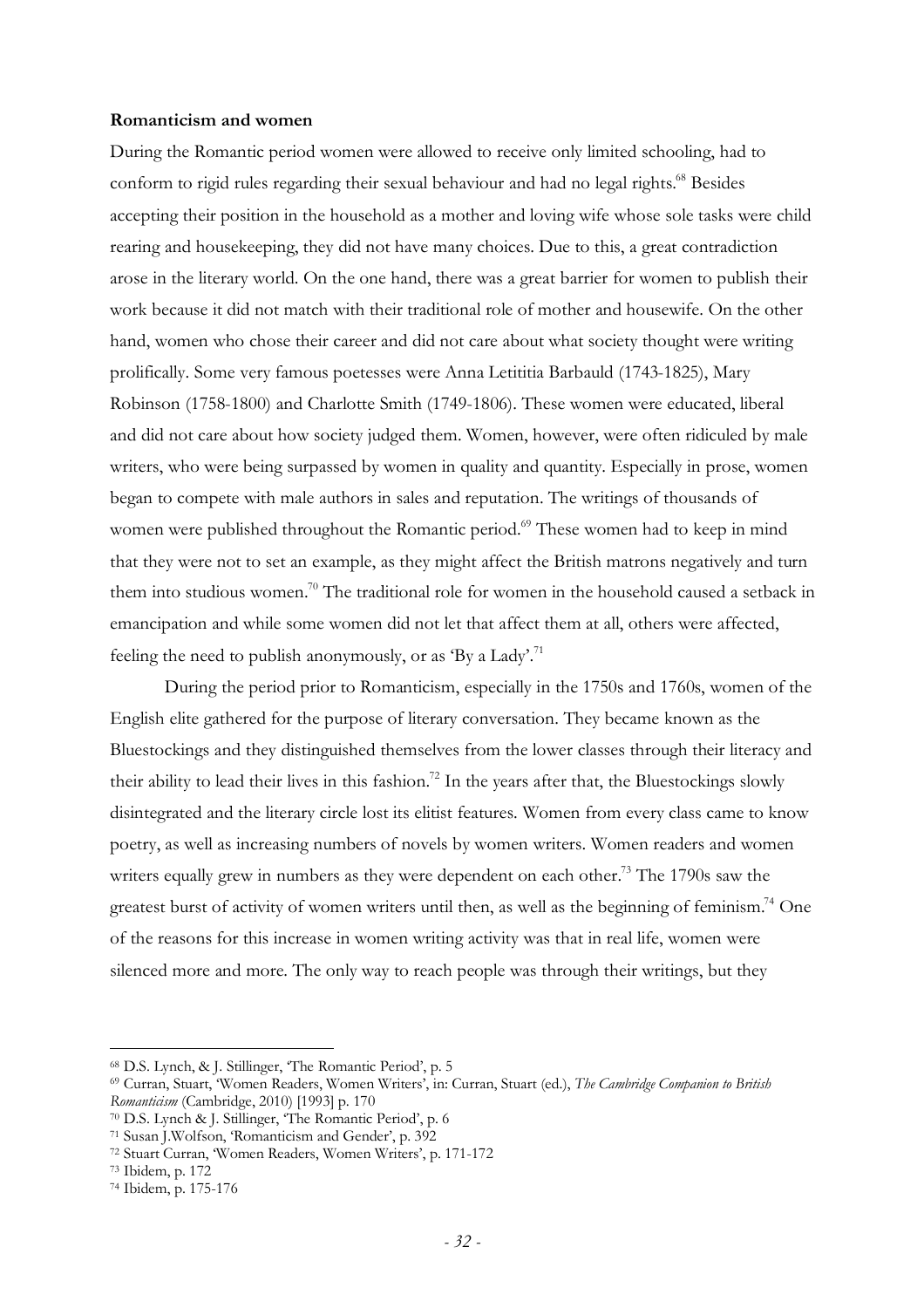lacked authority nonetheless.<sup>75</sup> Despite the stress that was increasingly laid on the traditional female role, many women kept writing, thus retaining their independency.<sup>76</sup>

At the same time, a new patriarchy arose. The father took on a new position in the household, exerting more influence over the upbringing of his children and their education. This new care was often suffocating and limiting for girls, dominating their development.<sup>77</sup> The education and attention they received was of far lesser quality than that of their male siblings. Feminists such as Mary Wollstonecraft felt that this new parental rule was the exact reason that women were seen as the weaker sex.<sup>78</sup> Girls had no access to the same knowledge and freedom that boys got, thus keeping them restricted and ignorant. To better the position of females, Wollstonecraft recommended education in medicine and business, politics and history. With this knowledge, women would be able to create autonomy for themselves and make their own money. This offered them an alternative to the often confining marriage.<sup>79</sup> In marriage, man was the 'master and commander'; women simply had to obey.<sup>80</sup> A married woman was allowed no will of her own. As John Locke stated it, she was merely the housewife: someone who is related to her husband as a kind of contracted but unpaid worker in the home.<sup>81</sup>

<sup>75</sup> Stuart Curran, 'Women Readers, Women Writers', p. 179-180

<sup>76</sup> Ibidem, p. 180

<sup>77</sup> Caine, Barbara, 'Women', in: Ian McMalman (ed.), *The Romantic Age. British Culture 1776-1832* (Oxford, 1999) p. 44

<sup>78</sup> Ibidem, p. 44

<sup>79</sup> Ibidem, p. 46

<sup>80</sup> Ibidem, p. 48

<sup>81</sup> Tuite, Clara, 'Domesticity', in: Ian McMalman (ed.), *The Romantic Age. British Culture 1776-1832* (Oxford, 1999) p. 130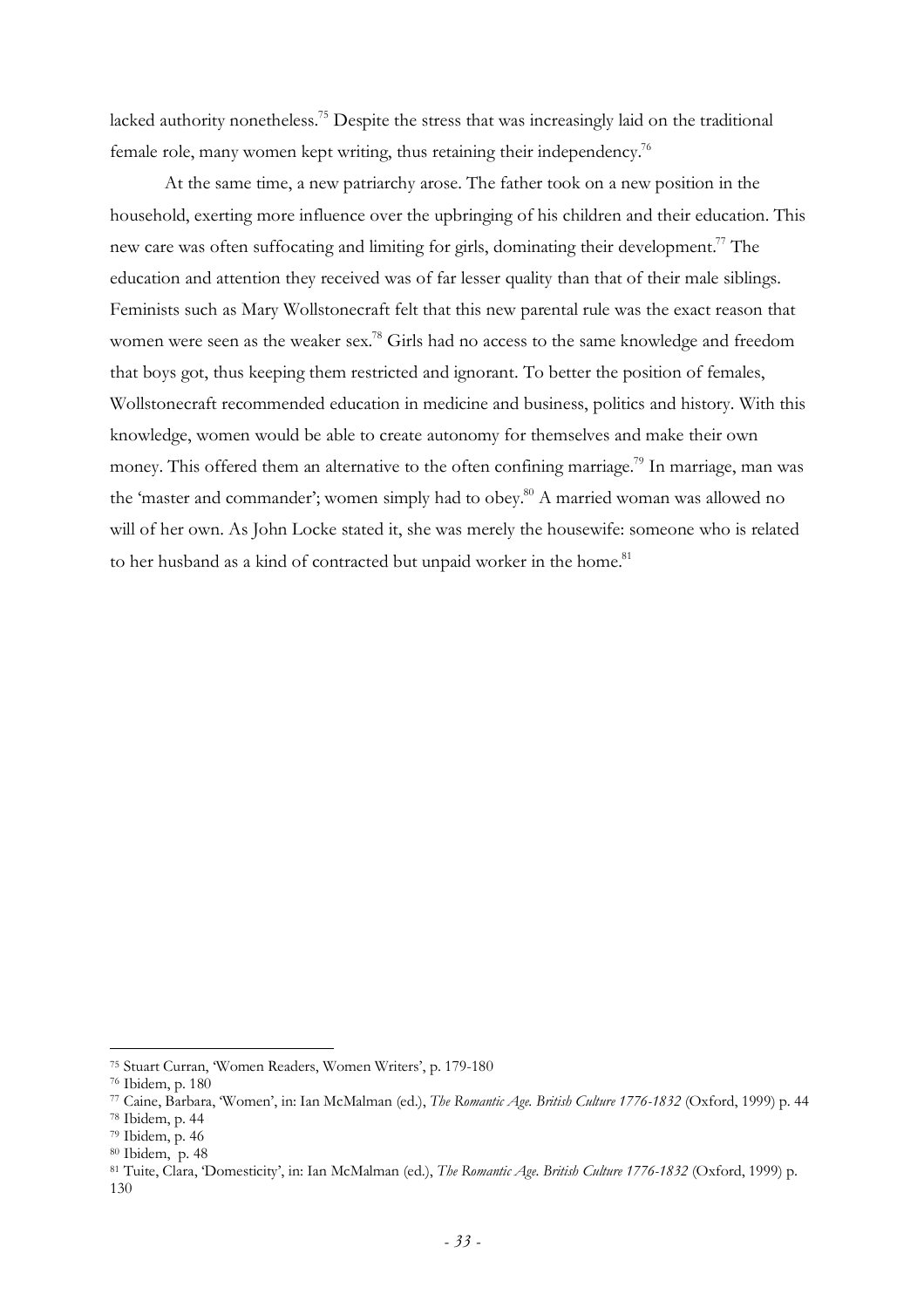#### **William and the other Wordsworth**

Even though William Wordsworth was not a great fan of women writers, he did encourage Dorothy to write some poetry of her own and recite it to the family. Surely, he was a follower of the 'masculine tradition', looking down on women poetry. At times, however, William would publish some of Dorothy's poems in his own works, anonymously or with the caption 'by my sister'. Even though William encouraged her writing, he also believed that the strain of authorship would be too much for her to handle.<sup>82</sup> This may not have applied to her quality of writing, but maybe he took the reviewers in consideration, whom he had himself frequently been in contact with in a negative way. Because Dorothy already was quite insecure, public opinion could break her down.

Sadly enough, Dorothy's insecurity was well-founded. While some of her poems showed great potential and quality, others were not half as good. This is why she is generally regarded as a prose-writer instead of a poetess.<sup>83</sup> In addition to that, men in her circle, most notably William, had no esteem whatsoever for female poets. William often regarded them with an 'amused tolerance', but he never truly appreciated them.<sup>84</sup> Therefore Dorothy did not dare to openly compose poetry of her own, because she knew it would be looked down upon by William and the other men close to her. She stayed with prose, because this was useful to them. All her journals she kept for William's pleasure, subordinating her own talents to looking after her brother.<sup>85</sup> She often speaks extremely lovingly of her brother, for instance on 4 March 1802.

Now for my walk. I *will* be busy, I *will* look well & be well when he comes back to me. O the Darling! Here is one of his bitten apples! I can hardly find in my heart to throw it into the fire. (…) I walked round the two Lakes crossed the stepping stones at Rydale Foot. Sate down where we always sit. I was full of thoughts about my darling. Blessings on him. Dorothy Wordsworth, *The Grasmere Journals*, 4 March 1802

This fragment seems to be coming from a woman in love. She can hardly throw away something he has touched, she thinks about him, sits at their favourite spot and refers to him as 'darling'. That she loves William is obvious. This would explain why she gave up so much of her own life to please and serve him, setting aside her own talents. As can be read in *The Grasmere Journals,*  however, she was no uneducated housewife. She listened to Wordsworth and Coleridge's conversations, discussed poetry with them, read German books and wrote a lot. During their walks together she recited William's poetry, which she also did to put him asleep: "After dinner we made a pillow of my shoulder – I read to him and my Beloved slept."

<sup>82</sup> Levin, Susan M., *Dorothy Wordsworth and Romanticism* (Jefferson, 2009) p. 61

<sup>83</sup> Ibidem, p. 98

<sup>84</sup> Ibidem, p. 139

<sup>85</sup> D.S. Lynch, & J. Stillinger, 'The Romantic Period', p. 389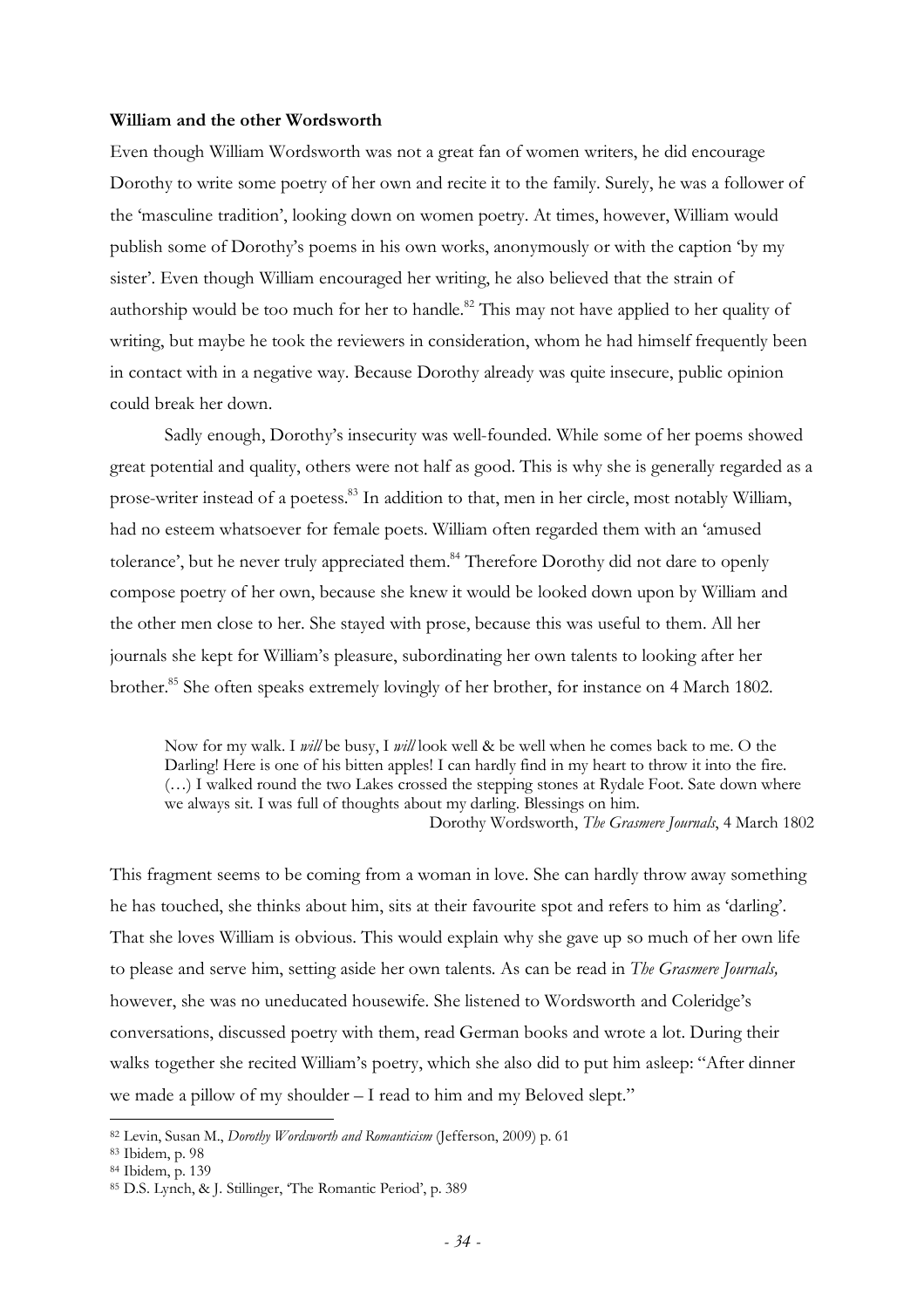That Dorothy loved her brother, her life with him and the feeling that he needed her, is obvious. In the account of one of her walks, however, she recalls how she saw a beautiful patch of land that would be perfect to build a house on. She dreamed about it, thinking that if only she had three hundred pounds, she would settle there on her own.<sup>86</sup> This suggests that even though she had chosen the life with her brother, she often dreamed about having a place of her own. Despite the almost incestuous relationship that was going on between them, Dorothy could take her distance from William. She fantasized about leaving him and it was her who set up the marriage between her brother and her best friend, Mary. She wanted to be the most important person in William's life, but at the same time, she did not. She knew what was expected of a woman in their society and though sometimes she rebelled against it, most of the time she conformed to it.

### *The journals*

Dorothy wrote very personally in her journals. She described the everyday life at the cottage in great detail, but she also entrusted her deepest emotions to the paper. The journals really were like a diary to her, a place where she could vent. Seen from this perspective, it is not strange that Dorothy never intended to publish these journals to the public, especially since much of it was concerned with the marriage of William and Mary, a subject that she was not always entirely happy about. Most of her prose, and a lot of her poetry, dealt with her loss of William as her sole companion.<sup>87</sup> The wedding took place on October  $4<sup>th</sup>$  1802, and this is what she wrote about it.

I kept myself as quiet as I could, but when I saw the two men running up the walk, coming to tell us it was over, I could stand it no longer, and threw myself on the bed, where I lay in stillness, neither hearing nor seeing anything till Sara came upstairs and said, 'They are coming'. This forced me from the bed where I lay, and I moved, I knew not how, straight forward, faster than my strength could carry me, till I met my beloved William, and fell upon his bosom.

If she had been happy about the marriage, she would not have isolated herself in silence. She obviously was experiencing feelings that she could not deal with, and as soon as she had the chance, she fell back in William's arms. Even though Mary was her closest friend, it seems she did not entirely realize what the marriage would mean for her.

Dorothy was, following the tourism trend, also a traveller. She went through Scotland twice and both times she kept a journal. These travel accounts she did mean to publish.<sup>88</sup> She loved roaming the countryside, no matter in what country, and kept close accounts of her

<sup>86</sup> Alexander, Meena, 'Dorothy Wordsworth: the grounds of writing', *Women's Studies*, vol.14 no.3 (1988) p. 204

<sup>87</sup> Susan M. Levin, *Dorothy Wordsworth and Romanticism*, p. 138

<sup>88</sup> Ibidem, p. 71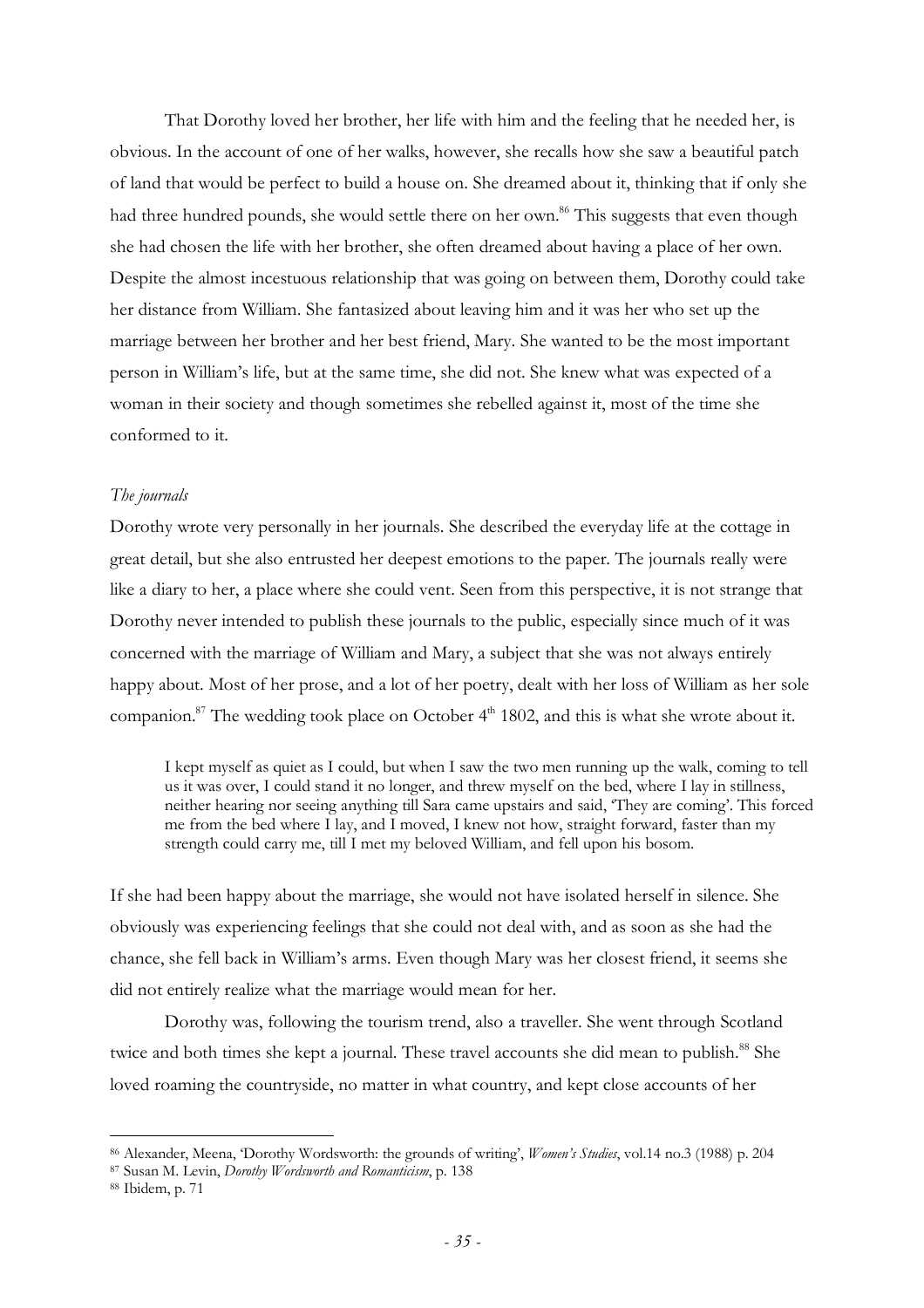journeys. This freedom to roam about and enjoy the scenery was always more important to her than husband, household and children.<sup>89</sup> Settling down with a family of her own would have given her many more responsibilities, more than she had in the household of William. That may be why she chose to remain unmarried; that way she could be as free as she wanted to be and let her desire take her wherever she pleased.

A lot of the events described in the journals have to do with the household. She discussed her work in the garden and the harvest of their own fruits and vegetables, the food she made, even including recipes. She stayed up and talked with Coleridge, William and their brother John until deep in the night, always discussing poetry and talking about mountains. Even without William she stayed up and talked with Coleridge. William was always prominent in her daily updates; she noted where he was and what he did. She was much concerned with William's wellbeing; always commenting on how he felt, slept and looked. But however much she valued William and his opinion, she did not fail to stand up for herself. Maybe not in person, but she would in her journal. For instance on November  $10<sup>th</sup>$ , 1801 Dorothy reported how she was very anxious for Coleridge. "I was melancholy, and could not talk, but at last I eased my heart by weeping – nervous blubbering, says William. It is not so." William did not allow her to be weak or sentimental, but she did not agree with him. She felt that she was in her right, crying.

## *Inspiration to William's poetry*

In her writing, Dorothy used much of the same language as William and Coleridge did. Oftentimes a link can be made between a passage from her journals and a poem by either of them.<sup>90</sup> It is clear that they drew heavily from her writings in their own compositions. The fact that she could describe nature in detail caused William to draw gratefully from her work.<sup>91</sup> She undertook many walks and travels with William alone or accompanied by Coleridge. The way Dorothy experienced these walks and the effect the surroundings had on her, was always an inspiration to Wordsworth. William wrote poems about Dorothy and drew from her journals for inspiration. Her journals are very detailed and give vivid images of the walks they took through nature very frequently. It is not unthinkable that he used these detailed and vivid images as an inspiration for his nature poetry. Or at least, a means to conjure up the image that he had seen with his own eyes a while before. Their beloved Lake District was the background for many of William poems.

<sup>89</sup> Susan M. Levin, *Dorothy Wordsworth and Romanticism*, p. 73

<sup>90</sup> Ibidem, p. 15

<sup>91</sup> D.S. Lynch & J. Stillinger, 'The Romantic Period', p. 390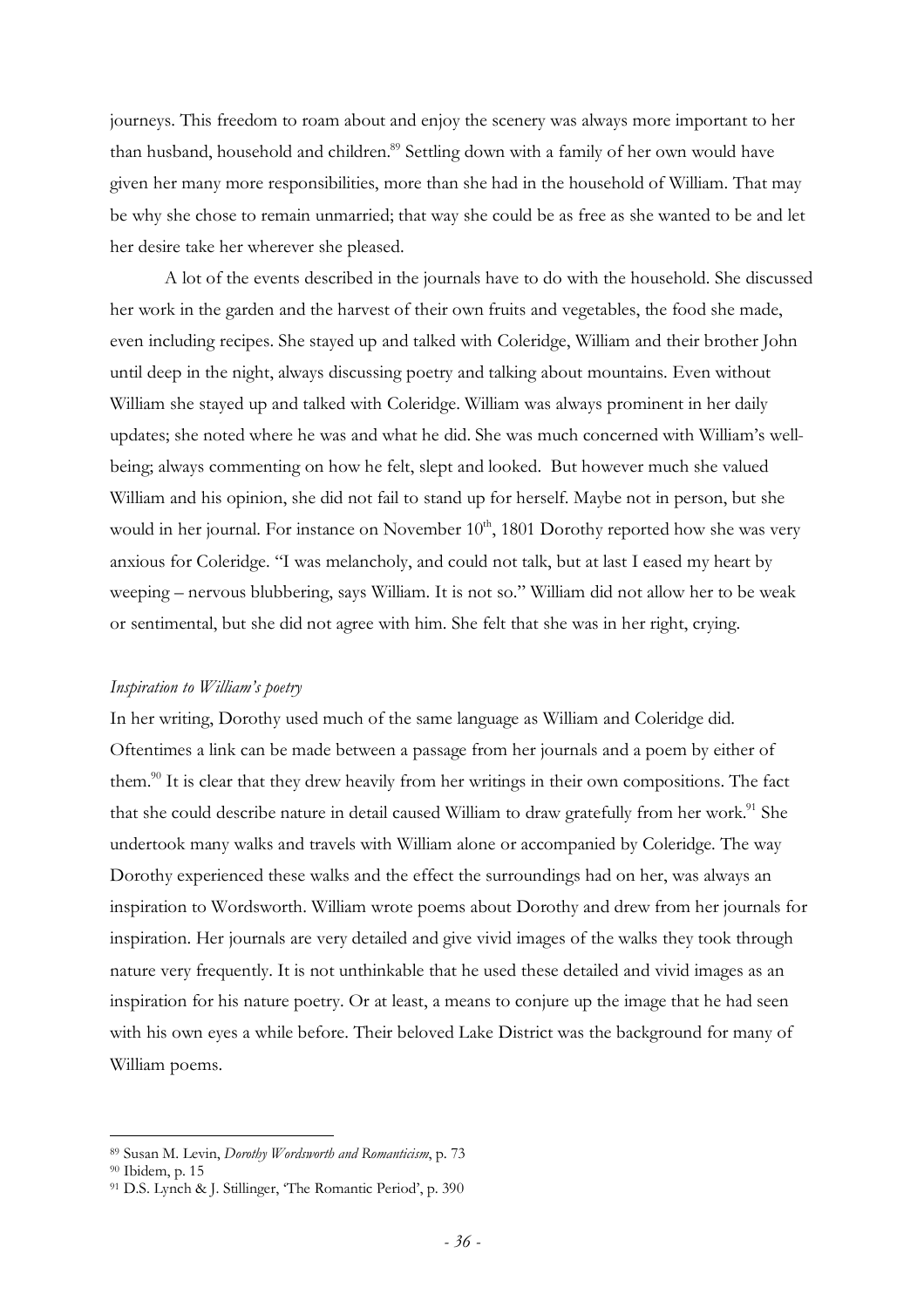An important note is found on April 25<sup>th</sup>, 1802 in *The Grasmere Journals*. Here Dorothy wrote: "Wm. was in the orchard. I went to him; he worked away at his poem though he was ill and tired. I happened to say that when I was a child I would not have pulled a strawberry blossom. (…) At dinner time he came in with the poem of *Children gathering Flowers".* Here she makes a direct link between something she said and William's creation of a new poem, which has the lines "Fill your lap and fill your bosom; Only spare the Strawberry-blossom!" She liked to think that she caused the epiphany that gave William his poem. The fact that she wrote this down, indicates that she felt proud to be of service to her brother, and that she was happy to please him in every possible way. Traces of Dorothy's writing can be found in at least thirty-five of William's poems.<sup>92</sup>

One of the most well-known poems that William based on his sister's prose is 'I wandered lonely as a cloud.' On April 15<sup>th</sup>, 1802, Dorothy wrote in the *Grasmere Journal*:

[W]e saw a few daffodils close to the water-side. We fancied that the lake had floated the seeds ashore, and that the little colony had so sprung up. But as we went along there were more and yet more; and at last, under the boughs of the trees, we saw that there was a long belt of them along the shore, about the breadth of a country turnpike road. I never saw daffodils so beautiful. They grew among the mossy stones as on a pillow for weariness; and the rest tossed and reeled and danced, and seemed as if they verily laughed with the wind, that blew upon them over the lake; they looked so gay, ever glancing, ever changing.

William turned this prose into the following poem.

I wandered lonely as a Cloud That floats o high o'er Vales and Hills, When all at once I saw a crowd A host of dancing Daffodils; Along the Lake, beneath the trees, Ten thousand dancing in the breeze.

The waves beside them danced, but they Outdid the sparkling waves in glee: - A Poet could not but be gay In such a Laughing company: I gaz'd – and gaz'd – but little thought What wealth that shew to me had brought:

For oft when on my couch I lie In vacant or in pensive mood, They flash upon that inward eye Which is the bliss of solitude, And then my heart with pleasure fills, And dances with the Daffodils.

<sup>92</sup> Susan M. Levin, *Dorothy Wordsworth and Romanticism*, p. 155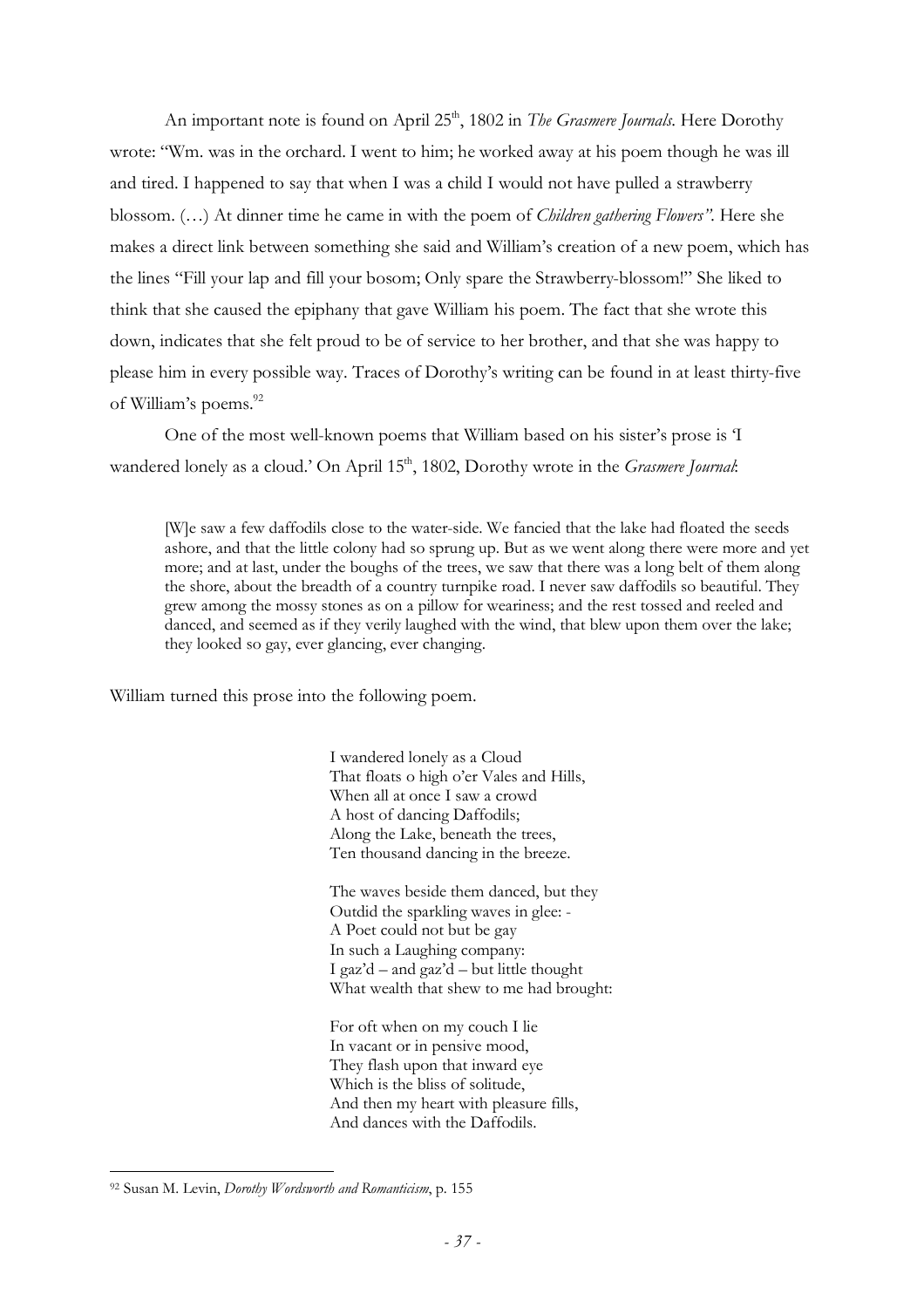It is not hard to see what William did here. He used the image of the daffodils beneath the trees, the water of the lake moving alongside the strip of daffodils, but most of all seeing them dance. To Dorothy, the daffodils looked gay, but for Wordsworth, the daffodils would inspire joy in the memory of the poet for years to come. Dorothy used her imagination to make nature come to life right before her eyes; she saw things differently than William did. For him nature only came to life in his head, his own memories. Perhaps without the vivid descriptions of his sister, he might not have been able to write so many of his poems. The following comparison shows how they both described the same scene, but in a different fashion. On April  $16<sup>th</sup>$ , 1802, they took a walk through the countryside, resting on a bridge, beholding the sights around them. William wrote the poem 'The Cock is Crowing', the following is a fragment.

> The cock is crowing, The stream is flowing, The small birds twitter, The lake doth glitter, The green field sleeps in the sun; The oldest and the youngest Are at work with the strongest; The cattle are grazing, Their heads never raising; They are forty feeding like one!

Dorothy saw the same things, but described them as such. "There was the gentle flowing of the stream, the glittering, lively lake, green fields without a living creature to be seen on them, behind us, a flat pasture with 42 cattle feeding; (…) The people were at work ploughing, harrowing and sowing; (…) cocks crowing, birds twittering." It is clear from this fragment, as well as that of the daffodils, that even though she did not write much poetry, she did try to make rhymes and use poetic wording. Her prose was poetic, descriptive, sensitive and detailed. She does mention that William finished his poem along the way, indicating that he was uninfluenced by the later journal entry by Dorothy. However, their language is too similar to be coincidental. William drew from the journals, which Dorothy kept for the sole purpose of pleasing William. At the same time, William discouraged her to do something with it herself. It almost seems like he used her, took advantage of her and only brought her along all the time so that he could see how she responded to natural scenes and how she would describe them.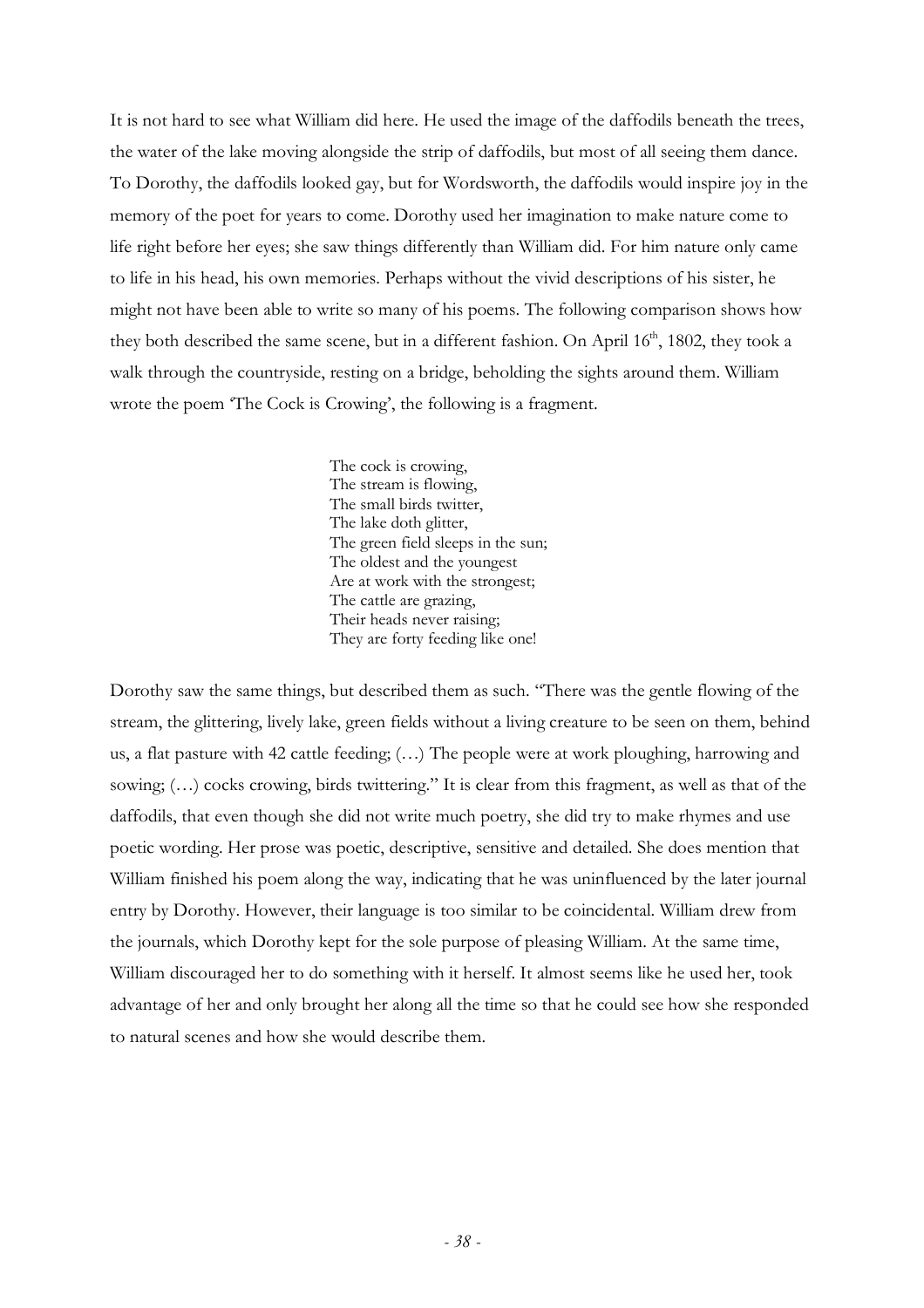#### **Dorothy's poetry**

Dorothy was a true Romantic writer with the typical Romantic mind-set. The notion of man against nature, or woman against nature in her case, is very present in both her prose and her poetry, especially since she took such precise notes of her walks and travels through nature. Moreover, as could be read in the passage about the daffodils, Dorothy seemed to personify the daffodils, making them able to dance, laugh and be gay. This was common of the Romantic poets, who revived the ancient myths in which all of nature was alive and radiant with vitality.

While her style may have been Romantic, most of her subjects certainly weren't. Dorothy wrote about the domestic circle, her own hardships and experiences. Romanticism itself usually dealt with the larger dilemma's of life, and subjects such as nature and the sublime.<sup>93</sup> This type of poetry, about the 'larger things' was often reserved to male poets, women were expected to write about the household, the family and raising children.<sup>94</sup> In that respect, Dorothy did comply with what was culturally expected from her. Her way of life, however, did anything but that.

Family friends, the Beaumonts, very much liked to hear poems written by Dorothy read aloud. Dorothy was never fully satisfied with her work however, and denigrated it in her correspondences.<sup>95</sup> Whenever someone considered Dorothy a poet she felt uncomfortable and unworthy.<sup>96</sup> But was this modesty or did she actually believe that she was incompetent as a poetess, because she was a woman? She calls her own poetry mutterings and always reverts to the statement that she does not have proper a command of language; she could never use it for the expression of her feelings.<sup>97</sup> These insecurities were a big reason for her not to publish a collection of her own poetry. She may have been talked into her insecurity, but it also may have been well-founded, based on her own self-knowledge. Another consideration she made was the fact that her subjects were always drawn from real-life. She feared that she would negatively affect the people that she wrote about by making her work public.<sup>98</sup> Many of Dorothy's poems are about the house(hold), even Christmas, and addressed to or about children, especially her favourite niece Dora, whose name was actually Dorothy, named after her. She also wrote about nature but the rhyme is very simple and the quality does not come anywhere near the work of her brother, for instance the poem 'Loving and Liking'.

> You may not love a roasted fowl But you may love a screaming owl

<sup>93</sup> Susan M. Levin, *Dorothy Wordsworth and Romanticism,* p. 100

<sup>94</sup> Ibidem, p. 148

<sup>95</sup> Ibidem, p. 60

<sup>96</sup> Meena Alexander, 'Dorothy Wordsworth: the grounds of writing', p. 196

<sup>97</sup> Ibidem, p. 197

<sup>98</sup> Susan M. Levin, *Dorothy Wordsworth and Romanticism,* p. 62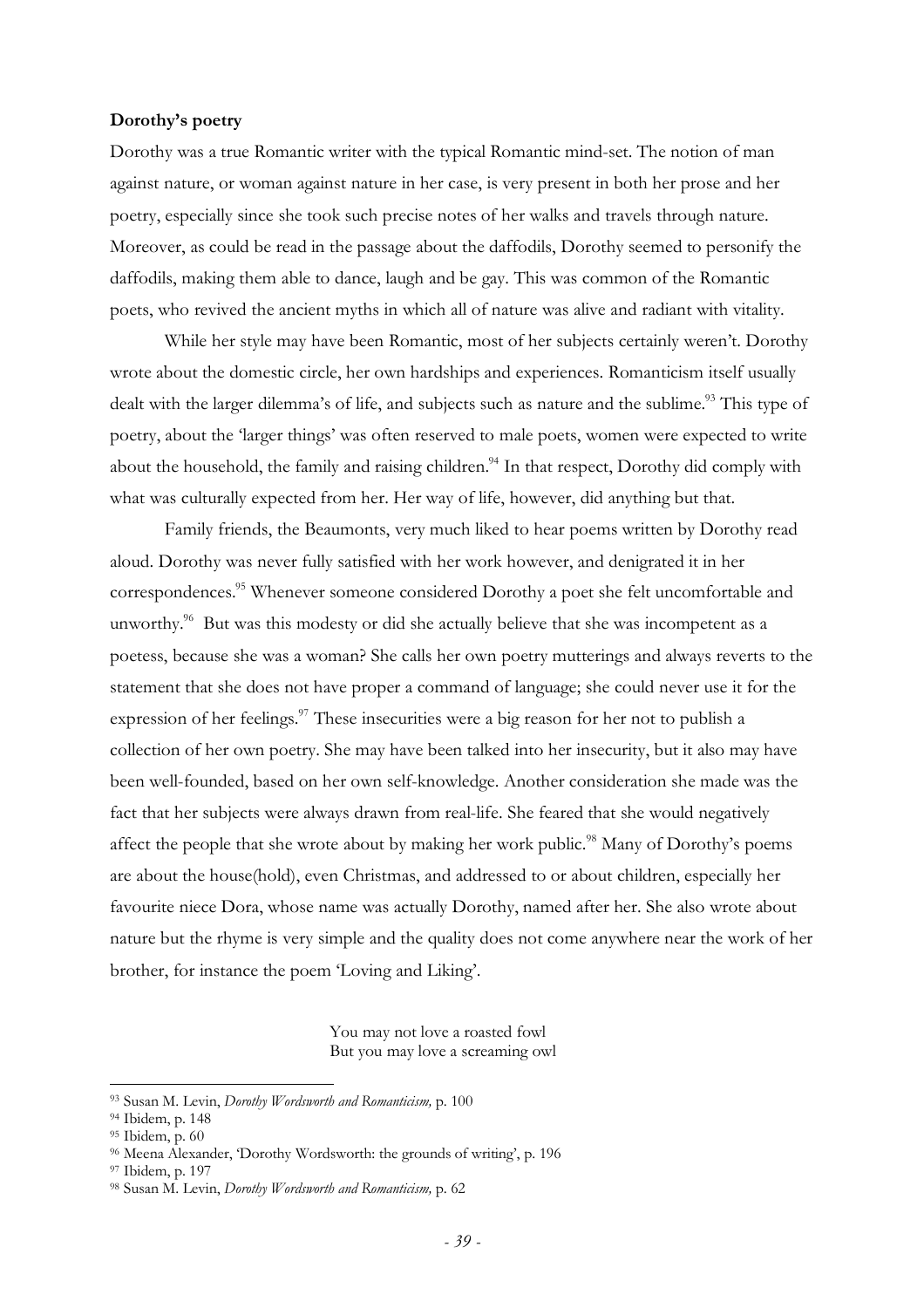Or even a spotted slimy toad That crawls from his secure abode His mossy nook in your garden wall, When evening dews begin to fall You may not love a dainty frog, Scared by the Frenchmen from his bog When in a fricassee or stew He floats, or delicate ragout. But you may love him in his pool Where tho' he ne'er was put to school, He swims by perfect law of Nature A model for a human creature

This poem was obviously meant for children, suggesting that, even though she was an unmarried woman without child, she still put herself in the role of entertaining and educating children. Her modesty may have told her that this was all she was good for and that she could not write poems about more worldly subjects of good quality. Part of her may have wanted to make up for the fact that she was unladylike in some respects, or she just knew that she wasn't skilled enough for the more 'worldly' poetry.

She also wrote poems about her illness, whilst she was on her sickbed, and about the fact that she no longer could roam the country. She was an imaginary poet in that, even though she couldn't walk anymore to see the scenes for herself, she still had her memories. The following fragment of 'Thoughts on my sickbed' illustrates this.

> When loving Friends an offering brought, The first flowers of the year, Culled from the precincts of our home, From nooks to Memory dear.

With some sad thoughts the work was done, Unprompted and unbidden, But joy it brought to my *hidden* life, To consciousness no longer hidden.

I felt a Power unfelt before, Controlling weakness, languor, pain; It bore me to the Terrace walk I trod the Hills again; -

No prisoner in this lonely room, I *saw* the green banks of the Wye, Recalling the prophetic words, Bard, brother, Friend from infancy!

No need of motion, or of strength, Or even the breathing air: - I thought of Nature's loveliest scenes; And with Memory I was there.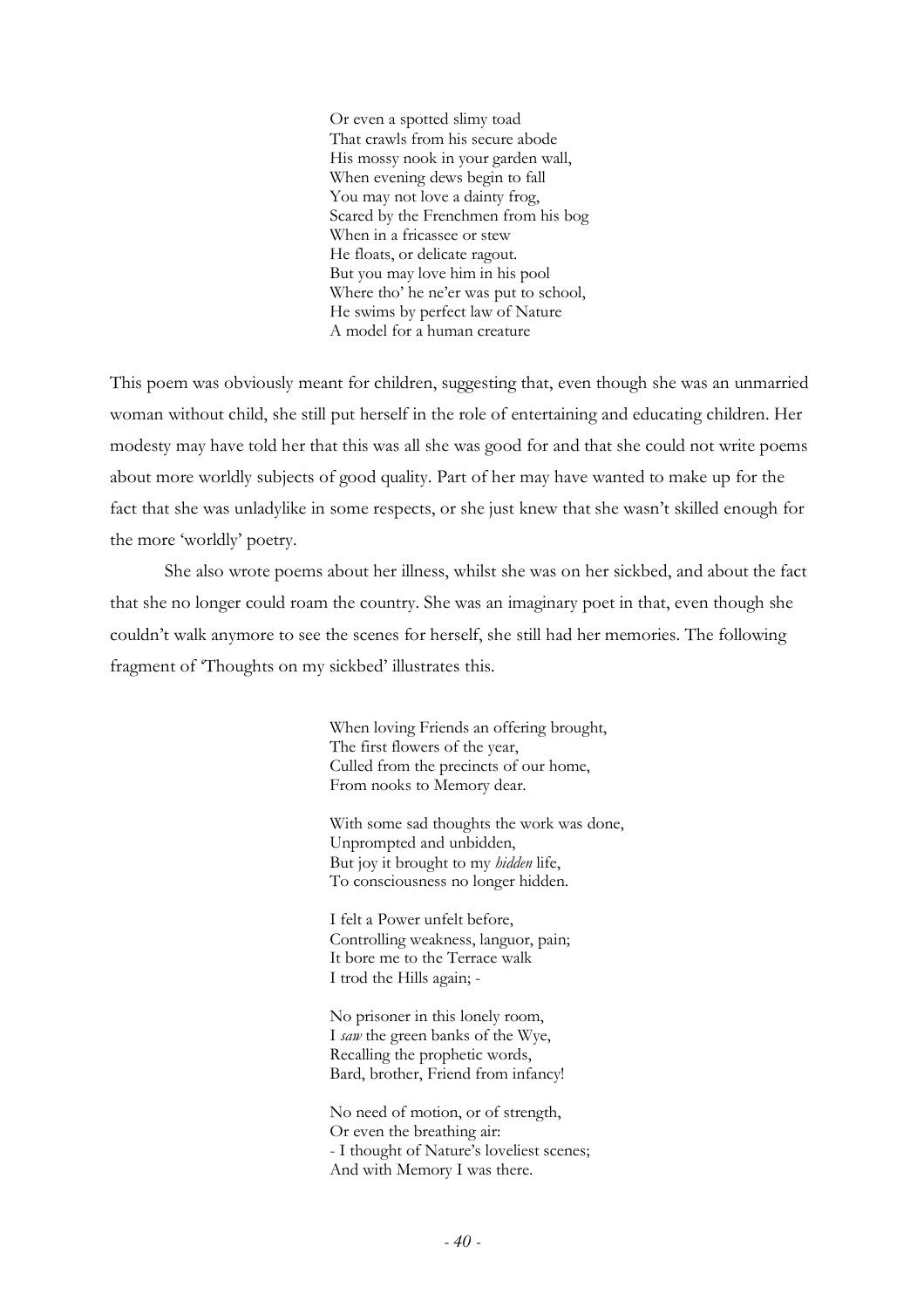Even though this poem was written on her sickbed, it shows quality and clearness of mind. The mere sight of fresh flowers, picked in the vicinity of her home, takes her back to a place in her memory. She no longer needs to be there bodily; her memory can take her back there just as easily, her being no longer a prisoner of her sickbed. She was a typical Romantic in that respect, writing about nature and the imagination, and those things being able to cause happiness.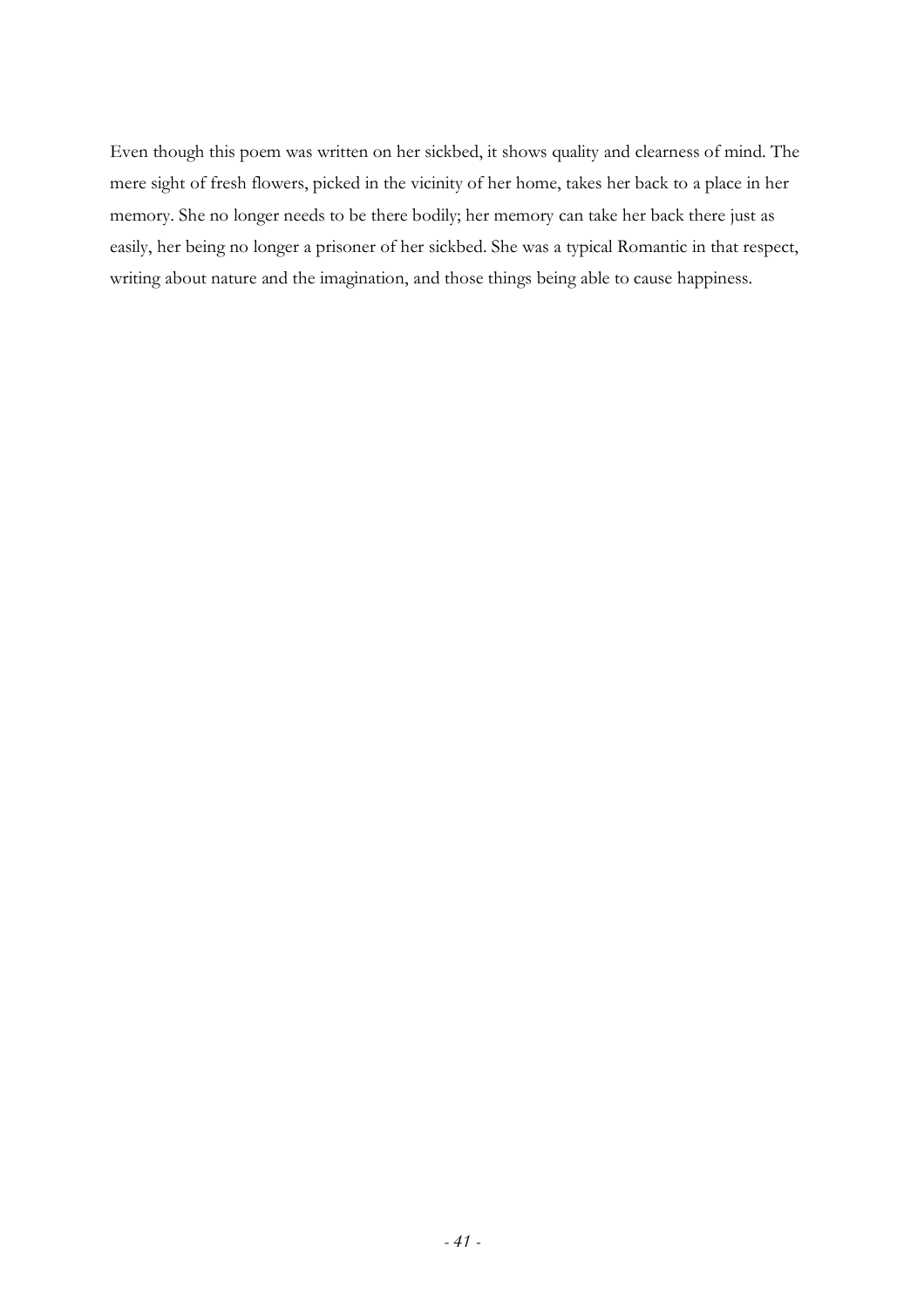#### **Decay in later life**

When later in life Dorothy was struck with mental illness, she turned into the complete opposite of what she had always been. Instead of the caring, hard-working woman she once used to be, she became a fat, lazy and unkind person who let others do everything for her.<sup>99</sup> She no longer cared for William and could not even walk anymore. In her moments of clarity she wrote about the sadness of her fate. Even before she became ill, she complained about constant head-aches in her journals, leading to the nervous breakdown she experienced later in life.<sup>100</sup> These head-aches could have been a sign of the frustration she felt because of the life she had chosen for herself. It seemed like the right thing at the beginning, but in the end she was just as oppressed as a married woman. She had all the duties of the household and above that, she was also always working for William, writing out his poetry, copying it and helping him compose. She loved to take care of William, but she was continually overworked.<sup>101</sup> She never complained about it and wanted to please William more than anything, but she did place him above her own needs.

It must have been hard to be the sister of a great poet who always uses your material for his work, but never being able to step out of his shadow and publishing own work, being free from his judgements. Nearly all scholarly researches suggest that her deterioration at a later age came as a result of years and years of putting others' needs before her own. If this is true, then Dorothy did not want the life she lived with William after all. Important in this respect is also that passage in her journal where she dreamed about having a house of her own. Dorothy may have wanted to choose an independent life as a talented poetess, but felt frustrated because in her opinion, she was not good enough to be one. Had she felt more confident, she may have taken a risk and aspired to be a writer or a poet with an independent career. But she did not believe in herself, choosing the safety of her brother's household instead, where she would be financially secure but still had some of her freedom.

<sup>99</sup> Susan M. Levin, *Dorothy Wordsworth and Romanticism,* p. 63 <sup>100</sup> Ibidem, p. 155

<sup>101</sup> D.S. Lynch, & J. Stillinger, 'The Romantic Period', p. 389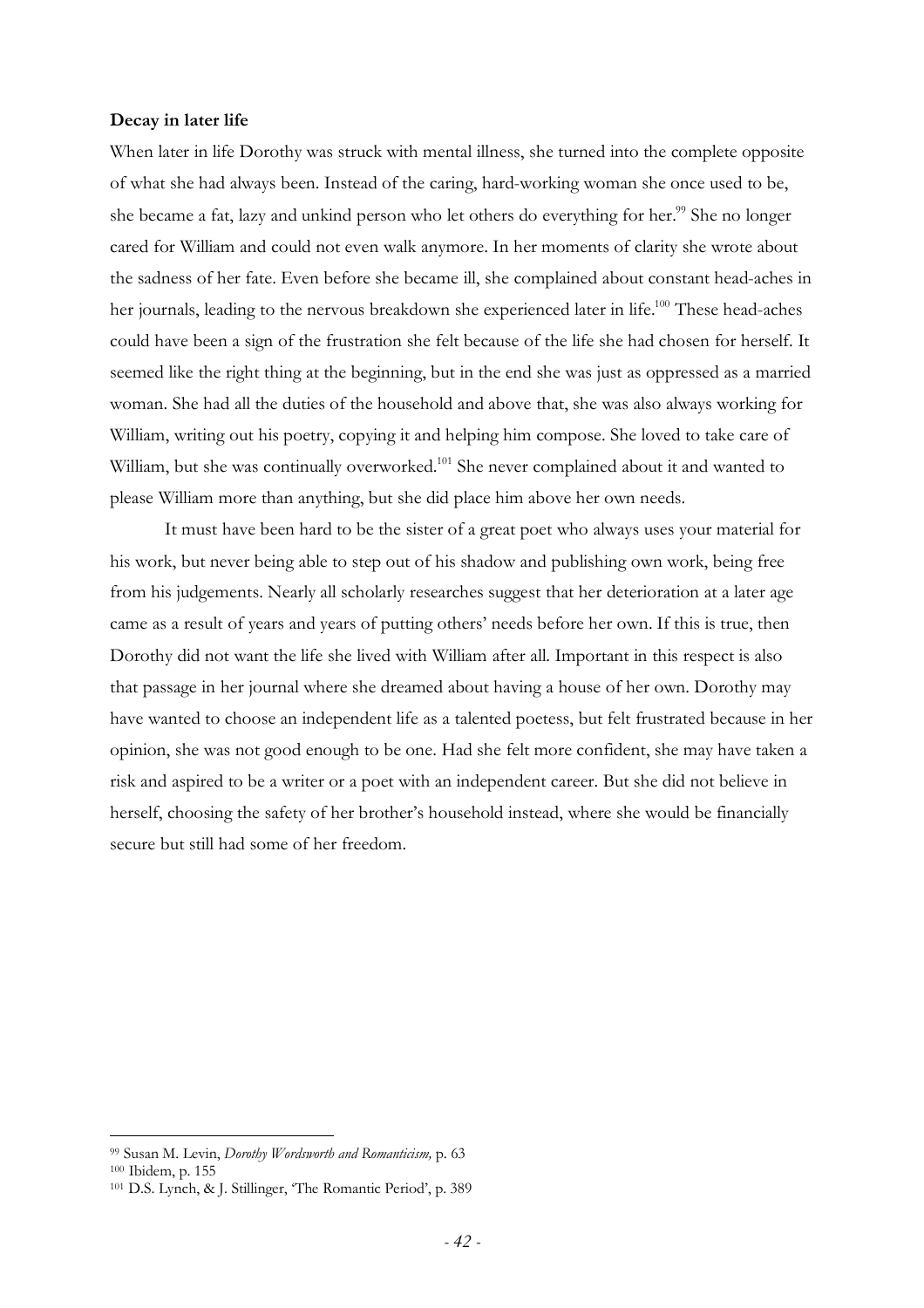#### **Dorothy and tradition**

Dorothy herself was not a big fan of marriage. Even though she was the one who encouraged her brother to marry Mary, she was sad about the fact that Coleridge chose married life.<sup>102</sup> This could explain why she did not want it for herself; maybe she liked the fact that she was still part of a household, without having to subject herself to the oppressions of being a married woman. Along her journeys, she often encountered women who had chosen the traditional female roles. She reported these encounters, but the women never appeared to express feelings of dissatisfaction about their lives. Here Dorothy could experience from a primary source that the burden of married life was not such a burden after all. Dorothy, however, always wrote condescendingly about these women, judging that they did not mind their lifestyles because they simply did not know any better. $103$ 

In her letters she often wrote about her insecurities, it almost seems as if she had an inferiority complex. She talked down her own writing, as well as her person. She felt that all she was good for was taking care of the ones she loves and charity.<sup>104</sup> Perhaps this was the product of her broken childhood, missing a stable family and the company of her siblings. After the death of her parents, she lived with her aunt for ten years, without her brothers and the countryside she loved. This same aunt criticized her in correspondences, judging Dorothy for the fact that she loved to ramble through the countryside and behaving un-womanly. The conventional female roles did not suit Dorothy and she did not comply with them.<sup>105</sup> It is clear that this aunt limited her while she was growing up, having partially caused her insecurities.

Dorothy always enjoyed going on walks with her brothers and friends, surrounded by men doing un-womanly things. She felt that if she did not choose a traditional life for herself, she would not have to succumb to its rules either. One of the reasons she enjoyed these walks so much, was because she could undertake them, unburdened by husband or child.<sup>106</sup> She did not have to worry about what she left behind as she set out to roam through nature, giving her a great sense of freedom and carelessness, exactly what nature was meant to provoke.

<sup>102</sup> Susan M. Levin, *Dorothy Wordsworth and Romanticism,* p. 23-24

<sup>103</sup> Ibidem, p. 75

<sup>104</sup> Ibidem, p. 55

<sup>105</sup> Ibidem, p. 55-56

<sup>106</sup> Ibidem, p. 76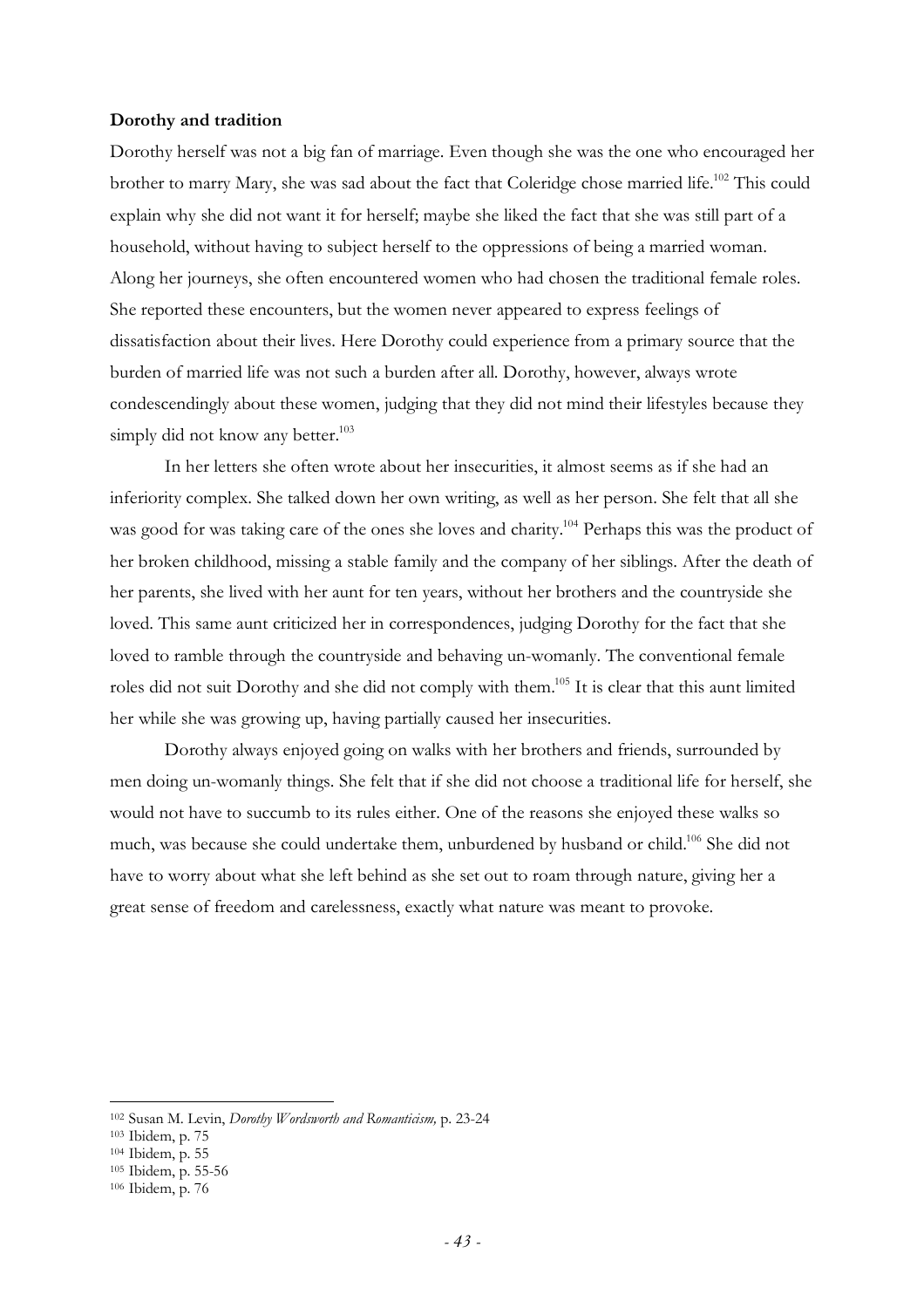## **Conclusion**

In Romanticism, nature poetry was reserved to men, as prose was often connected with all the vulgarities that the women dared to write about.<sup>107</sup> Women did write a lot of nature poetry and especially before the Romantic period they ruled over men. With all the societal changes during Romanticism however, women were discouraged to write it anymore and considered to be incapable of writing good poetry. Therefore, it may have been that Dorothy did not feel herself to be worthy, or fit, to write nature poetry. Even though Dorothy chose her own path outside the expectations of society, the cultural tidings did influence her choices and the subjects she wrote on.<sup>108</sup> More importantly than seeking a husband of her own, creating a household and being a married woman, Dorothy chose to stay with her brother and be a part of his household. Instead of being the housewife, she was a mother to her cousins. While her choice to remain unmarried may seem like an independent one, she was in some ways worse off. Yes, she was independent in that she had no husband or children to consider or look after, but she did live the life of a housewife. She lived under William's roof, worked for him, cooked for him, sewed for him. She got all the duties of a household, without the pleasure of it being her own. No children of her own to love, or a husband to love and share with.

William was the most important person in her life and she cared for his approval and opinion very much. Since William was not a big fan of women writers, Dorothy very likely did not like to think of herself as one. She arranged her life so that she was of use to William and she could make him happy. In the role of the sister, soul-mate, fellow-wanderer, conversation partner, writer, housewife and all the other things she was for him, she could be of use to him and those things pleased him. If she were to become a female writer, William would see her as one of those other women who tried so hard to be like men, but are doomed to fail. She was so afraid to lose William's esteem that she avoided every move that could cause that. William may have taken up the patriarchal role for Dorothy, encouraging but limiting her at the same time. Dorothy was privileged as far as education was concerned: she was studying German, reading poetry and discussed philosophy with her brothers and friends.

Growing up without her siblings, she felt afraid to ever let go of them again. She would cling to them, so she would never have to miss them. In some ways, living with William offered her a freedom that she would not have experienced as a woman alone or a married woman, such as the rambles, walks and talks she had with her friends. She could perform a traditional female role in the household of her brother, without having the sole responsibility over it. If those were the things she wanted and loved most, she had made the right decision. But Dorothy was often

<sup>107</sup> Stuart Curran, 'Romantic Poetry, Why and Wherefore?', p. 213

<sup>108</sup> Susan M. Levin, *Dorothy Wordsworth and Romanticism,* p. 156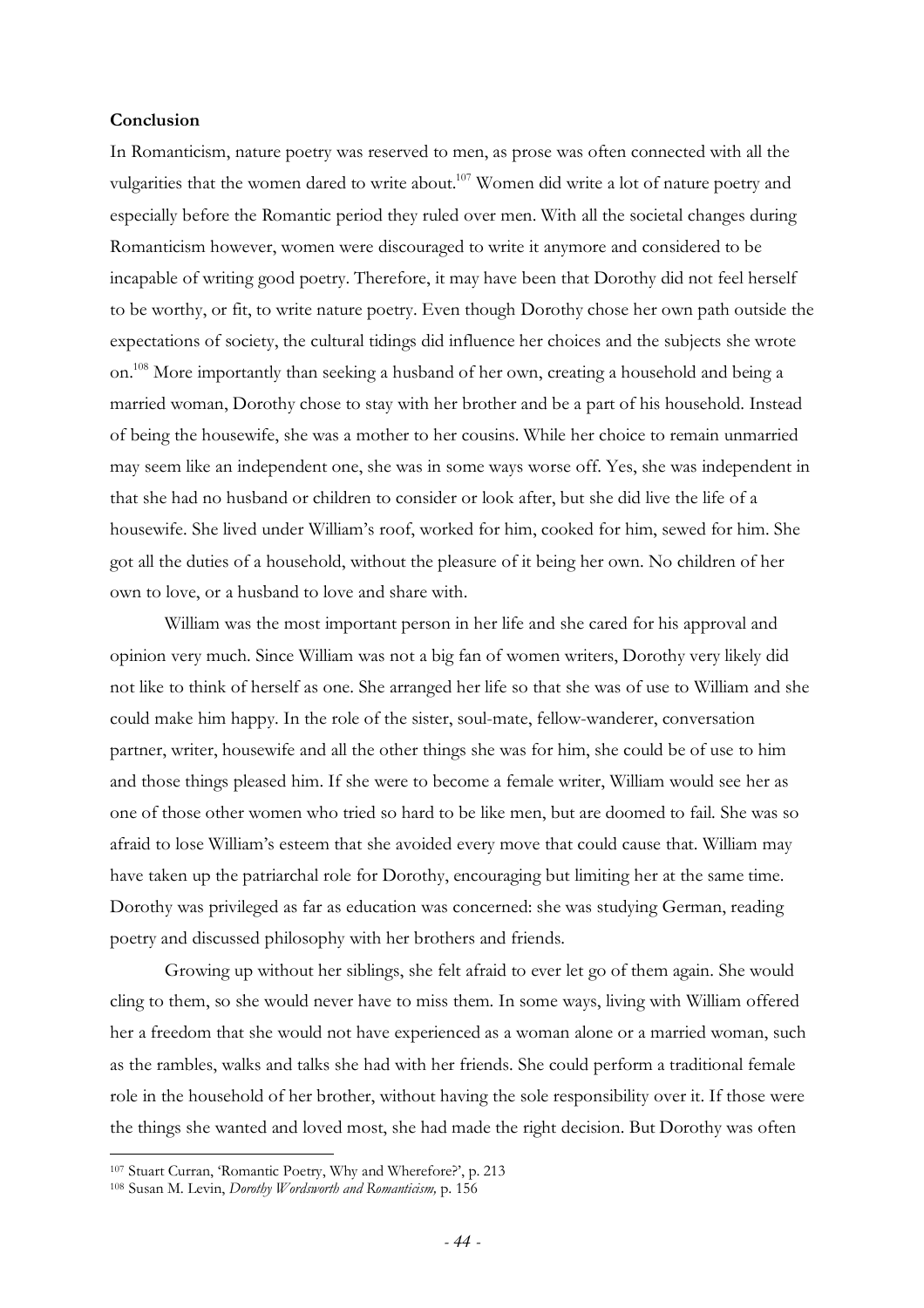in conflict between her own desires and what was good for her family. Should she choose her own self-development or the responsibility of caring for others?<sup>109</sup> Her own needs often did not agree with those of William. Her decision to spend her life in the family of her brother eventually became a strain on her well-being which resulted in almost continuous head-aches, as can be read in her journals.

Apart from all the family-related problems, there are a few things which are even more important reasons for why Dorothy could never be a famous writer herself. She did not write fiction, she wrote journals and diaries. She did this solely for herself, and for the pleasure of William. Her journals were not supposed to be published; only her travel accounts were. People at that time were not interested in reading diaries and Dorothy most likely did not want people to read hers. The way Dorothy wrote them made them unsuitable for publication as she used many abbreviations, bad grammar and personal notes. Apart from her travel accounts, Dorothy really did not write much prose that she could have published. Moreover, Dorothy did not write a great many poems and the ones she did write were not very good. Had she published a collection of her own poetry, she might have been a public failure. After all, she was the sister of William Wordsworth, a great standard to live up to. Dorothy thought she knew her own limitations and never aspired to anything more, because she was convinced she could not do it. This realisation she drew from the literary milieu of the time, comments of those around her but mostly from her own insecurity.

The fact that she remained modest about her work despite others' compliments shows that she was either realistic or felt very inferior. William dissuading her to really become a professional writer might have had to do with the same thing. He was belittling her, but also protecting her from the harsh critique of the public and reviewers. Dorothy Wordsworth had a keen eye and wrote beautiful, detailed poetic prose. Had she decided to write novels, she would have had the possibility to show her talent in a more common literary form. If only she had lived in another place at another time and been more secure about herself, she could during her own lifetime have been the much appreciated author she is today.

<sup>109</sup> Susan M. Levin, *Dorothy Wordsworth and Romanticism,* p. 96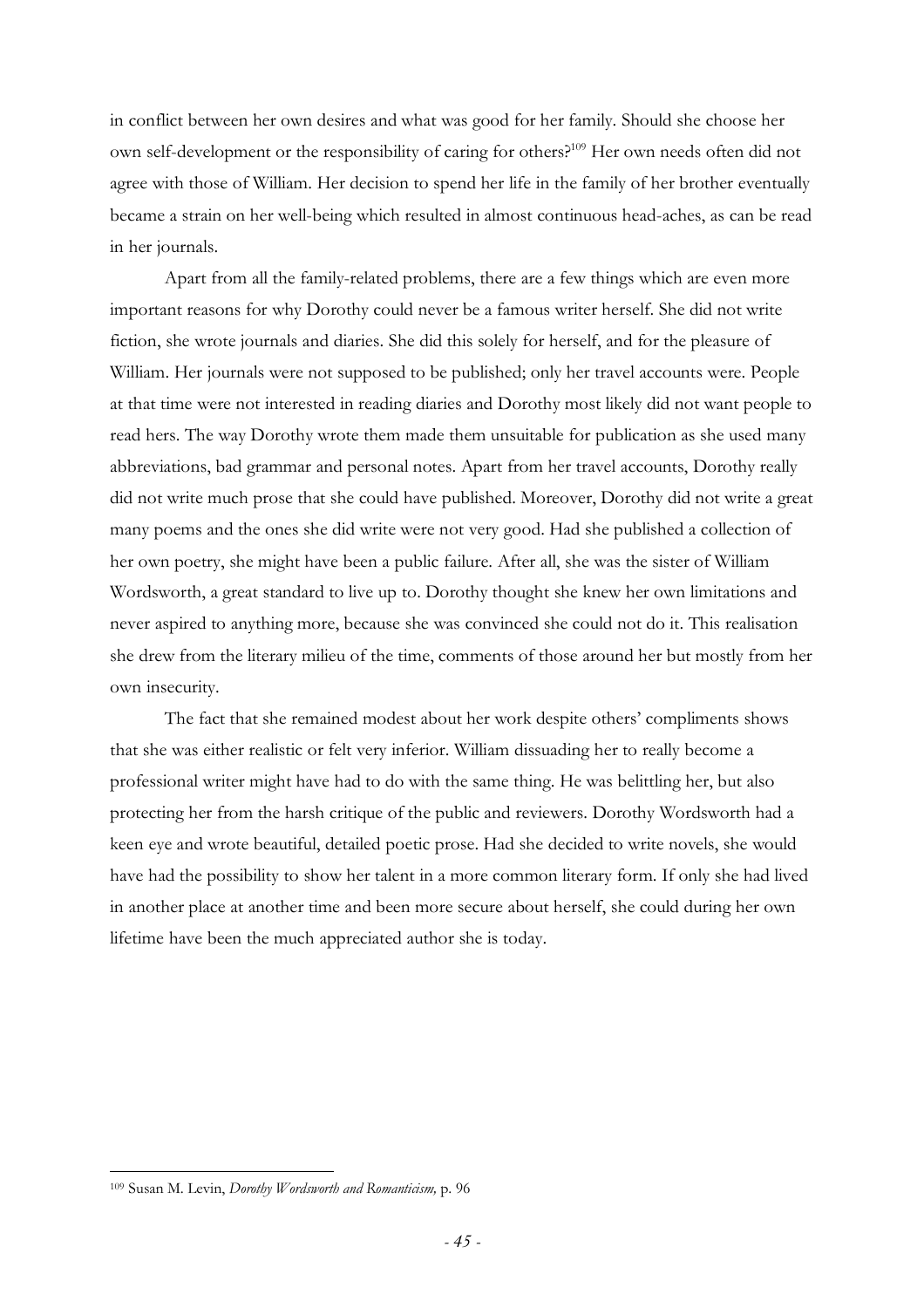## **John Keats: The creation of a Romantic Hero**

Not only women were having a hard time being acknowledged by the public and the critics, those of 'low birth' were judged equally harshly. The young, but very talented poet John Keats was ranked among them. His alleged 'Cockney' roots and style caused him to never fully be appreciated for his work. Not until the twentieth century was Keats truly ranked among the great poets of Romanticism. Nowadays his early death is seen as a great loss and he is in talent and language often compared to Shakespeare, who was one of his examples. Keats wrote fervently and today it is not only his poems that are admired, but also his letters. His prose-style shows his genius as much as his poems and his letters are some of the most beautiful in English history.<sup>110</sup> While his period of development from a "blundering apprentice into a very finished craftsman" took only three years, at his age Keats was already much more talented than Milton and Shakespeare were at the same age.<sup>111</sup> In fact, his lack of education in poetry and literature allowed him to not be bothered with difficult terminology and diction.<sup>112</sup> Where Wordsworth needed an experiment and made an effort to use the language of the 'common man', Keats actually was a common man and composed like that naturally. This made his style lucid and intelligible. This chapter deals with the development of John Keats' career and shows how origin and social milieu could place a stamp on a person, despite of his hard work and efforts to shake it off. It also shows how this same origin and background can shape a person, his interactions and poetry. In what ways was Keats a Romantic and how did he relate to nature and people because of it?

<sup>110</sup> Colvin, Sidney (ed.), *Letters of John Keats to his Family and Friends* (Cambridge, 2011) [1891] Cambridge books online: http://ebooks.cambridge.org/ebook.jsf?bid=CBO9781139060844 p. XI

<sup>111</sup> Ridley, M.R., *Keats' Craftsmanship: a Study in Poetic Development* (Lincoln, 1933) p. 1 112 Ibidem, p. 2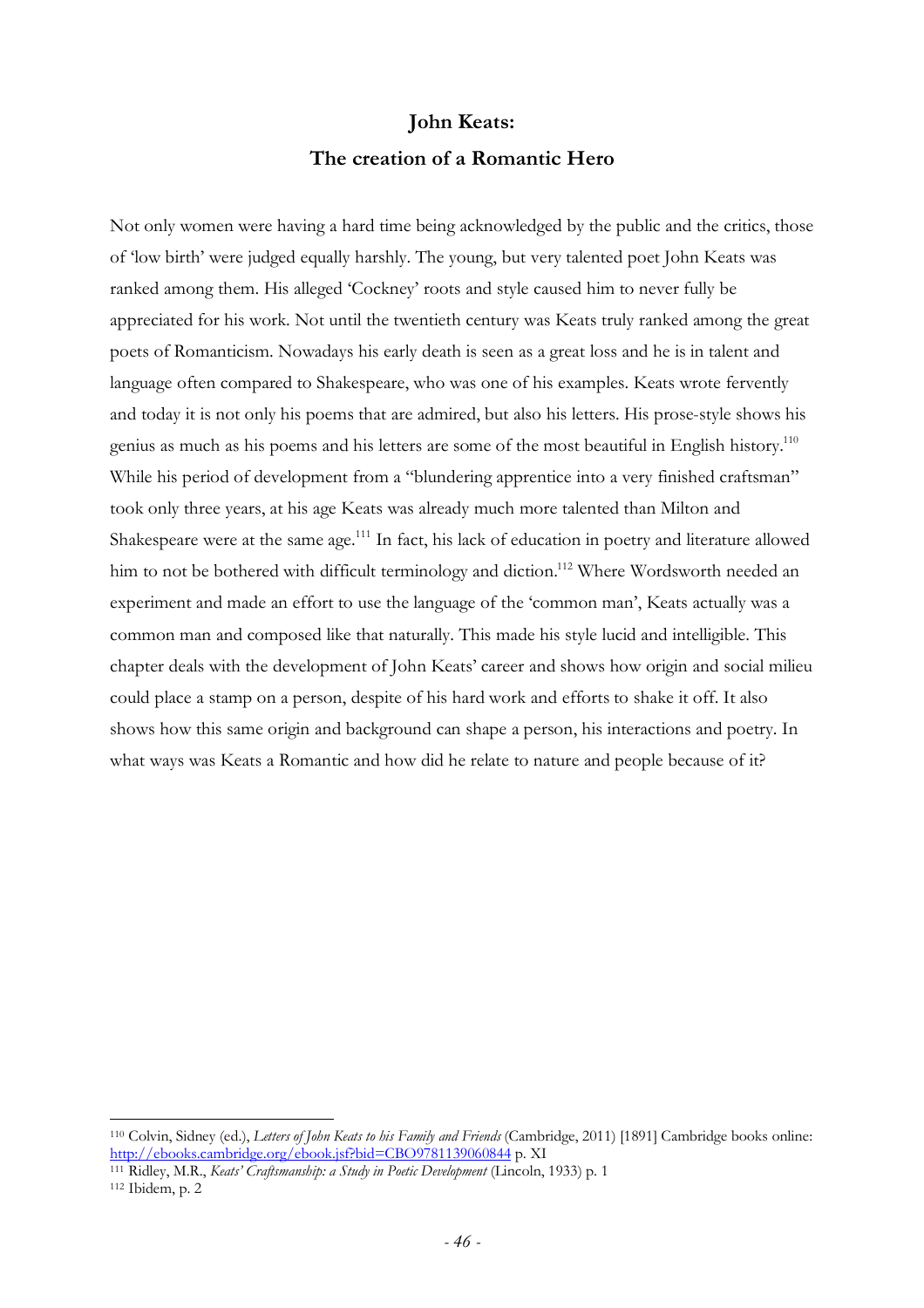#### **The formation years**

Cockney is a term to describe a person who has been born within the radius of sound of the Bow Bells in the City of London. Its subculture lacked taste and education and was seen as vulgar, which presented itself most notably in language.<sup>113</sup> A Cockney poet was thus easily recognized. In truth, Keats' poems contained only some elements of this language. He was born in the Cockney region, but was not of low birth. His interest in literature was encouraged by his tutor at school, Charles Cowden Clarke. Even though he was seven years Keats' senior, they became close friends and Keats' temper and studiousness changed for the better under his influence.<sup>114</sup> It was also Clarke who introduced Keats to Chapman's translation of Homer and Shakespeare, big inspirations for many of his poems. Through Clarke, Keats had access to a large collection of books and knowledge, a privilege that he avidly used to his advantage.<sup>115</sup> Perhaps most importantly, Clarke introduced Keats to Leigh Hunt, the editor of the radical journal *The Examiner.* The reason Keats was ever considered to be Cockney was because of this Leigh Hunt, who was generally seen as the leader of the 'Cockney School'.<sup>116</sup>

Keats' initial career path was that of medicine, a desire coming forth most likely from the death of his mother, whom he cared for in her illness until she died of tuberculosis when he was fourteen.<sup>117</sup> Even though doctors back then were respectable, their profession was of low status. Surgery was even traditionally performed by barbers.<sup>118</sup> An apothecary then was quite different from what it is now; it would come closest to what is now known as a general practitioner.<sup>119</sup> Keats spent a big part of his inheritance on his education and enrolled for an apprenticeship, which indicates that he was very serious about becoming an apothecary. However, in the final stages of his education the pull of poetry became too strong, and Keats gave over to another vocation.<sup>120</sup> By that time, Keats had become an apothecary, physician and surgeon, much praised by his teachers.

The very reason that Keats did not actually become a doctor was not solely his desire to be a poet. His schoolbook, written by an 'Aesculapius' stated that a person could not experience too much sensibility if he were to operate and inflict pain on his patients. Keats was talented, but also very much in touch with his feelings, thus putting both himself and his patients in danger.<sup>121</sup>

<sup>113</sup> Wu, Duncan, 'Keats and the Cockney School', in: Wolfson, Susan J. (ed.), The Cambridge Companion to Keats (Cambridge, 2001) p. 37

<sup>114</sup> White, R.S. *John Keats: A Literary Life*, p. 11

<sup>115</sup> Ibidem, p. 11

<sup>116</sup> Duncan Wu, 'Keats and the Cockney School', p. 47

<sup>117</sup> R.S. White, *John Keats: A Literary Life*, p. 15

<sup>118</sup> Ibidem, p. 16

<sup>119</sup> Ibidem, p. 18

<sup>120</sup> Ibidem, p. 18

<sup>121</sup> Ibidem, p. 38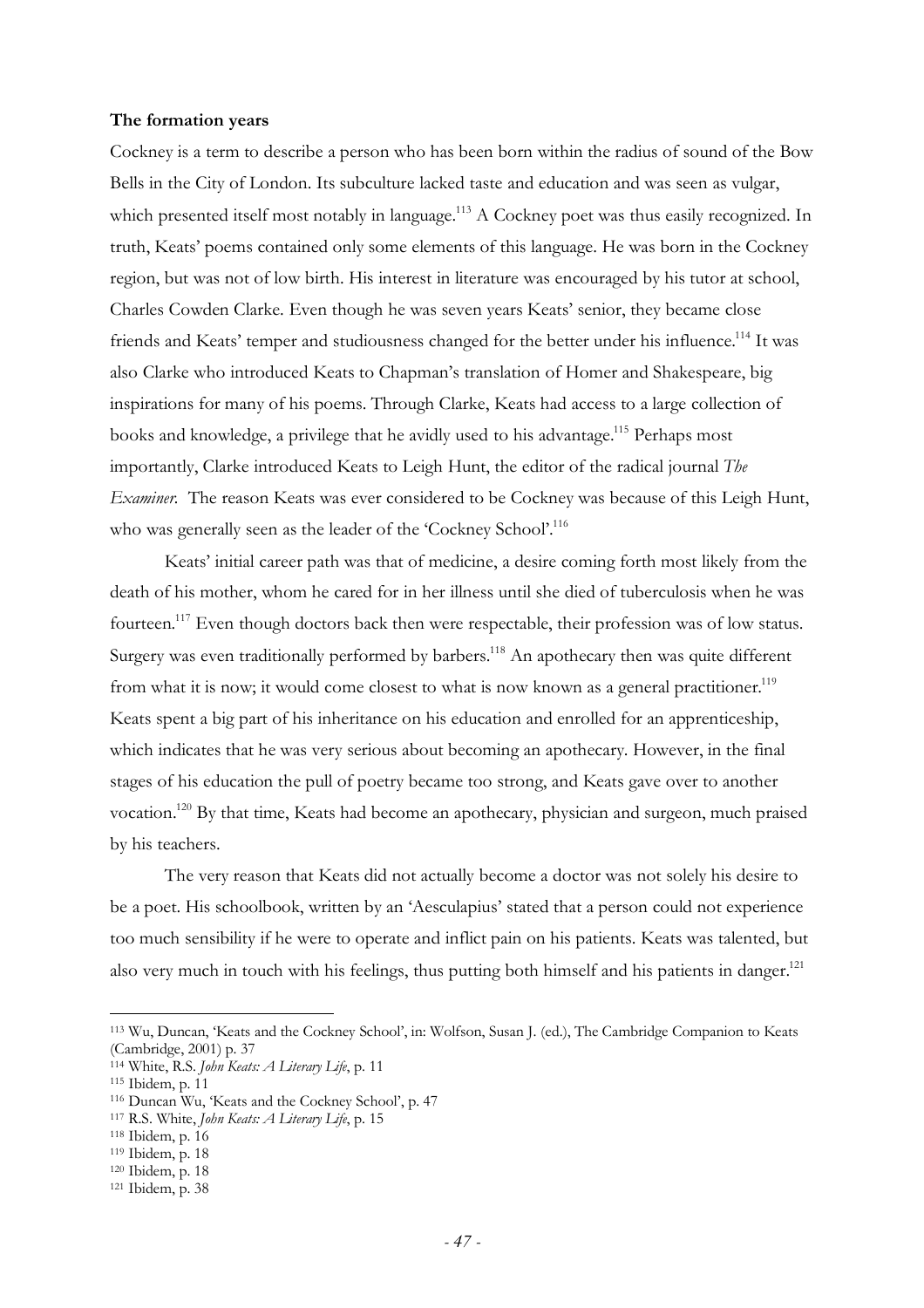Instead of alleviating human suffering physically, as a doctor, Keats now wanted to alleviate mental suffering through his poetry. He believed that poetry could heal, and offer consolation where medicines fail.<sup>122</sup> He did finish his medical study, but despite the protests of those around him, he did what he loved best. He was eighteen when he wrote his first lines of verse, his first choices of topic were politics, poetry and women.<sup>123</sup>

#### *Self-education*

As was stated in a previous chapter, the Romantic period saw an increase in literacy among the people. This affected not only the public, but also the authors. Books became more widely available and more and more were able to read them. Even though Keats lost his parents at a young age and was taken out of school before he got a decent education, he never stopped learning. Of all the Romantic poets Keats was the least educated, but he never resigned himself to that, remaining curious and studious for the rest of his life. He was for a large part selfeducated and much of his knowledge came from books and encyclopaedia, which he bought himself and had access to through his friends. The fact that he could write poems about ancient mythology was thanks to his own curiosity and his great interest in that period. However, he gained his knowledge about the ancients and mythology from secondary sources such as Chapman's translation of Homer; something that was ridiculed by critics.

A great transformation in his poetry happened between Endymion and the Odes. Following his practice of self-education, he went from "the status of a gifted and charming minor talent to that of a major writer."<sup>124</sup> Endymion was the ultimate test for Keats; he wanted to know whether he could write the epic Miltonic poems which were so much a part of Romanticism. Whilst he was writing it, however, Keats soon grew weary and impatient with it. He felt that he had already proven to himself that he could do it, eager to make the next step in his poetic career.<sup>125</sup> The Odes were that next step, finally showing Keats' talent in all its glory. Endymion certainly fashioned and defined Keats as a poet.<sup>126</sup> For some, it can be seen as his rite of passage, his transformation from a boy with a dream into an established poet who writes quality poetry. It was the ultimate test for his powers of imagination and invention.<sup>127</sup> After Endymion, Keats could finally shed his Cockney-stamp.

 $\overline{a}$ 

<sup>126</sup> Swann, Karen, 'Endymion's beautiful dreamers' in: Wolfson, Susan J. (ed.), The Cambridge Companion to Keats (Cambridge, 2001) p. 20

127 Ibidem, p. 21

<sup>122</sup> R.S. White, *John Keats: A Literary Life*, p. 40

<sup>123</sup> Ibidem, p. 45

<sup>124</sup> Walsh, William, *Introduction to Keats* (London, 1981) p. 63

<sup>125</sup> M.R. Ridley, *Keats' Craftsmanship: a Study in Poetic Development,* p. 13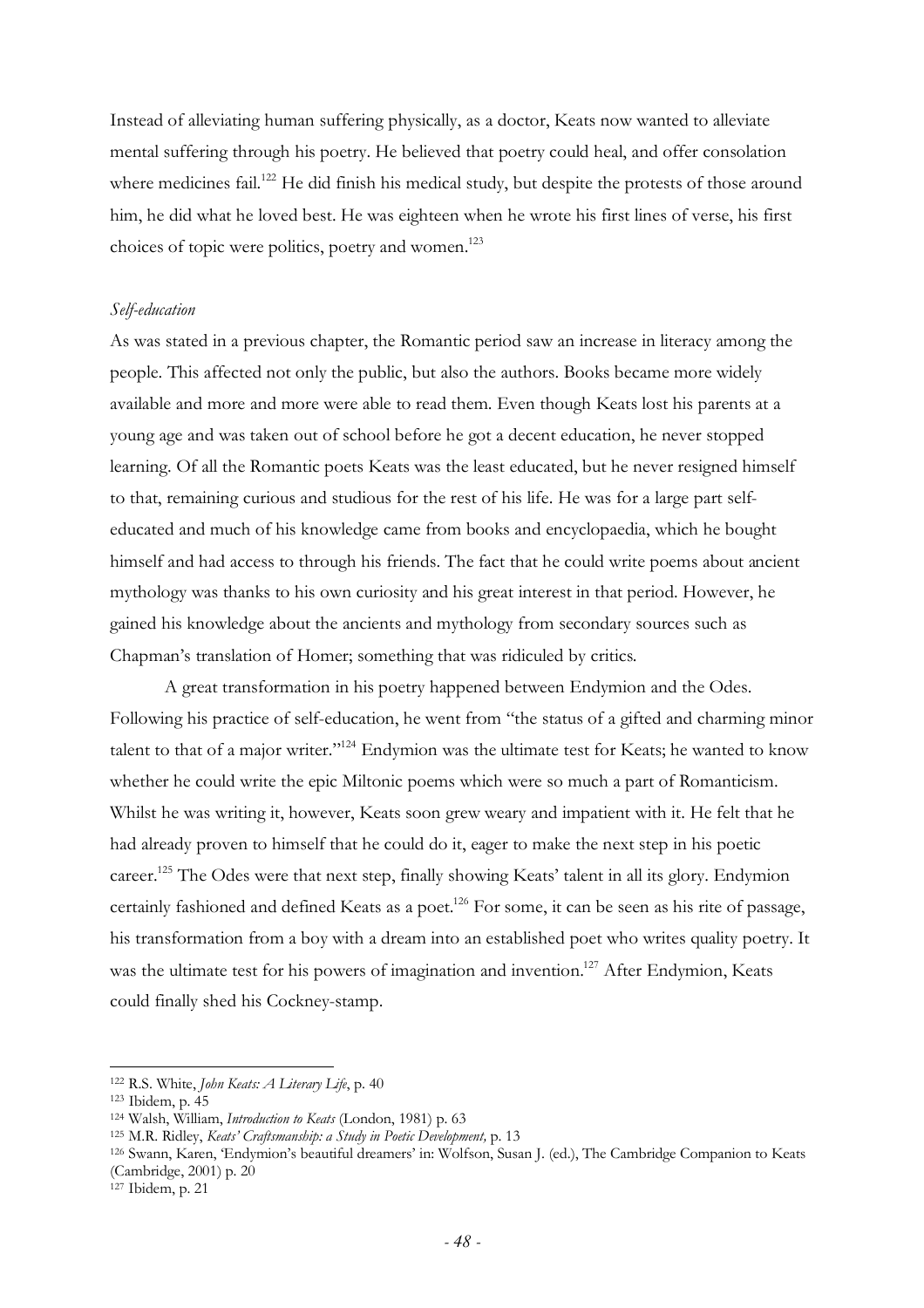#### **Social interactions: friends and critics**

Most reviewers thought Keats was a hopeless social climber, nothing more than a vulgar Cockney. Keats received the most brutal critiques from the *Blackwood* magazine. They thought that Leigh Hunt was a very bad influence on Keats, exerting Cockney influences over him and influencing his sensibility and poetical topics.<sup>128</sup> His worst enemy was the infamous 'Z.' from *Blackwood's Edinburgh Magazine*. <sup>129</sup> This critic, later revealed to be John Gibson Lockhart, wrote in the August of 1818 the following critique on Keats, saying that there was a 'frenzy' for poetry at that time, everybody was caught with it and everyone wanted to write poetry, whether they were able to or not. Keats was destined for a medical career, even certified for it, but he too wasted his genius in the poetic madness.

From his prototype Hunt, John Keats has acquired a sort of vague idea, that the Greeks were a most tasteful people, and that no mythology can be so finely adapted for the purposes of poetry as theirs. It is amusing to see what a hand the two Cockneys made of this mythology; the one confesses that he never read the Greek Tragedians, and the other knows Homer only from Chapman; and both of them write about Apollo, Pan, Nymphs, Muses, and Mysteries, as might be expected from persons of their education.

In other words, Keats had no right to be composing poetry with classical subjects, because he was not properly educated in them and had no idea what he was talking about. He wrote about mythology as might be expected from him: badly. Furthermore, these 'two Cockneys' thought that mythology was suitable for poetry, when actually those stories were vulgar at the utmost, dealing with such things as murder, rape and all sorts of indecencies. This 'Z.' decided that Keats had better give up his poetic aspirations, as "it is a better and a wiser thing to be a starved apothecary than a starved poet; so back to the shop Mr John."<sup>130</sup>

Unfortunately, Z. was not the only critic who wanted to give John Keats a hard time. He was often belittled by them into 'Johnny Keats', the boy from low birth who knew nothing. Some say the critique came forth out of jealousy, with a fateful result: the death of this young and talented poet.<sup>131</sup> Some say all the critique is what caused the tuberculosis that killed him. Poets such as Percy Shelley and Lord Byron have claimed that it was the critics that killed Keats, that the stress over his continuously being downplayed ruptured the vessels in his lungs. <sup>132</sup> This is unlikely considering his medical background; both his mother and his brother before him died of

<sup>128</sup> D.S. Lynch & J. Stillinger, 'The Romantic Period', p. 879

<sup>129</sup> O'Neill, Judith (ed.) *Critics on Keats* (London, 1967) p. 10

<sup>130</sup> Ibidem, p. 10

<sup>131</sup> Aske, Martin, 'Keats, the Critics, and the Politics of Envy' in: Roe, Nicholas (ed.) *Keats and History* (Cambridge, 1995) p. 46

<sup>132</sup> Stillinger, Jack, 'The "Story" of Keats' in: Wolfson, Susan J. (ed.), The Cambridge Companion to Keats (Cambridge, 2001) p. 247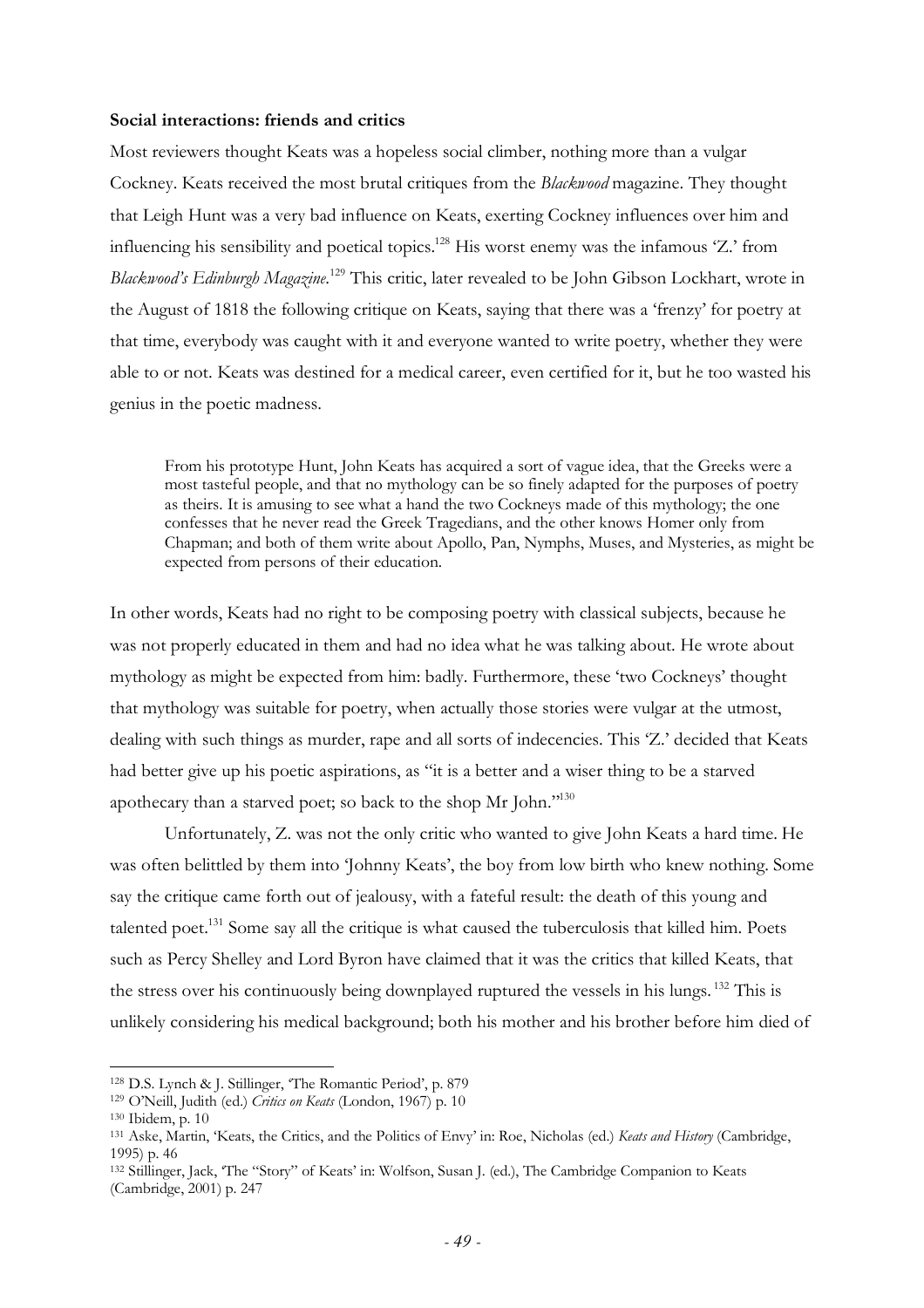consumption. However, the image that Shelly set of Keats in his elegy 'Adonais' has been the prevalent one for a long time. But even though Keats had to deal with a lot of critique from reviewers and the public, he never let it deter or influence him.

Keats followed his own heart and he wrote poetry the way that he wanted it to. Most important for him, was the feedback from his family and friends, which he cared for a lot more than the public opinion. In the Romantic tradition of self-definition, Keats decided to write a preface to his 'Endymion', explaining himself and his reasons. He consulted with his friends about it, asking for their feedback. When they weren't too positive about it, Keats wrote the following in a letter because to him, the reviews of the critics did not matter half as much as those of his family and friends.

Since you all agree that the thing is bad, it must be so—though I am not aware there is anything like Hunt in it (and if there is, it is my natural way, and I have something in common with Hunt). Look it over again, and examine into the motives, the seeds, from which any one sentence sprung—I have not the slightest feel of humility towards the public—or to anything in existence,—but the eternal Being, the Principle of Beauty, and the Memory of great Men. When I am writing for myself for the mere sake of the moment's enjoyment, perhaps nature has its course with me— but a Preface is written to the Public; a thing I cannot help looking upon as an Enemy, and which I cannot address without feelings of Hostility. If I write a Preface in a supple or subdued style, it will not be in character with me as a public speaker—I would be subdued before my friends, and thank them for subduing me—but among Multitudes of Men—I have no feel of stooping, I hate the idea of humility to them.

I never wrote one single Line of Poetry with the least Shadow of public thought. Forgive me for vexing you and making a Trojan horse of such a Trifle, both with respect to the matter in Question, and myself—but it eases me to tell you—I could not live without the love of my friends—I would jump down Etna for any great Public good—but I hate a Mawkish Popularity. I cannot be subdued before them—My glory would be to daunt and dazzle the thousand jabberers about Pictures and Books—I see swarms of Porcupines with their Quills erect " like lime-twigs set to catch my Winged Book," and I would fright them away with a torch. You will say my Preface is not much of a Torch. It would have been too insulting "to begin from Jove," and I could not set a golden head upon a thing of clay.

If there is any fault in the Preface it is not affectation, but an undersong of disrespect to the Public—if I write another Preface it must be done without a thought of those people—I will think about it.

John Keats, 'Letter to John Hamilton Reynolds', April 9th 1818

What is seen here is a poet who does not care about what the public thinks; to him, they are enemies. He can already see the reviewers with their pens held high, ready to bash his work. But he does not care. His relationship with the public was a hostile one and he wanted to do good with his poetry, not so much educate his public. The preface was written as a defence against them, a torch to chase them away. He fought the critics and the public but also ignored their opinion. He wrote for himself, not for them.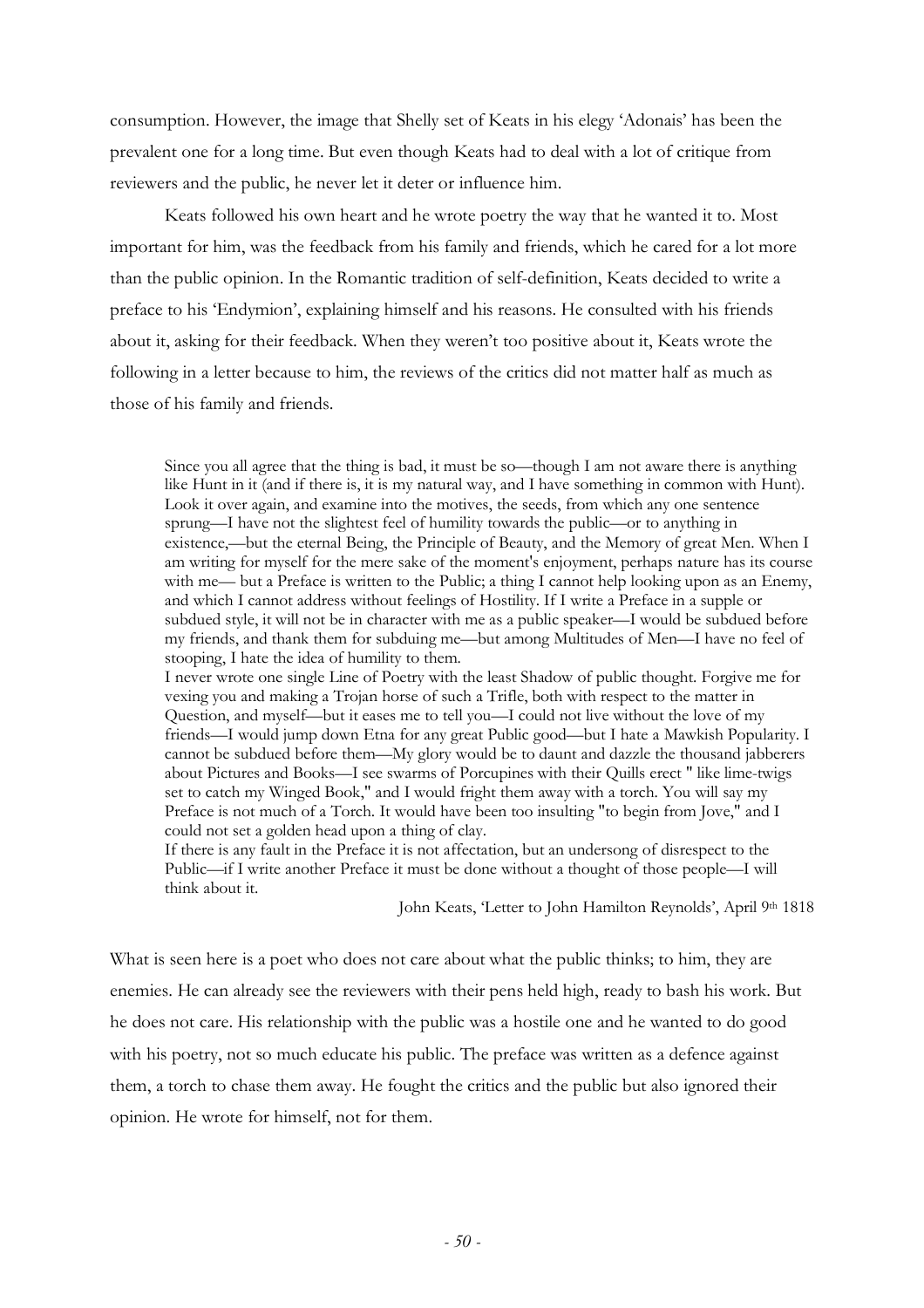#### **The omnipresent Nature, senses and sensibility**

Nature poetry is the area where Romantic poetry is most famous; it has almost become synonymous with it.<sup>133</sup> Keats too, derived intense pleasure from nature.<sup>134</sup> Most striking about Keats' poetry is the incessant reference to nature. No matter what Keats describes in the poems, it is always compared to something from the natural world, whether it is an animal, a plant, or a stream or mountain. What is interesting about this though is that Keats was born in London. He was a city boy and not like Wordsworth, who hated the city and settled for a hermit's life in the Lake District. For Keats, the garden was far enough to find inspiration in nature: he never left the city for good. He did however feel a desperate need to travel, and did so in the summer of 1818 when he went to Scotland with his friend Charles Brown. Unfortunately, the weather was terrible and because of their lack of money they had to do much of their trip through Scotland on foot, sleeping in humble lodgings and eating poorly. They were supposed to stay away for four months, but had to return after three months because John had become too ill to carry on. He suffered from a severe cold and was very fatigued. It is commonly thought that this cold, contracted during the Scottish tour, is what triggered the tuberculosis that became his death.<sup>135</sup> Had Keats not felt the unstoppable urge to travel and see Europe's natural beauty, he may not have suffered his untimely death.

#### *Poetry from Imagination*

Keats often used an imaginary version of nature, his own sort of dream world. The Imagination played a big part in the composition of poetry for most of the Romantics and Keats as well relied on his imagination. He lived more in it than in the real world.<sup>136</sup> His imagination is where he got his poetic inspiration, not so much by going out and seeing things as they were. That Keats composed more from nature and his imagination than from rationality is illustrated by his insistence that poetic inspiration was not to be found in abstract reason, but in the 'world of things'.<sup>137</sup>

A sort of duality can be found in his poetry between reality and something that he imagined. On the one hand, Keats wrote about what he saw, or heard, such as with the nightingale discussed later on. On the other hand, Keats would read or see something, and it would come to life in his head. The poem "Ode on a Grecian Urn', for example, is based on the

<sup>133</sup> Furst, Lilian R. *Romanticism in Perspective* (London, 1979) [1969] p. 83

<sup>134</sup> Ibidem, p. 85

<sup>135</sup> Bate, Walter Jackson, *John Keats* (Cambridge, 1978) [1963] p. 362

<sup>136</sup> M.R. Ridley, *Keats' Craftsmanship: a Study in Poetic Development,* p. 4

<sup>137</sup> Ibidem, p. 6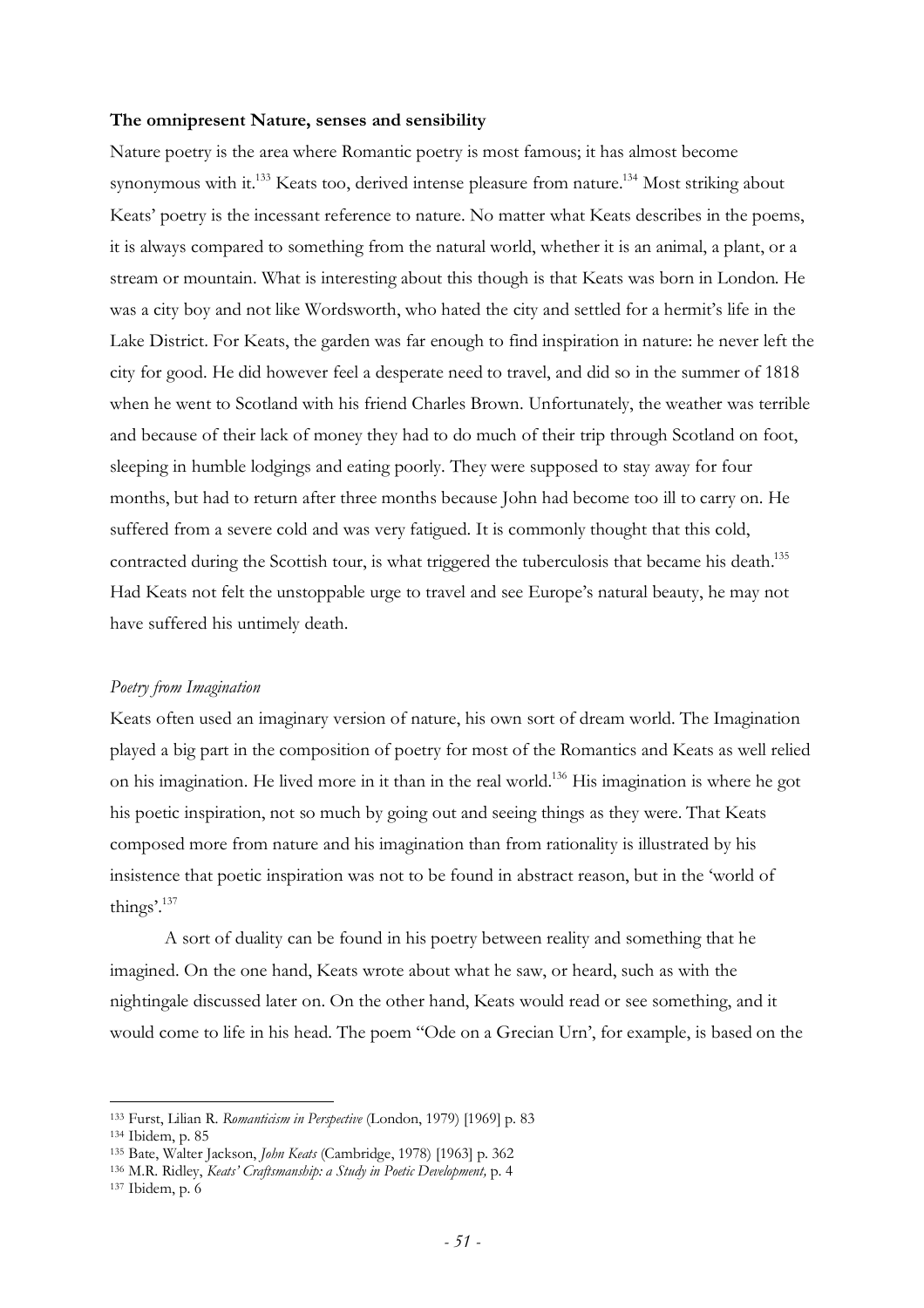imaginative story that came to life in Keats' head after he had seen a Greek urn in a museum.<sup>138</sup> He constructed an imaginative story around something he had seen in reality. That is how most of Keats' poetry originated. He would experience with his senses, but compose with his imagination. His sensory experiences were elaborated into beautiful, fantastical and imaginative stories, based on what he had seen, heard and learned elsewhere.

That is another striking element in Keats' poetry: many of the poems have allusions to things he loved, such as Shakespeare's *Midsummer Night's Dream,* old folklore and ancient mythology, making them read almost like a fairy-tale. During the Romantic period nature grew out of its image of a passive object; it was now seen as an animate being because animals, trees and plants were seen as inhabitants of the earth, just like human beings.<sup>139</sup> Ancient Greek mythology as well began and ended in nature. It was suffused with nymphs, satyrs, gods and plants that had once been human. That sort of magical, fairy world feeling can be found in Keats' poetry as well; he brought nature to life in the shape of fairies, animated trees, plants, streams and creatures of the forest. Keats knew his mythology, all the knowledge coming forth from selfeducation. When Keats looked at nature, that mythological world is what he saw. He recreated the atmosphere of his daydreams in his poems.

### *The poet of senses and sensibility*

The core of Keats' poetry lies with the senses. He described nature and life as he experienced it through his senses, very much in the Romantic tradition. Romanticism was the period of feelings, opposed to the rationality of the Enlightenment. Keats let go of rationality and followed his heart. Objectivity in nature poetry is rare, and often does the poet consider nature in relation to man, more specifically to himself.<sup>140</sup> In Keats' case, he described nature from his own perspective, filtered through his senses and his imagination. His poems were often written from the perspective of himself, or a main character. The following is a fragment from 'Ode to a Nightingale'.

> My heart aches, and a drowsy numbness pains My sense, as though of the hemlock I had drunk, Or emptied some dull opiate to the drains One minute past, and Lethe-wards had sunk: 'Tis not through envy of thy happy lot, But being too happy in thine happiness, – That thou, light-winged Dryad of the trees, In some melodious plot

<sup>138</sup> D.S. Lynch & J. Stillinger, 'The Romantic Period', p. 905

<sup>139</sup> Lilian R. Furst, *Romanticism in Perspective,* p. 84

<sup>140</sup> Ibidem, p. 88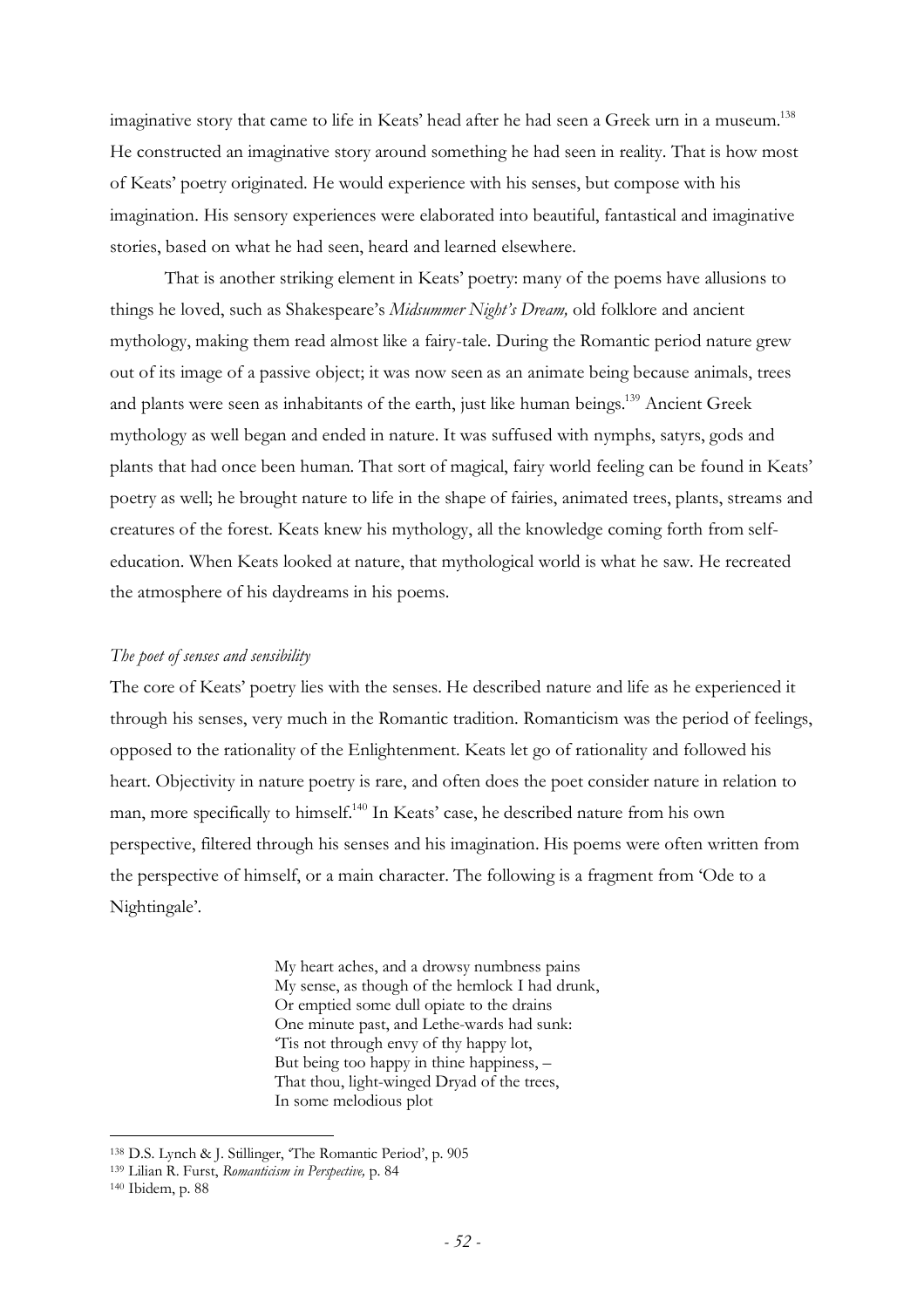Of beechen green, and shadows numberless, Singest of summer in full-throated ease. \*\*\* Away! Away! for I will fly to thee, Not charioted by Bacchus and his pards, But on the viewless wings of Poesy, Though the dull brain perplexes and retards: Already with thee! tender is the night, And haply the Queen-Moon is on her throne, Cluster'd around by all her starry Fays; But here there is no light, Save what from heaven is with the breezes blown Through verdurous glooms and winding mossy ways.

Keats here begins with a description of his senses; the song of the nightingale is so beautiful to him that it almost has the effect of numbing drug on him. Immediately there are allusions to mythology, nature, fairy tales and his own imagination. Lethe, the Dryad; his interest in mythology causes him to imagine the world in those terms. In the next stanza again there is mythology, but also fairy tales, all as he imagines it, experiences it through his senses. This Ode, which is actually much longer, has everything in it that Keats is known for: allusions to mythology and fairy tales, a description of the senses, nature filtered through his imagination, and a hint of melancholy and indolence.

The 'cult' of sensibility originated just before the Romantic period. The increasing inequalities in wealth and differences in class caused the middle class to distinguish itself from the lower class, by being able to have sensibility. The lower class knew too much suffering, poverty and hard physical work. Since the middle class had lighter worries, they could allow themselves to feel.<sup>141</sup> Being able to use the senses, feelings, and emotions, became a luxury. Women were more capable of this sensibility, because their nerves were considered to differ from those of men: they were more 'in touch' with their emotions.<sup>142</sup> Sensibility meant that a man had to be feminine. In poetry it had to do with feelings, the usage of the senses. But also sentimentality, a belief in true love and the dangers of simply following one's heart.<sup>143</sup> This cult claimed that reformation of a 'fallen population' could be achieved through conversion.<sup>144</sup> In other words, they knew that they could recreate a sensitive society now that the biggest hardships of the industrialization were over. This sounds very familiar to what Wordsworth wanted to achieve, but Keats also wanted to 'heal' the public with his poetry. Even though Keats did not really have a mission for the public

<sup>141</sup> Barker-Benfield, G.J., 'Sensibility', in: McCalman, Iain (ed.), *An Oxford Companion to the Romantic age: British culture 1776-1832* (Oxford, 1999) p. 102

<sup>142</sup> Ibidem, p. 102

<sup>143</sup> Ibidem, p. 110

<sup>144</sup> Ibidem, p. 111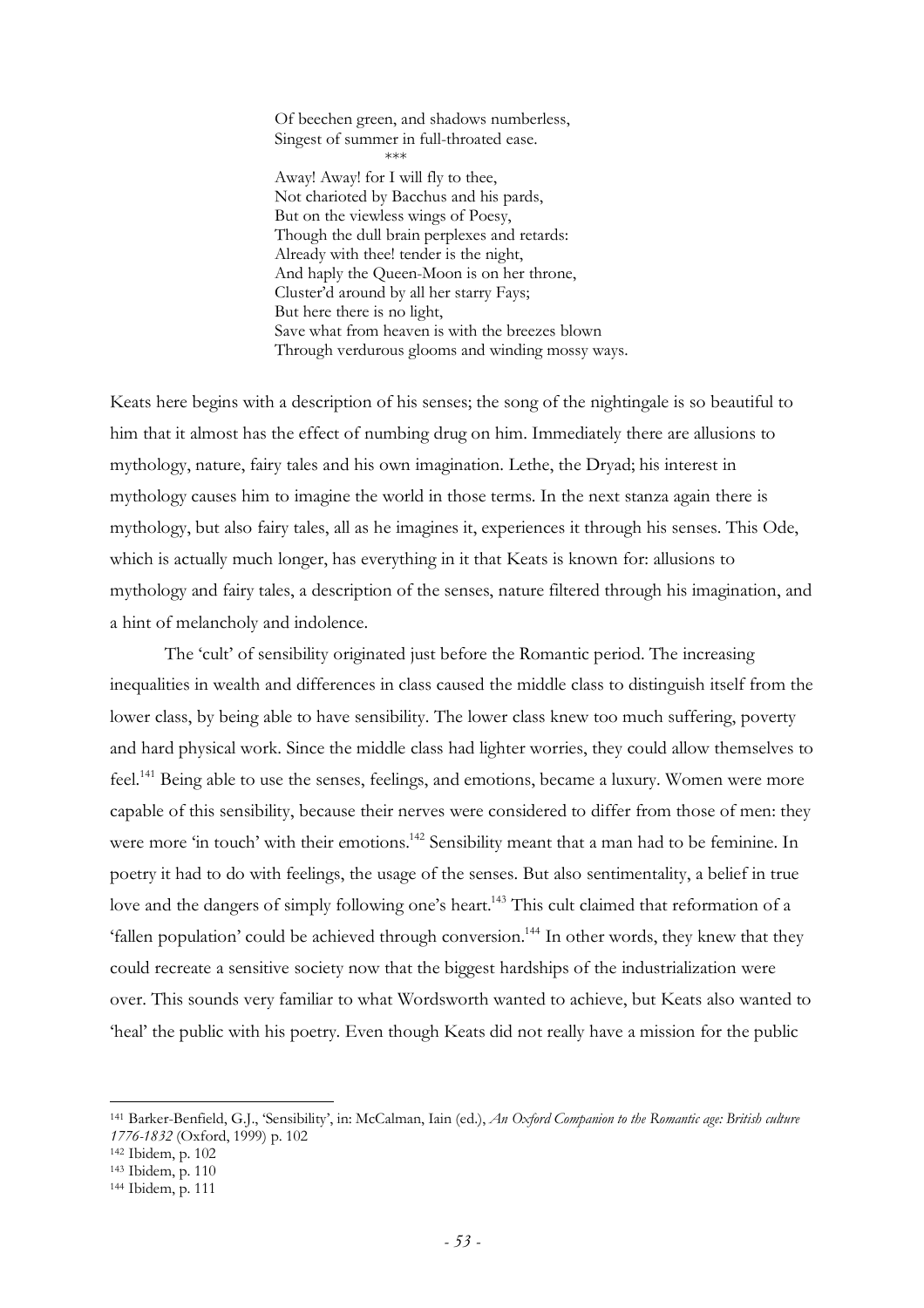and did not much bother with self-definition, being able to write immortal poetry that could 'make a change' was very important to him.

Keats then was connected to the cult of sensibility. This is clear from the effect that natural images had on him, the way he shut himself out from the public and his critics and the fact that he gave up his medical career because he did not think he could handle it. He was sensitive in many ways and expressed this in all of his writings. He allowed himself to feel and be led by his desires, was aware of the dangers but did not let them deter him. He was trained to be an apothecary and surgeon, a job which secured him of a good and steady income. Instead, he decided to be a poet, even if that meant he would have to struggle and live in poverty. Furthermore, there was his engagement to Fanny Brawne. Here, again, he decided to follow his heart against better judgement. He knew he would not be able to support her financially, he knew he was in bad health, yet he loved her too much to be able to let her go.<sup>145</sup> The fact that Keats could entertain sensibility and allow it to influence his life and choices indicates that Keats was not a low class boy who suffered, but someone who felt because he had the luxury to do so.

<sup>145</sup> William Walsh, *Introduction to Keats,* p. 105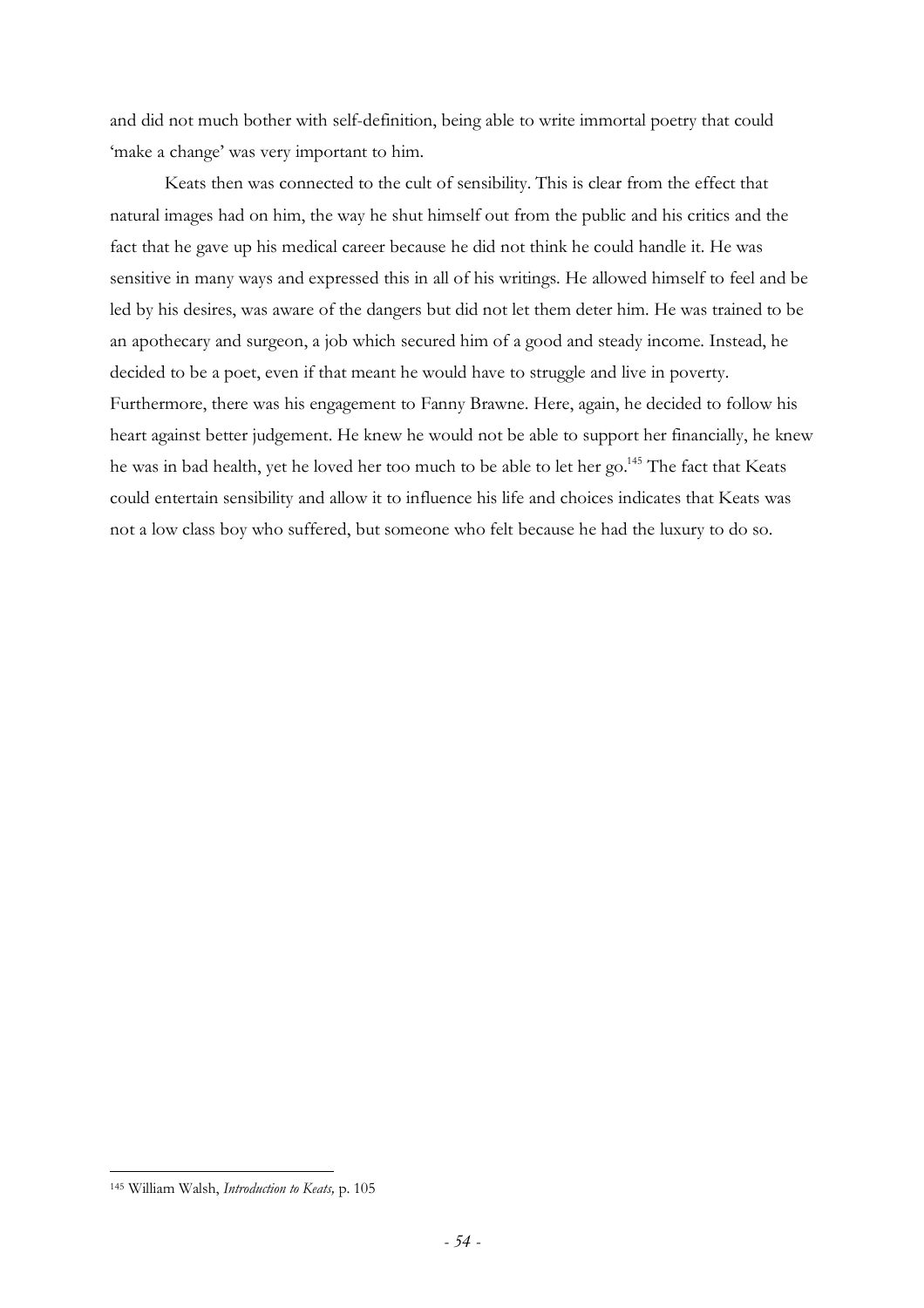#### **The melancholy poet: Keats the Romantic Hero**

Keats was, as a poet, obsessed with the tragedies of life, suffusing his work with melancholy and morbidity.<sup>146</sup> Throughout his life Keats encountered illness, death and loss. It was quite impossible for him to let go of that. Poetry could be a way to deal with those feelings, vent the melancholy in verse. A fascination with death was also very Romantic, set off by the Graveyard School during the Preromantic years. Keats was very much influenced by these Preromantics, as they introduced sensibility and emotive passion in poetry.<sup>147</sup> The words 'gloom', 'melancholy' and 'feeling' are omnipresent in his letters, showing that Keats occupied himself with these things to a great extent, and liked to share with his friends, or vent to them.

While for Wordsworth a poet was 'a man speaking to men', Keats saw himself as 'a youth singled out by the gods'.<sup>148</sup> The fact that he saw himself in that way implies that he felt like he had a true calling, something he felt deep inside. His sensibility allowed him to feel this and follow his heart, leaving everything behind to follow his true destiny, bestowed on him by the gods. What Keats wanted the most, was a poetry that would still exist after he had died. The immortality of his poetry and his posthumous reputation were very important to him.<sup>149</sup> One of the poems he wrote at the end of life is 'This Living Hand, Now Warm and Capable'. It might be an address to his posthumous readers, but also a fragment of a play. Either way, it does not fail to convey a message.

> This living hand, now warm and capable Of earnest grasping, would, if it were cold And in the icy silence of the tomb, So haunt thy days and chill thy dreaming nights That thou would wish thine own heart dry of blood, So in my veins red life might stream again, And thou be conscience-calm'd. See, here it is – I hold it towards you.

The melancholy and gloom of all his works is much present here as well. It is almost as if Keats promises a haunting, that would make the readers wish that they could give up their lives, just so that Keats could live again.

The clearest proof of his gloomy nature is obviously his 'Ode to Melancholy'. It was a trait of the 'Romantic Hero' to be melancholy, it was a sort of romanticized state in which the mind could feel and allow the feelings to overflow. The Romantic Hero refused "to see things as

<sup>146</sup> William Walsh, *Introduction to Keats*, p. 6

<sup>147</sup> Michael J. Tolley, 'Preromanticism', p. 14

<sup>148</sup> Karen Swann, 'Endymion's beautiful dreamers', p. 21

<sup>149</sup> Milne, Drew, 'Flaming robes: Keats, Shelley and the metrical Clothes of Class Struggle', *Textual Practice,* vol. 15 no. 1 (2001) p. 101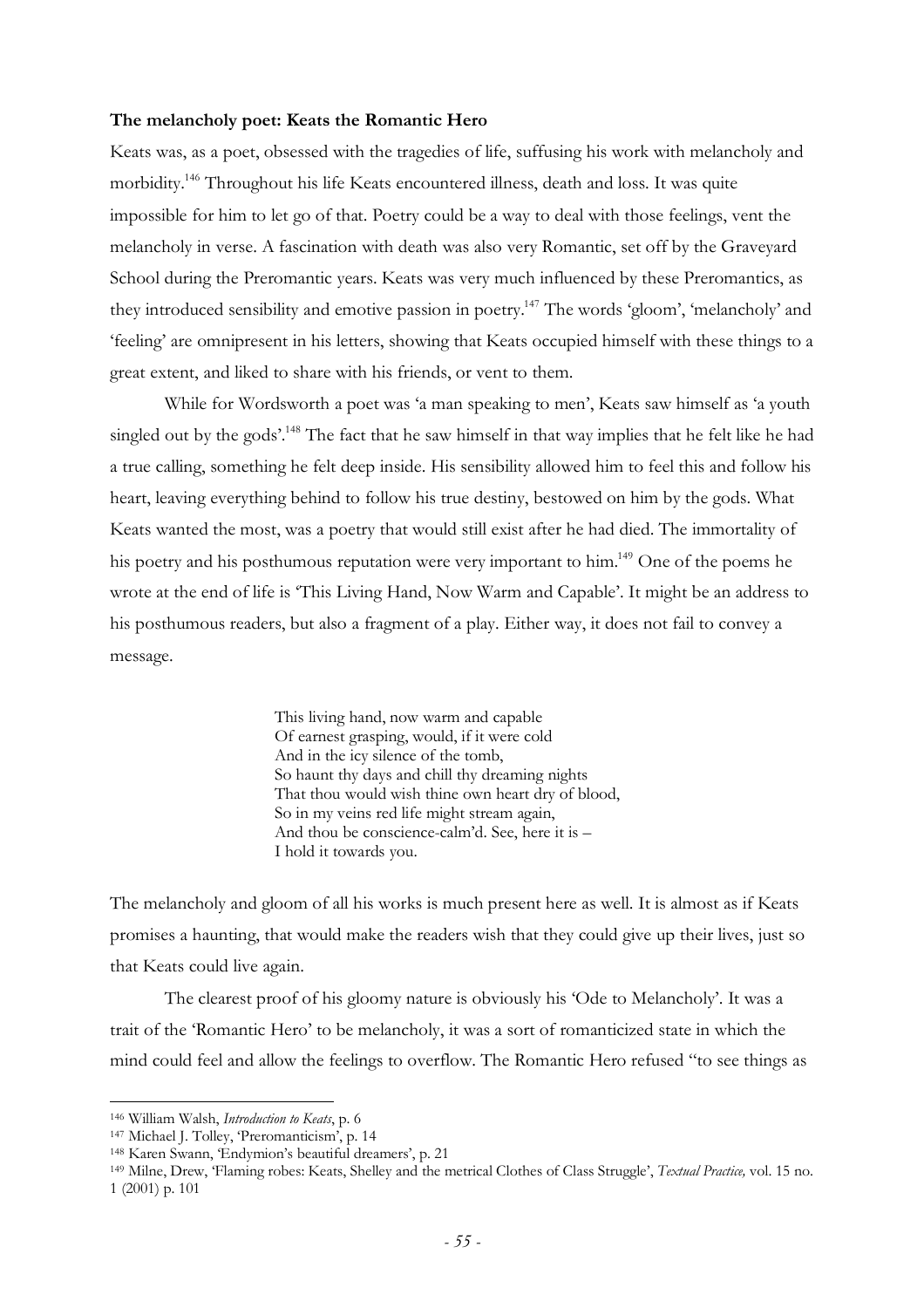they are, above all to see himself as he really is".<sup>150</sup> This often meant that he saw the world more negatively, revelling in sorrow. Moreover, the Romantic Hero loved to flee from reality, into the realm of his own imagination.<sup>151</sup> When this feeling becomes too strong, however, suicide lurks, as the first stanzas of the Ode show.

> No, no, go not to Lethe, neither twist Wolf's bane, tight-rooted, for its poisonous wine; Nor suffer thy pale forehead to be kiss'd By nightshade, ruby grape of Proserpine; Make not your rosary of yew-berries, Nor let the beetle, not the death-moth be Your mournful Psyche, nor the downy owl A partner in your sorrow's mysteries; For shade to shade will come too drowsily, And drown the wakeful anguish of the soul.

Striking here are the references to the natural world. It is clear that Keats knows his allusions well, to be found in mythology as well as nature. Lethe was the river of the underworld that causes forgetfulness, wolf's bane a poisonous herb. The beetle comes from Egyptian culture and the death-moth bears a skull on its back. All these things have to do with death and mourning, on the one hand showing that melancholy is expressed in many ways, and Keats knows his symbols of death well. This poem however is a call to not lose oneself in it. Did he write this for his own sake or that of the public? It is not unlikely that Keats sometimes needed to wake himself up as well.

He often revelled in this world, this feeling, just like the Graveyard School did before him. That he was of gloomy spirits is also obvious from the 'Ode on Indolence', not published until after his death. In this poem, he sees Love, Ambition and Poesy as three figures on a vase, fading and reappearing before his eyes. However, they 'cannot raise my head cool-bedded in the flowery grass'. He bids them adieu, to never more return, insinuating that he did not appreciate the presence of these three 'muses' in his life, nor is pained to be without them. Maybe he would even find pleasure in that feeling of loss, indolence, as is a part of melancholy.

Another recurring aspect of the Romantic Hero was the relationship to autumn. Both Goethe's Werther and Chateaubriand's René spoke of autumn in their stories. What appealed to them was the desolation in nature, trees stripped of their leaves and prevalent melancholy.<sup>152</sup> Keats as well wrote a poem 'To Autumn', thus affirming his preoccupation with melancholy in nature. Keats however, manages to see the beauty of this season, underneath the bleakness.

<sup>150</sup> Lilian R. Furst, *Romanticism in Perspective*, p. 102

<sup>151</sup> Ibidem, p. 107

<sup>152</sup> Ibidem*,* p. 109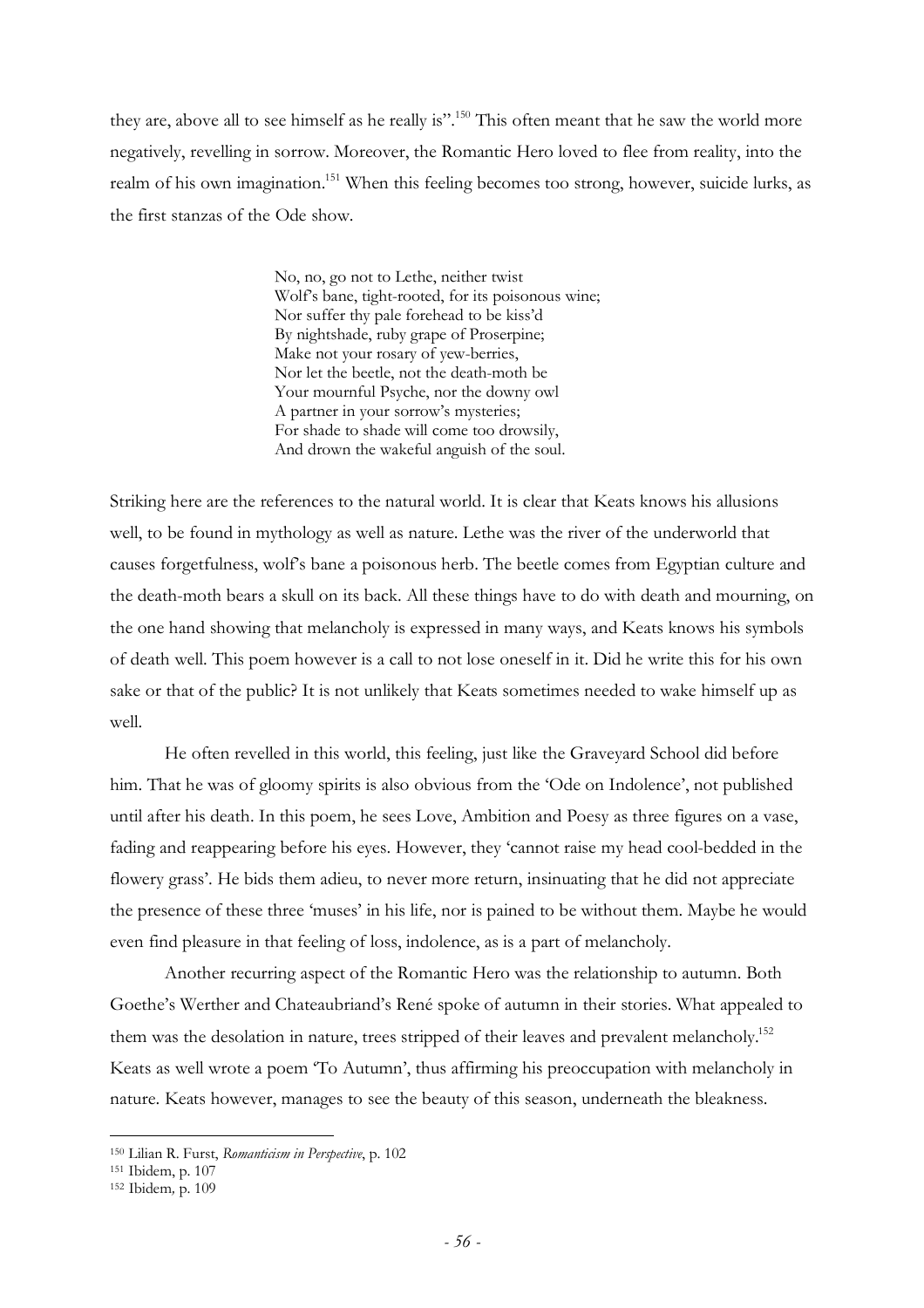Season of mist and mellow fruitfulness, Close bosom-friend of the maturing sun, Conspiring with him how to load and bless With fruit the vines that round the thatch-eves run; To bend with apples the mossed cottage-trees, And fill all fruit with ripeness to the core; To swell the gourd, and plump the hazel shells With a sweet kernel; to set budding more, And still more, later flowers for the bees, Until they think warm days will never cease, For summer has o'er-brimmed their clammy cells.

So there is mist and temperatures drop, but still, things grow, thanks to the sun that has warmed the cells of life during the entire summer, thus giving trees enough warmth to bear fruit in the fall. Fall is also "drowsed by the fume of poppies". This was possibly because autumn was reaping time for poppies. They were used to create opium, a very popular drug during the Romantic period and certainly a remedy for the Romantic Hero's *taedium vitae,* or tiredness of life.<sup>153</sup> The referral to this drug in combination to autumn does add to the claim that Keats was a Romantic Hero, even though he was not an opium addict himself. Keats here focuses on growth and life that is still present in the autumn. However, the poem also refers to the transience of nature and the seasons, for we all know that the warmth of summer will come to pass, and within a few months everything will have died.

Probably the most familiar Romantic Hero is Goethe's Werther, who suffered from an unanswered love which eventually led to his suicide. Werther is an artistic, young and highly sensitive man, who falls deeply in love with the young girl Lotte. Unfortunately, she is already betrothed to another man. She cannot answer his love but Werther cannot just give up. He falls deeper and deeper in his own sorrow, until he decides that only death can ease his sufferings. The connection to Keats is striking. He as well was young, artistic, sensitive, passionate and very much in love with his Fanny Brawne. Their love was not impossible and Fanny and Keats could be together, but at the end of his life Keats suffered from increasing jealousy and obsession. He felt more and more as if his love was unanswered, because Fanny seemed careless or unresponsive to his love letters.<sup>154</sup> When he was away from her, doubts about the sincerity of her love played through his head, making him question himself and her, writing about it in his letters.

His last letters to her show less of the talented young poet and lover, they have made way for possessiveness and jealousy. Some of these letters were so severe, that editors often chose not

<sup>153</sup> Lilian R. Furst, *Romanticism in Perspective,* p. 100

<sup>154</sup> Sidney Colvin (ed.), *Letters of John Keats to his Family and Friends,* p. xvii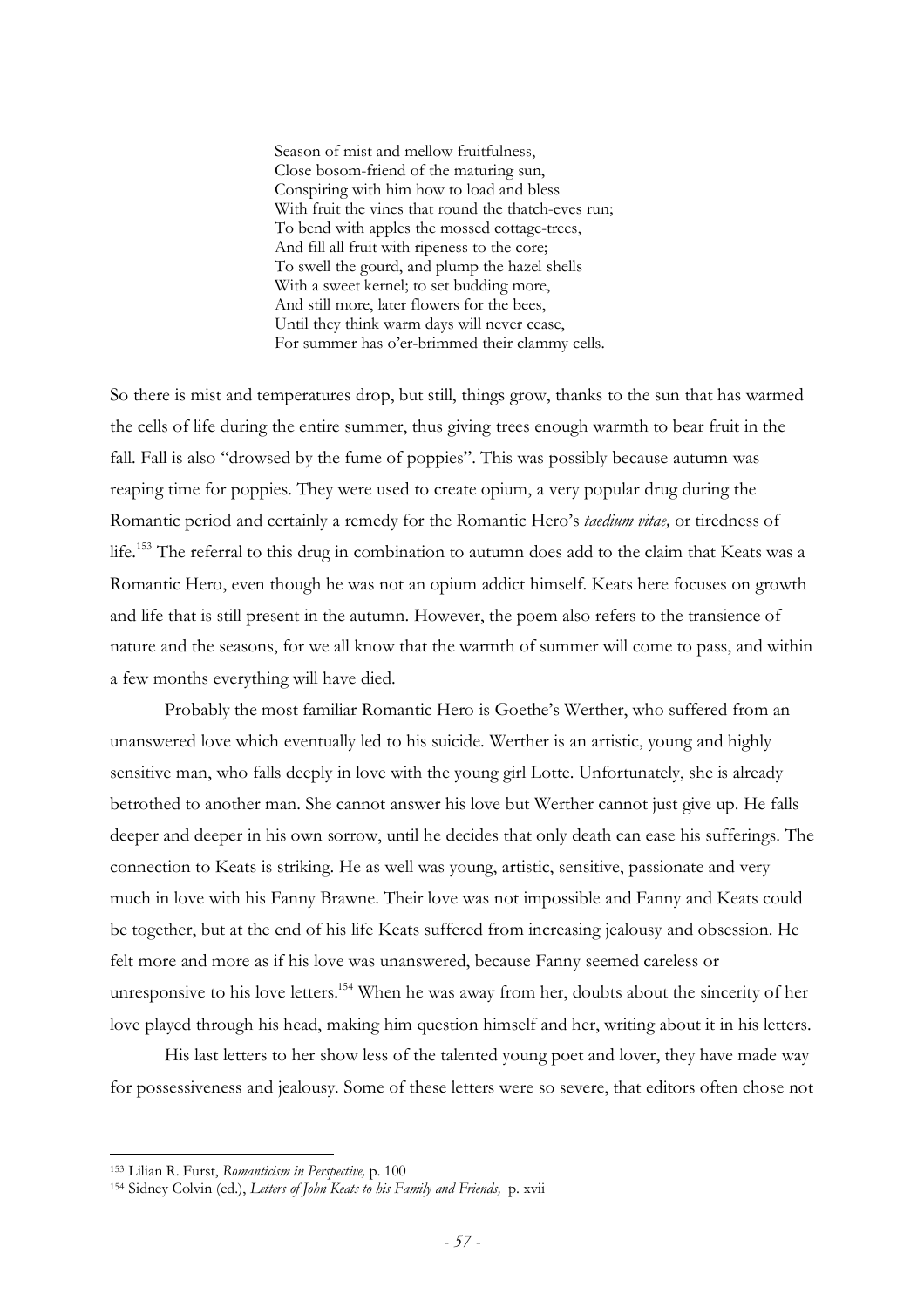to publish them.<sup>155</sup> Keats made his love seem unanswered and hopeless, thus driving himself into despair. His insecurities would lead to his own unhappiness, pushing Fanny away from him in the process, Keats being further and further secluded in his own melancholy. Sadly, that was the fate of the Romantic Hero: seeing ghosts that are not really there, only to have everything contribute to his own sad fate. It was almost as if Keats actually was afraid of really being happy, always challenging himself and his fate, evoking melancholy.

A solitary, self-centred life was another trait of the traditional Romantic Hero. He would not care much for others, but lose himself in his own solitude and gloom.<sup>156</sup> Keats had many friends and did not like to be alone, but his poems did often come forth from a solitary experience. For example 'Ode to a Nightingale', which originated during an hour-long retreat to the garden, where Keats sat alone and listened to the song of the nightingale.<sup>157</sup> The poem 'O Solitude! If I must with thee dwell', sheds some light here.

> O Solitude! If I must with thee dwell, Let it not be among the jumbled heap Of murky buildings; climb with me the steep – Nature's observatory – whence the dell, It's flowery slopes, it's river's crystal swell, May seem a span; let me thy vigils keep 'Mongst boughs pavilioned, where the deer's swift leap Startles the wild bee from the foxglove bell. But though I'd gladly trace these scenes with thee, Yet the sweet converse of an innocent mind, Whose words are images of thoughts refined, Is my soul's pleasure; and it sure must be Almost the highest bliss of human-kind, When to thy haunts two kindred spirits flee.

This poem may seem contradictory, as Keats concludes that it is the greatest bliss to find another human of kindred spirit whom one can relate to. However, he states that it is his soul's pleasure to flee with this kindred person to the haunts of solitude. Thus, by being 'alone together', escaping from the 'jumbled heap of murky buildings' and retreating to nature he would be happiest. So in one way, he claims that he would not mind to be in solitude as long as he could be so in nature. On the other hand, he says how he would love to have someone with him to converse with. He would not mind solitude if it but were in nature, but he would forever miss a person to converse with, as he requires that for his happiness. Being solitary in nature is a recurrent theme in Romantic poetry, another element that adds to Keats' Romantic spirit.

<sup>155</sup> Sidney Colvin (ed.), *Letters of John Keats to his Family and Friends*, p. xvii-xviii

<sup>156</sup> Lilian R Furst, *Romanticism in Perspective,* p. 110

<sup>157</sup> D.S. Lynch & J. Stillinger, 'The Romantic Period', p. 903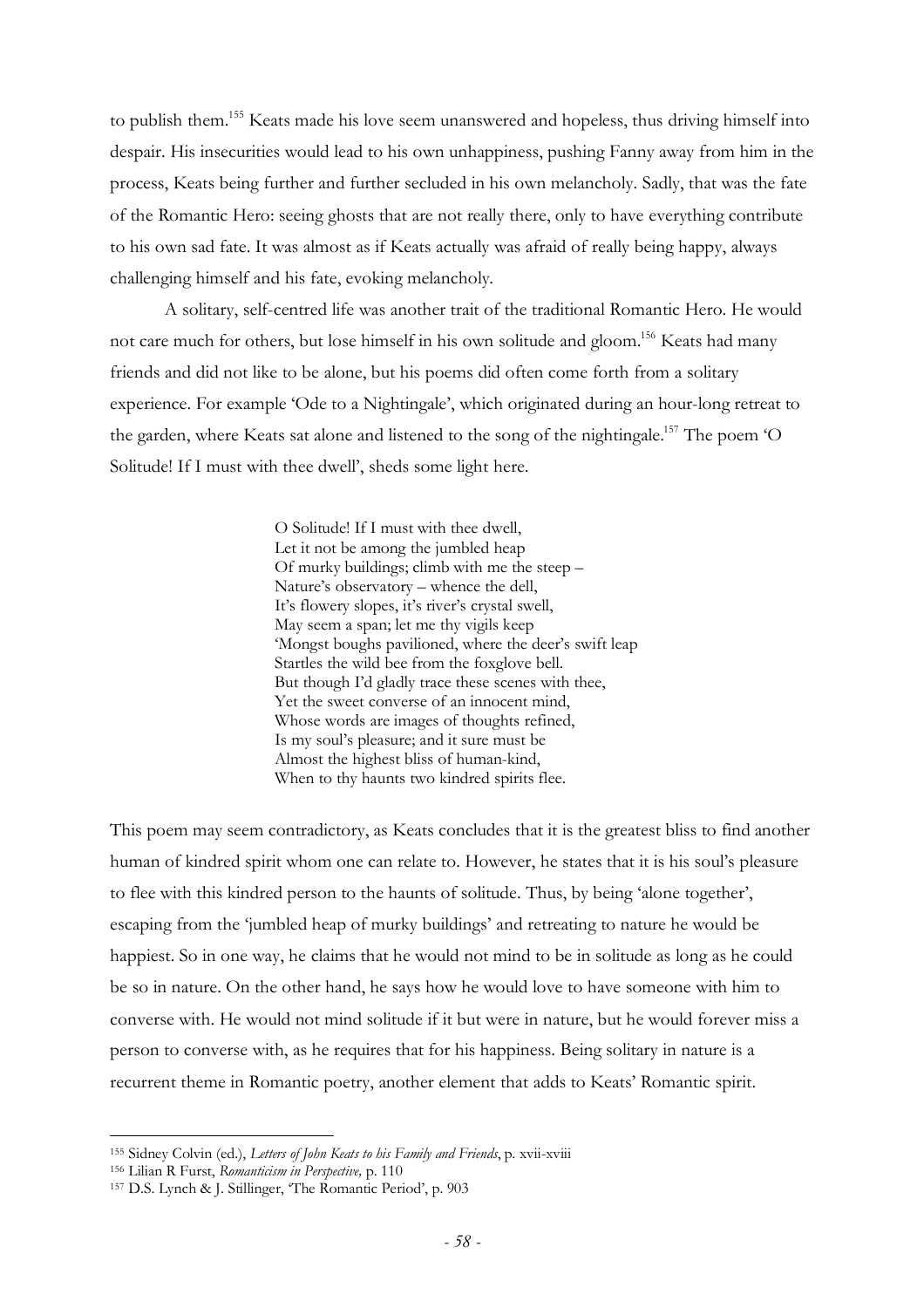## **Conclusion**

#### *Sensibility*

Keats was a Romantic in the sense that he allowed himself to feel. It was his sensibility that made his medical career both impossible and unwanted. He longed for poetry, that medium to give a voice to his imagination. He had a world inside his head that he wanted to share with others, both through his poetry as well as the correspondences with his many friends. The sensibility played a big role throughout his life. Not only had the career-choice come forth from it, also his love-life. For a long time Keats had not liked to be around women, until he met his much younger neighbour Fanny Brawne. The love was unwanted and unpractical, but Keats could not fight his feelings of love any more than he could his calling to poetry.

Keats' sensibility also made him a caregiver and a loving friend. The fact that he nursed his mother and brother on their sickbed and wanted to become a doctor implies that he cared about the feelings of others, wanting to relieve their suffering. Just like the Greek tragedies offered a catharsis of the feelings, Keats wanted to alleviate mental suffering with his poetry. Reading about someone else's indolence, melancholy or impossible love might have helped people to put their own suffering into perspective. But more than that, his poetry may have helped him to put his own life into perspective. The 'Ode to Melancholy' discourages the reader to drink from the river of forgetfulness, to poison oneself, basically, to commit suicide. Why would a happy poet write something like that? Keats must have had these feelings of anguish himself, his poetry being a means to deal with them.

#### *The Romantic Hero*

John Keats, after his death, became the Romantic Hero of poetry: the melancholy man who was always in gloom and destroyed by the public. During his life, however, he was not so destroyed by the public at all. True, the critics did influence the reception of his poetry, but they did not harm Keats personally as much as was thought. Byron's famous quote that he was "snuffed out by an article" has since proven to be untrue. Keats *was* a Romantic Hero. It influenced his relationship with the public and the critics in that, maybe because he was so melancholy, he did not even feel it anymore. The critique from the public did not hurt him anymore but added to his Romantic feeling of melancholy, whereas the opinion of his friends and family really counted for him. That could be the reason why he sent transcripts of his poems with so many of his letters. In the end though, Keats did prove all the reviewers wrong; by the time that he published the Odes everybody was finally convinced of his talents.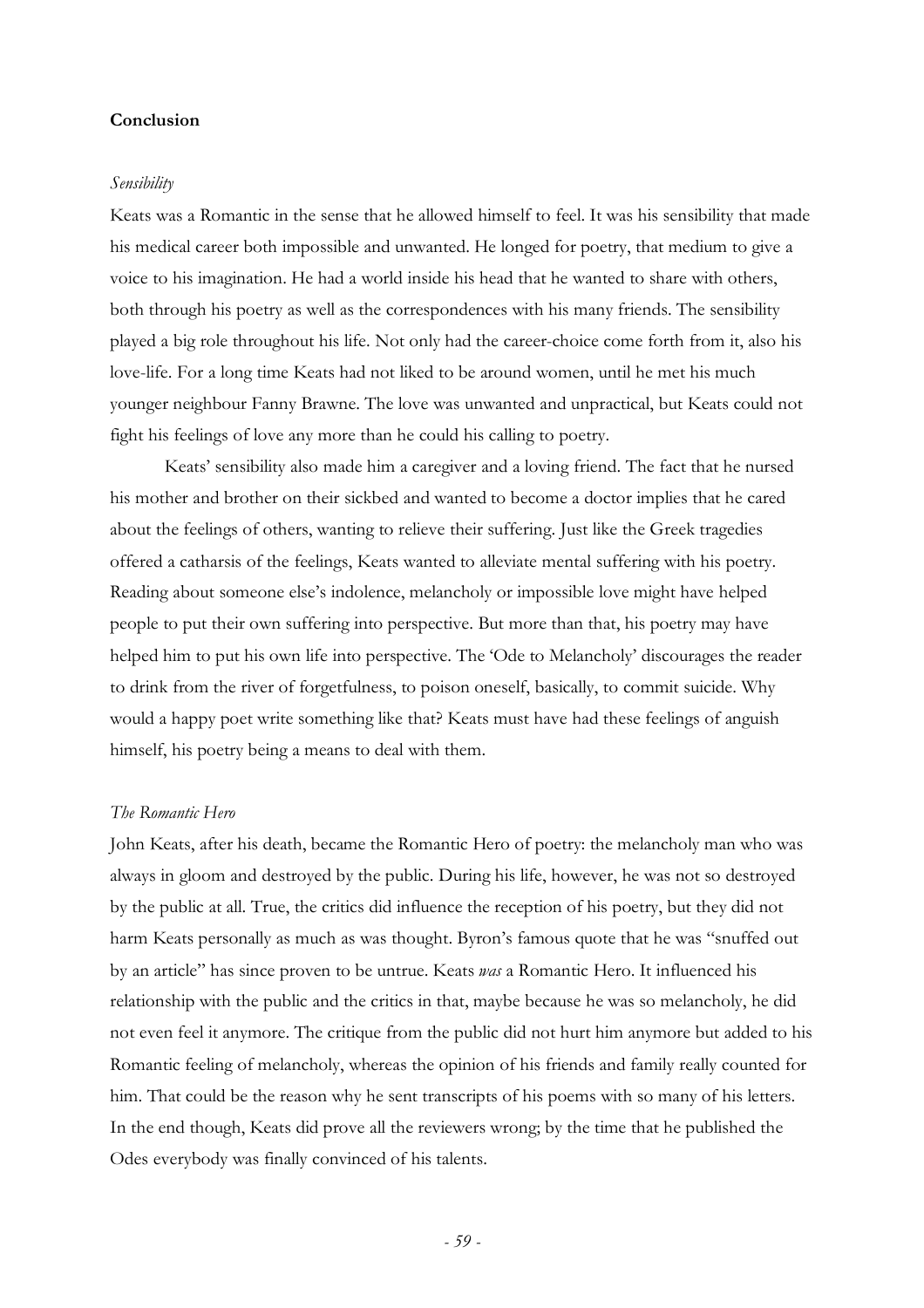Some of these odes had gloomy subjects, showing his true nature and adding to the myth that later surrounded him. Most important was the fact that even though Keats was a social person with many friends, he still retreated at times, seeking solitude and allowing his senses to fill him with beautiful images. At times like that, Keats lived in his own imagination, sometimes getting lost in his own feelings and world of gloom. Keats saw and sought melancholy, but always did so in respect to nature. Everything he wrote about was suffused with natural images. He almost created a new world out of his imagination, in which he lived almost more than in the real world. His poetry, suffused with allusions to myths, nature, his senses and fairy tales give us insights into his imaginary world, the dream world where his latest, and most beautiful, poetry came from. Everything he described was filtered through his imagination, giving hints of his melancholy and emotional state, thus providing an illustration of the development of this poet's mind, his increasing worries and thoughts of gloom as if he felt that his premature death was closing in on him.

Keats' imagination must have been what made his life bearable. After all his hardships, unhappy youth and all the people he had lost, his realm of imagination had become a refuge and a sanctuary. It is where all his experiences came to life and were transformed into beautiful poetry. Inspiration came from nature, and was filtered through his thoughts and knowledge. Nature was where he could imagine all the images he created in his head, it was the background for his daydreams.

#### *Self-education and –definition*

Keats liked to share his knowledge through his poetry. The many allusions he made to mythology, history and other poetical works shows how he wanted to use everything he learned to write beautiful verse. His later poems were more sophisticated than his earlier work, because he had simply learned more to allude to. Self-definition thus occurred mostly through the poetry itself rather than through prefaces or supplementary essays. Just by reading his poetry, one would get to know how Keats experienced the world, what he felt, how he thought about things. He is a presence in most of his poems, writing from his own perspective or placing himself in that of someone else, trying to feel as they would feel.

Poetry, however, is subject to interpretation. Objective, factual information is seldom found in poems. That is why Keats' correspondences are an invaluable source of information in this respect. Thanks to those letters, it is now clear that Keats did not suffer as much from critics as was commonly thought, that he sought for melancholy, not only in his own life and mind but also in nature. The odes to melancholy, indolence and the nightingale all show this, as well as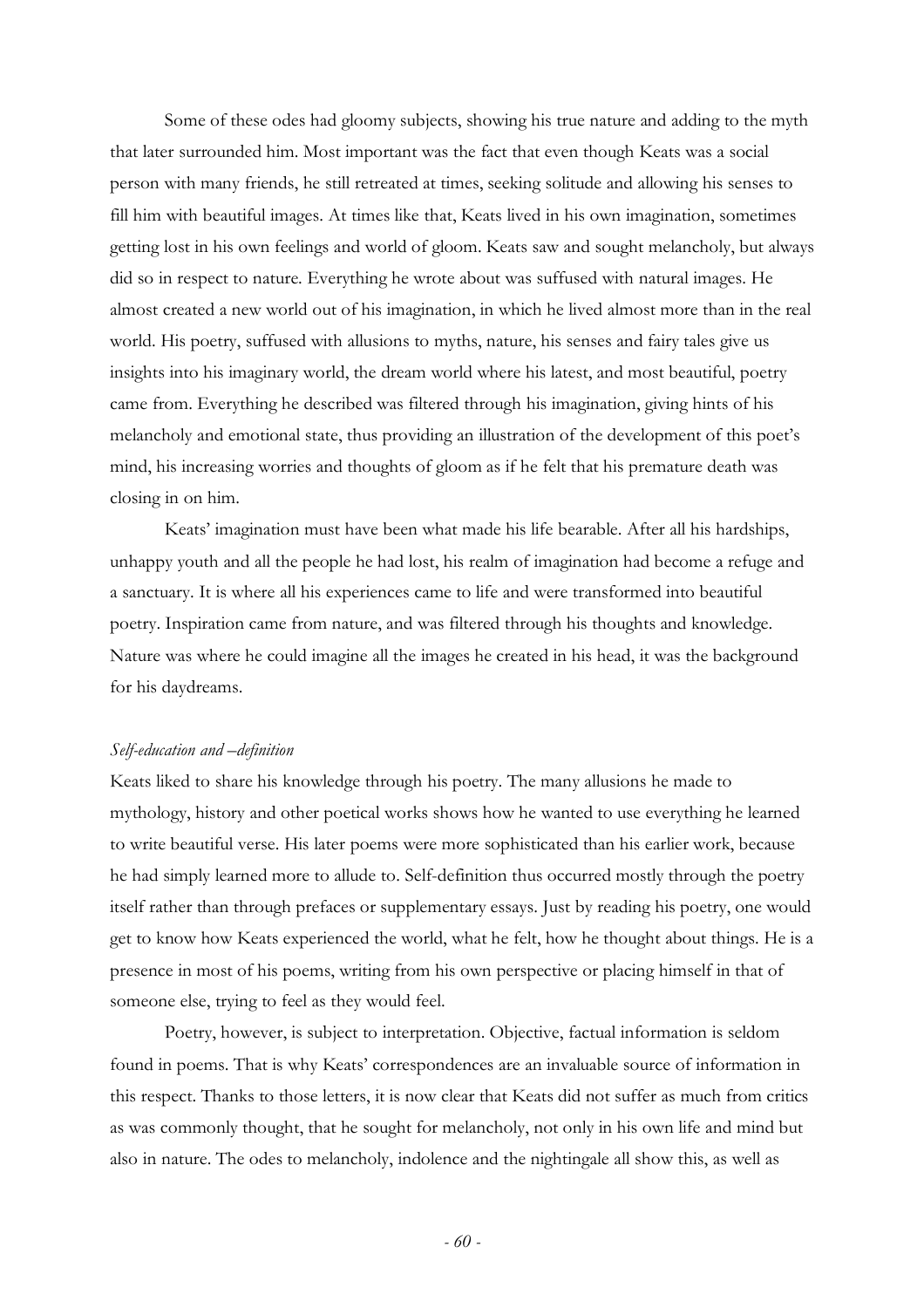most of his life choices. He was a 'dark' Romantic, seeking for things that brought despair rather than happiness.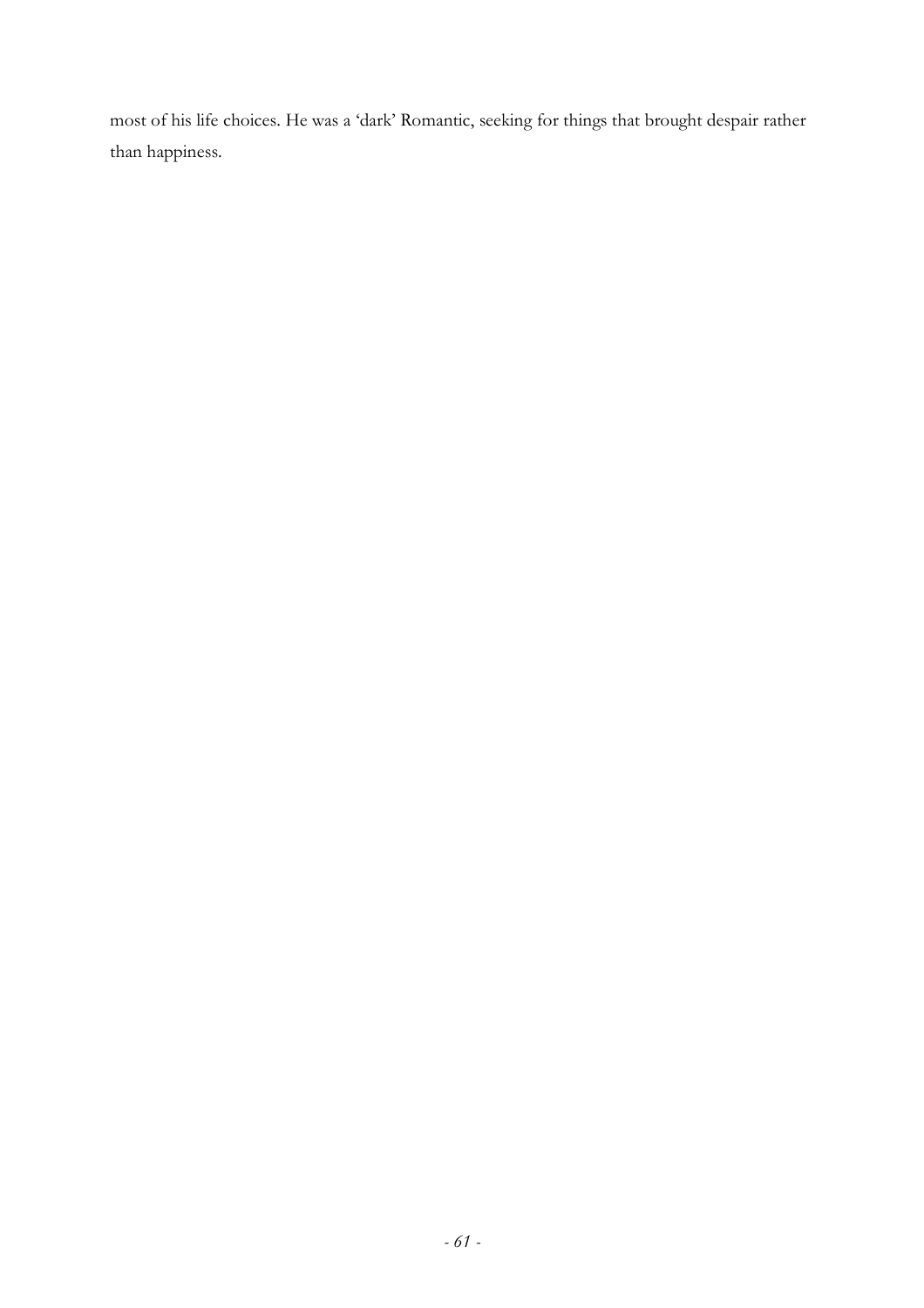## **Conclusion**

As stated in the introduction, these writers had more in common than at first might seem likely. They all found happiness in solitary retreat, either in nature or their own minds. They all followed the trend of the time and travelled. The desire to travel led to *Lyrical Ballads.* Had Wordsworth and Coleridge not wanted to go to Germany, they would not have felt the necessity to write this collection of poems. Dorothy wanted to travel through Scotland to keep a travel account that she wanted to publish. She knew she could write beautifully, but needed an interesting subject. Tourism was very popular so she had finally found something that she could show her talent in and that was publishable in that period. For Keats, it brought about the cold that damaged his health irreparably, the cold that is commonly thought to have killed him.

Tourism and a quest for beautiful natural images were a part of these poets' lives, just as much as nature and the imagination were. But this urge to travel was but one of their similarities, their motives and consequences but few of their differences. Their Romanticism shows in many ways, on which this thesis has hopefully shed some light.

## *Nature and the natural*

This thesis has shown that throughout the Romantic period, a great rediscovery and appreciation for the natural occurred. In language, poetry, gardening, and in a way even the household it gained new significance. For, the natural role of the female was to give birth and nurse children. The unmarried woman, the female author with independence and a career, was actually a very contra-natural development. For Dorothy, being a Romantic meant that she chose the more natural life, retreating to the country, away from the cities and modern life. She ran a household with her brother William and lived a very natural life, taking daily walks and harvesting homegrown fruits and vegetables. Nature inspired feelings in her that she tried to convey in the journals, she made beautifully detailed descriptions of the natural world and did not let her womanhood deter her from taking strolls through nature. She both fought and complied to gender roles, following her own nature.

Wordsworth argued for a more natural life, natural poetry and a natural use of language. In the *Lyrical Ballads,* none of the poems he wrote dealt with supernatural things or used abnormal language. Wordsworth drew inspiration from real life, the real language of people. Poetry should come naturally, as he stated, "good poetry is the spontaneous overflow of powerful feelings". For him, natural meant 'taken from real life'. Modernization and the social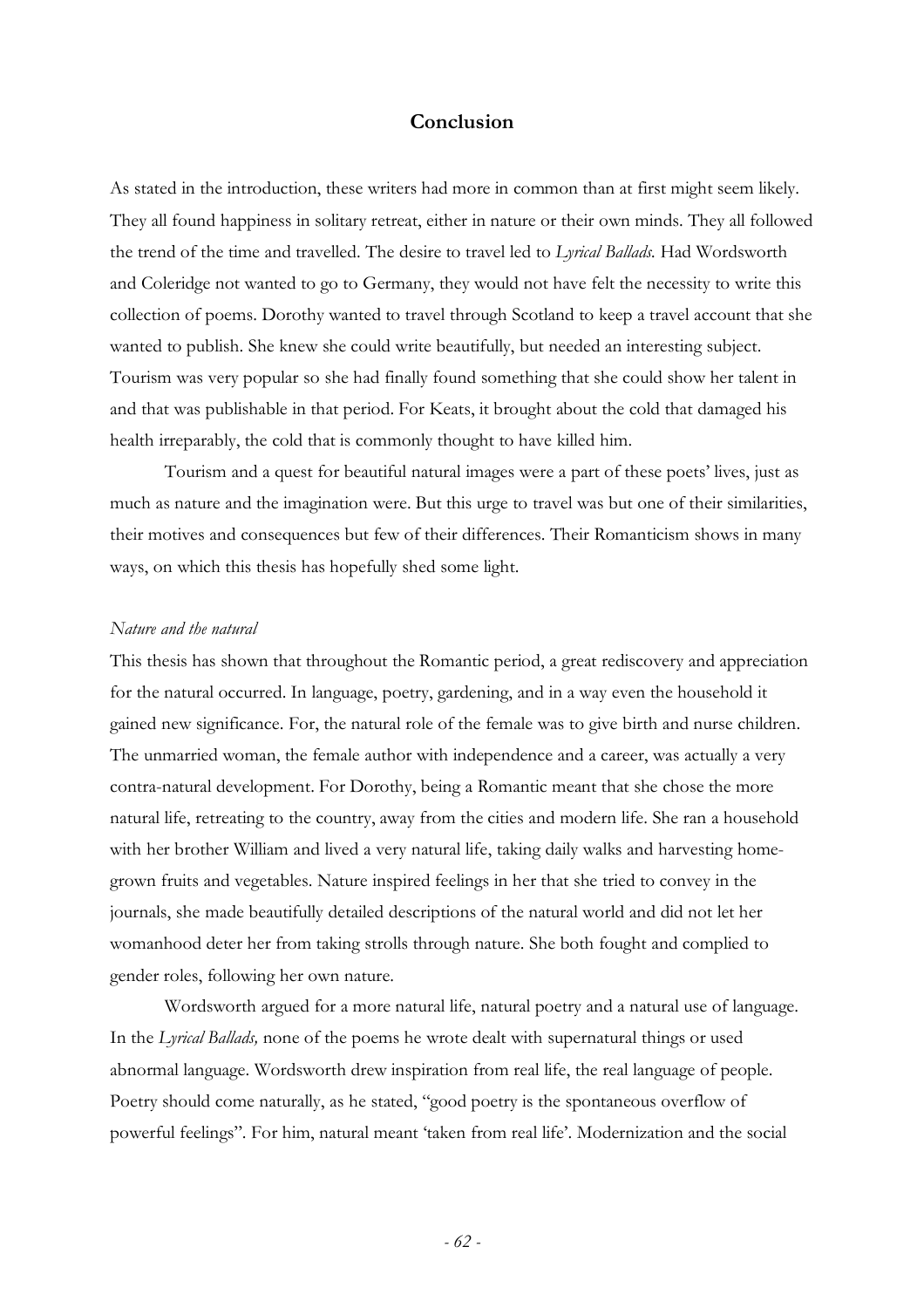developments related to it were not natural. The rural life was and Wordsworth honoured it in his *Lyrical Ballads.* 

In the poetry of John Keats, nature is where the imagination meets the senses. He described nature as he imagined and experienced it. He did not know poetic diction and thus had a natural use of language of himself. Keats was not forced, he let his feelings guide him and his development occurred gradually.

For these three authors, nature was mingled everywhere through their lives, suffusing their writings, family bonds and everyday lives. They were in touch with their own natures, experiences overwhelming emotions when confronted with natural beauty and life itself. Nature defined who they were, their love for it defining how they gave meaning to their lives.

## *Imagination*

Nature and the imagination were inextricably linked. The imagination would serve as an inspiration, a refuge, a place for reliving moments of bliss. For Keats, it was the place where his poetry was born; inside his own mind, his own dream world. Everything he read, learned, saw and felt received a place there, living in his memory until it was expressed in his poetry. William and Dorothy used it to relive fond memories, a place to store beautiful images. Dorothy wrote them down in her journals, and William would later read her work and re-imagine parts of a walk or a journey. There was a difference between the Wordsworths and Keats in that Keats seemed to permanently live in his imagination, sensations entering it and becoming stories in his mind. The Wordsworths only used imagination to relive events, first experiencing them first-hand and later reviving the images in their heads.

The poet mediated between nature and the imagination. Even though they all wrote about nature and found inspiration in it, nature poetry was seldom an objective description. Both poetry and prose were filtered through the imagination of the author, influenced by things they had heard, seen, read or fantasized before. For all three authors discussed, nature was not just there; it would come to life inside their minds. Their perspective was a very important factor in their poetry; where did they place themselves in it? Keats became part of his fantasy, able to fly along with the fairies and go where no man could go. His imagination and natural images were fantastical. For the Wordsworths, the imagination was limited to seeing things that were actually possible, and real. Keats created his own nature, whereas the Wordsworths had to see it first before they could imagine it. Without memories, they could not create an image.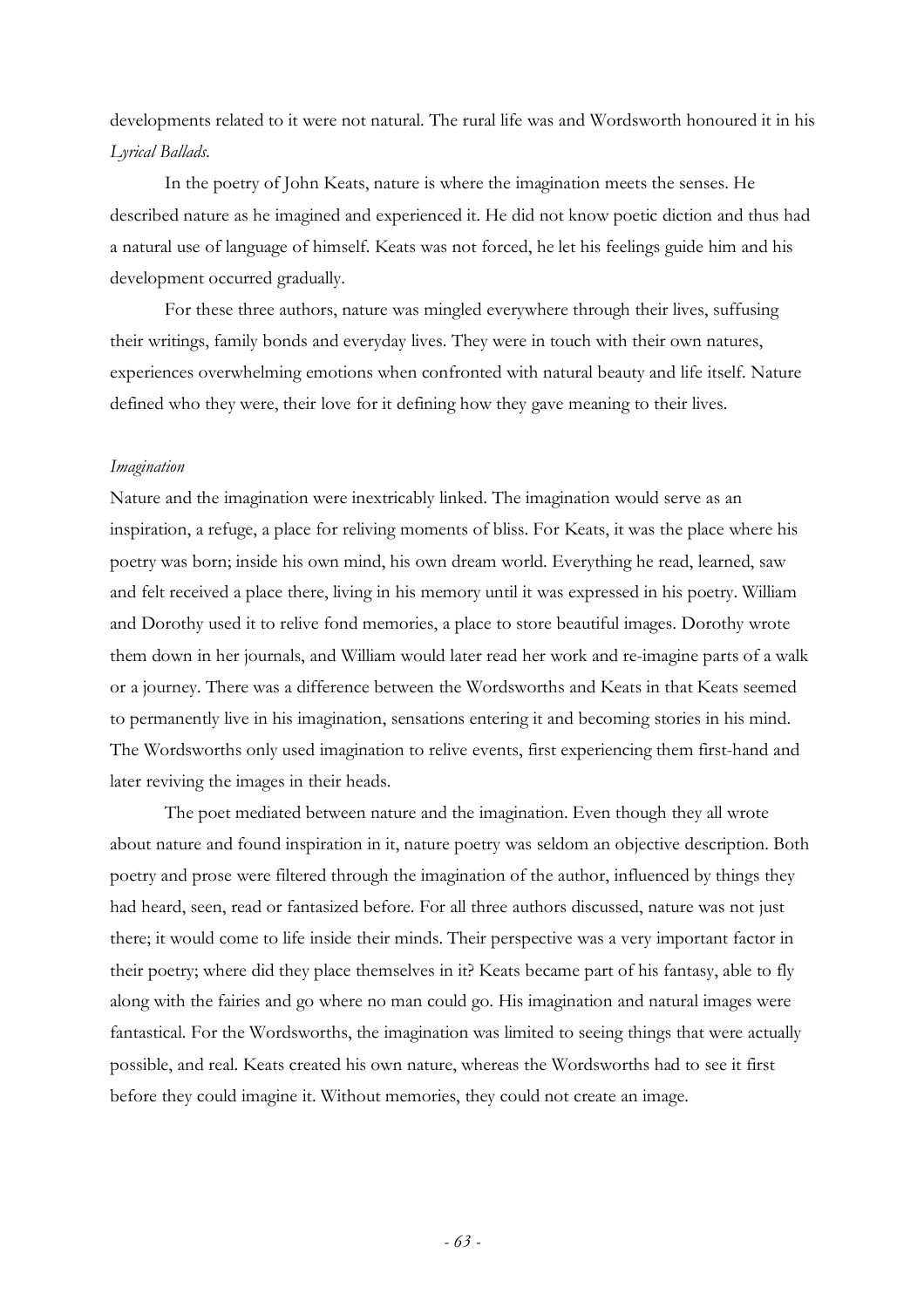#### *Self-definition and public/social life*

Dorothy defined herself in the fact that she did not choose a household of her own, but stayed with her brother instead. It says a lot about her personality that she actually always placed the needs of other before her own. The journals as well show her personality, especially in relation to William. Keats defined himself through his poems, through the subjects that he chose and the perspective he wrote from. Through his attitude, his ways of seeing things and his view on the natural world, he actually defined himself as a Romantic Hero. Yes, those who wrote about him after his death played a part in that as well, but Keats did most of the defining himself, during his lifetime, through his poetry and correspondences. This was contrary to William Wordsworth, who did most of his self-defining through prefaces specifically designed for that purpose. Keats stated his claim in the poems, whether intended or not, and allowed people to interpret it for themselves. All he wanted was to write pretty poetry that would touch people and help them heal. Wordsworth had a more scientific approach to poetry and the preface. He wrote with a mission and it was mandatory that people would see him and his poetry as he wanted them to. He could not just let the public think what they would about him and his work. That is why he wrote the manuals to understanding both himself and the *Lyrical Ballads*, in the shape of prefaces.

Most information about these poets can be found in their own work. William Wordsworth made sure through his essays that people would get to know him and his ideals. Dorothy Wordsworth is most well-known through her journals, which were like a diary to her. She reads like an open book, thanks to her writings. Wanted or not, the whole world can now read about her personal thoughts and her everyday life. Keats' personality shines through in his poetry as well as his letters. These 'ego-documents' that have become valuable in historical research only thirty years ago have helped shed new light on these writers and their reasons. What is interesting is that Wordsworth fashioned himself intentionally. He wrote specifically for publication and even though much of the information we have about him today is derived from journals and letters, Wordsworth actively fashioned himself during his own lifetime and did so through publication. The self-definition of Dorothy and John was more of a natural development; they do not seem to actively have been shaping themselves publicly. Keats was mostly fashioned by the public, his critics and contemporary poets. As stated before, it was Shelley's view of Keats that has been the prevalent one for a very long time. Keats himself did write prefaces, but these he wrote for himself, for as he stated in the letter to John Hamilton quoted in chapter three, "[i]f there is any fault in the Preface it is not affectation, but an undersong of disrespect to the Public—if I write another Preface it must be done without a thought of those people—I will think about it." He hated the public so much that he could not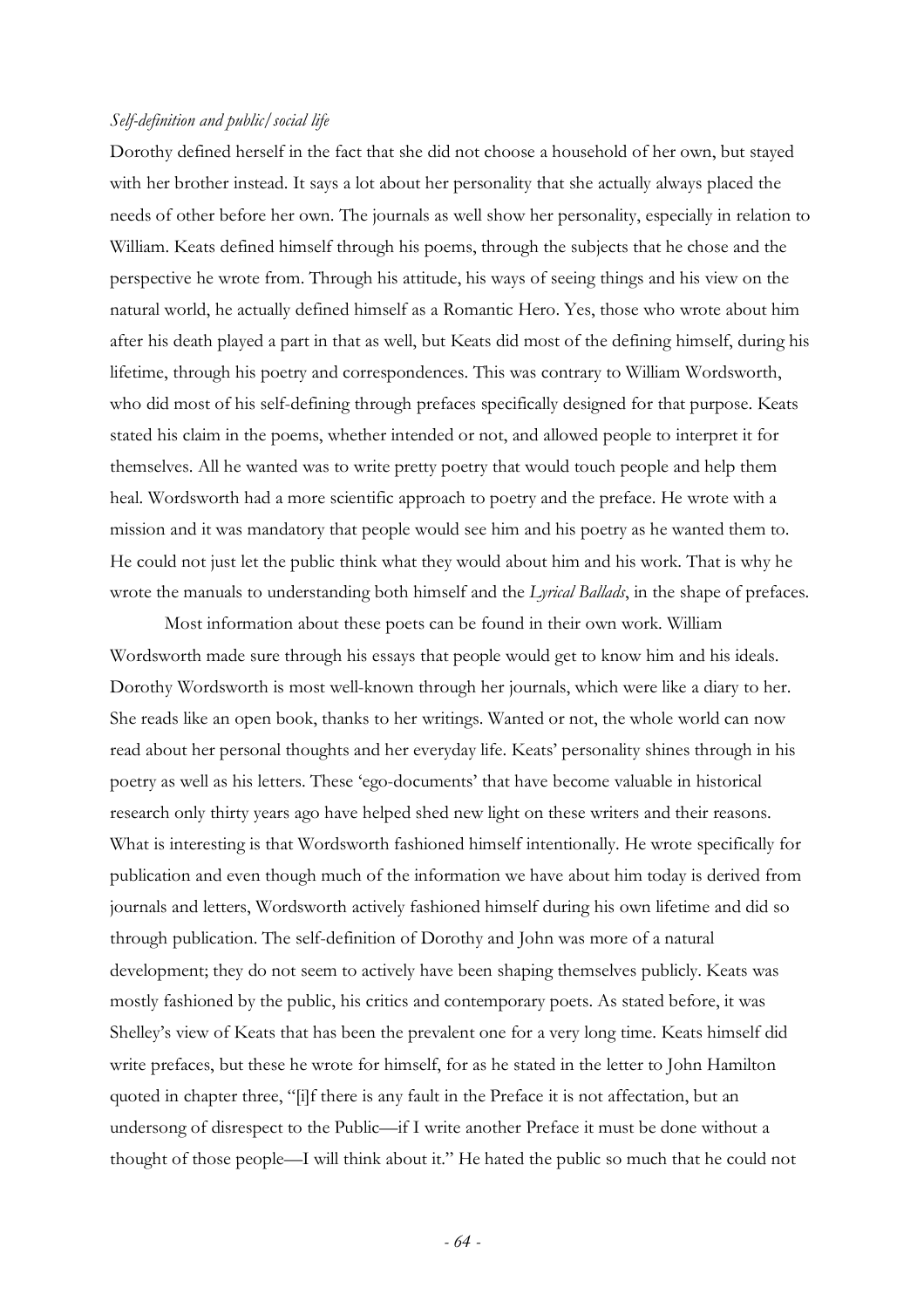write a proper preface for them without being hostile and disrespectful, meaning that he did not consider himself to be able to influence the public to any degree.

What these three poets had in common was that their position in society was a marginal one, at least was at the start of their careers. Dorothy was a woman, and an unmarried one at that. Wordsworth was completely unknown when *Lyrical Ballads* was first published. His name was so insignificant that Coleridge and he even decided to publish their first edition anonymously. Keats came from a broken home, was reportedly from low birth and Cockney, his public image was far from the truth but it affected him nonetheless. Whereas Dorothy Wordsworth let society and those around her deter her, Keats was the entire opposite: he followed his passion, no matter how much critics turned him down or his family disliked his decisions.

#### *Romantics*

Dorothy was Romantic in this because she took on the traditional role, at the same time choosing the independence of a female writer without a family of her own to take care of. She combined trends of the time, into something that she felt comfortable with, following her own feelings. Keats used his sensibility to make decisions. This influenced his career, his love life and the way he treated the public. He did not care for them because they disliked him. He chose his personal life over his public life, thus making himself independent and autonomous. That he did not care about public thought shows through in everything written by him. His correspondences show that he only cared for the opinion of those close to him, but he would always follow his own heart, even if it disagreed with them. Keats' sensibility made him feminine and seemingly weak, but he was actually very strong. Despite the critics' attempts to destroy him he kept doing what he loved. I cannot state enough how Keats was a man of feelings, a man who felt and always followed his heart, even against better judgement.

Wordsworth was a Romantic in that he rebelled against the Enlightenment. He took on the challenge of educating and instructing the public, thus attempting to recreate the world in his own vision. If people were critical of his arguments or poetry, he tried to undo that with his prefaces. In his own mind, his poetry was most necessary for a properly functioning society, people needed to be influenced by him if they were to survive the period of industrialization. Wordsworth created his own necessity, quality and fame. Through the prefaces, he fashioned himself into the exalted poet, the one who has more sensibility than the common man, sees the world differently and has the power to make changes.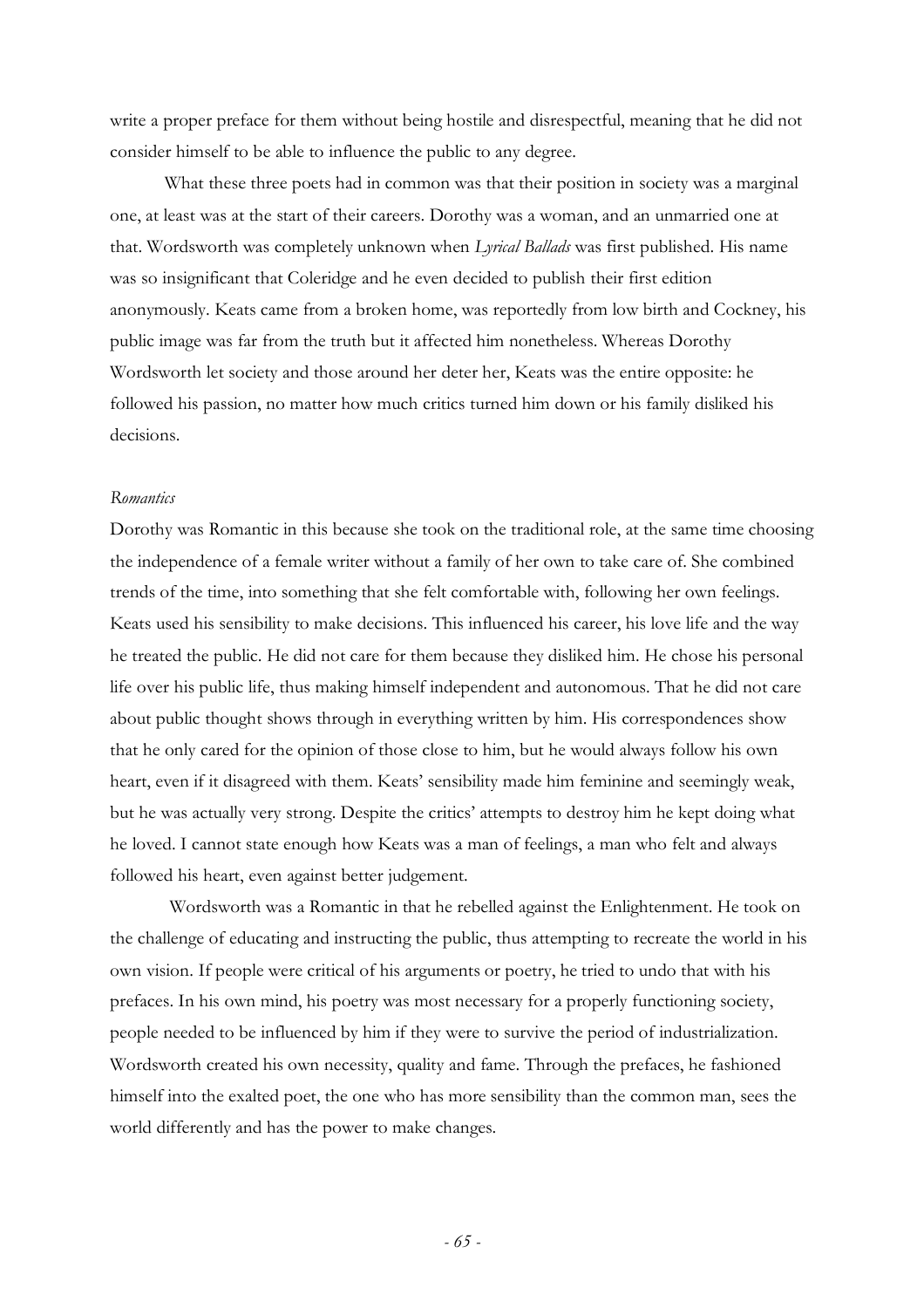Wordsworth wanted to revolutionize poetry with the new, more natural use of language, but also change the canon of poetry. All the elder poets were about to be knocked of their pedestals. As stated in the earlier chapters, there were a great many female writers during this time. Wordsworth regarded them with 'amused tolerance', meaning that he actually did not appreciate their work. For him, women belonged in the household or writing indecent prose. This also showed in the relationship with his sister, Dorothy. She wrote prose, encouraged by William, but she wrote only little poetry, because in that she was discouraged by him.

There were different sides to the Romantic period and a 'romantic' attitude. The poets discussed here all struggled to find their place in this period that brought about so many new developments, but also reverted to the past. Some things changed for the better, others were returned to their former oppressiveness. Romantic literature served as an escape from all of these things. By doing what they loved and felt was right, they defined and established themselves. Had Keats not found the freedom to follow his heart and write the poetry that was born in his imagination, he would have remained an apothecary. Without the decline of the Enlightenment, there would not have been a place for Wordsworth's 'revolutionary' poetry. This Romantic period reached out a hand to those that felt more in touch with emotions than rationality, it offered a platform and a place to share. Historical events are always a confluence of circumstances and influences work in more ways than one. It was lucky that these great authors were around when they were, so they could be influenced by the time, exert their influences and shape society when they did.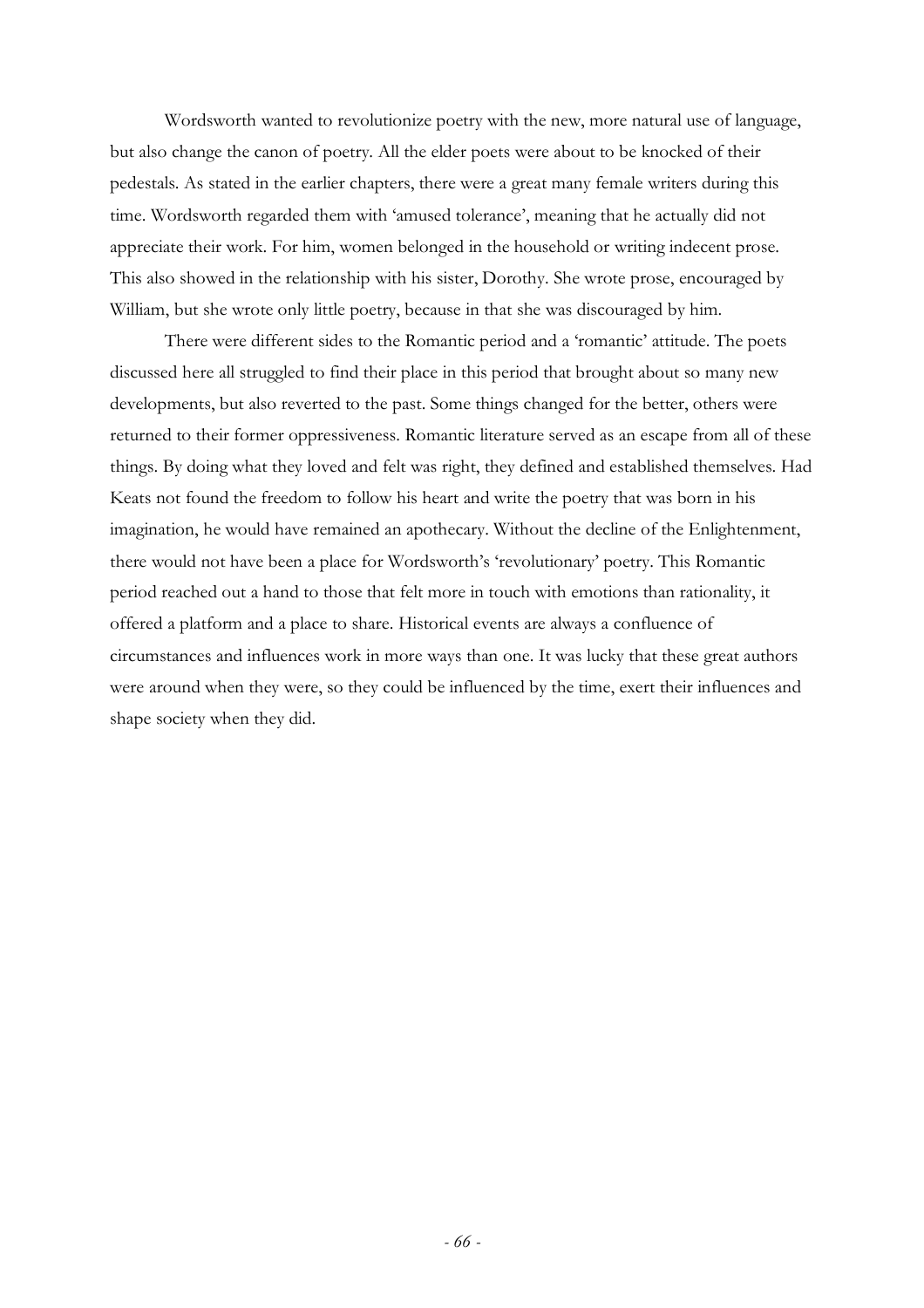## **Bibliography**

- Alexander, Meena, 'Dorothy Wordsworth: the grounds of writing', *Women's Studies*, vol.14 no.3 (1988) pp. 195-210
- Anonymous, 'Lecture 2: The *Lyrical Ballads*' http://englishnew.ukzn.ac.za/two/rom2.html consulted 11-06-2012
- Anonymous, 'Tintern Abbey, Tourism and Romantic Landscape', *The Norton Anthology of English literature, Norton topics online* http://www.wwnorton.com/college/english/nael/romantic/topic\_1/welcome.htm consulted 27-01-2012
- Bate, Walter Jackson, *John Keats* (Cambridge, 1978) [1963]
- Bennett, Andrew, *Romantic Poets and the Culture of Posterity* (Cambridge, 1999) http://ebooks.cambridge.org.proxy.library.uu.nl/ebook.jsf?bid=CBO9780511484100
- Bialostosky, Don H., 'Colderidge's Interpretation of Wordsworth's Preface to Lyrical Ballads', *PMLA* vol. 93, no. 5 (1978) pp. 912-924
- Cowell, Raymond (ed.), *Critics on Wordsworth* (London, 1973)
- Curran, Stuart (ed.), *The Cambridge Companion to British Romanticism* (Cambridge, 2010) [1993]
- Ferber, Michael (ed.), *A Companion to European Romanticism* (Malden, 2005)
- Ferguson, Frances, *Solitude and the Sublime. Romanticism and the aesthetics of individuation* (New York, 1992)
- Furst, Lilian R., *Romanticism in Perspective* (London, 1979) [1969]
- Gill, Stephen (ed.) *The Cambridge Companion to Wordsworth* (Cambridge, 2003)
- Graver, Bruce and Ron Tetreault (ed.), *Lyrical Ballads: An Electronic Scholarly Edition*  http://www.rc.umd.edu/editions/LB/ consulted 08-06-2012
- Greenblatt, Stephen (ed.), *The Norton Anthology of English Literature vol. 2* (New York & London, 2006) [1962]
- Hanley, Keith, 'Wordsworth's Revolution in Poetic Language', *Romanticism on the Net* no. 9 (1998) http://www.erudit.org/revue/ron/1998/v/n9/005790ar.html consulted 29-04- 2012
- Jacobus, Mary, *Tradition and experiment in Wordsworth´s Lyrical Ballads* (Oxford, 1979) [1976]
- Keats, John, *The Complete poems* (London, 2006) [1973]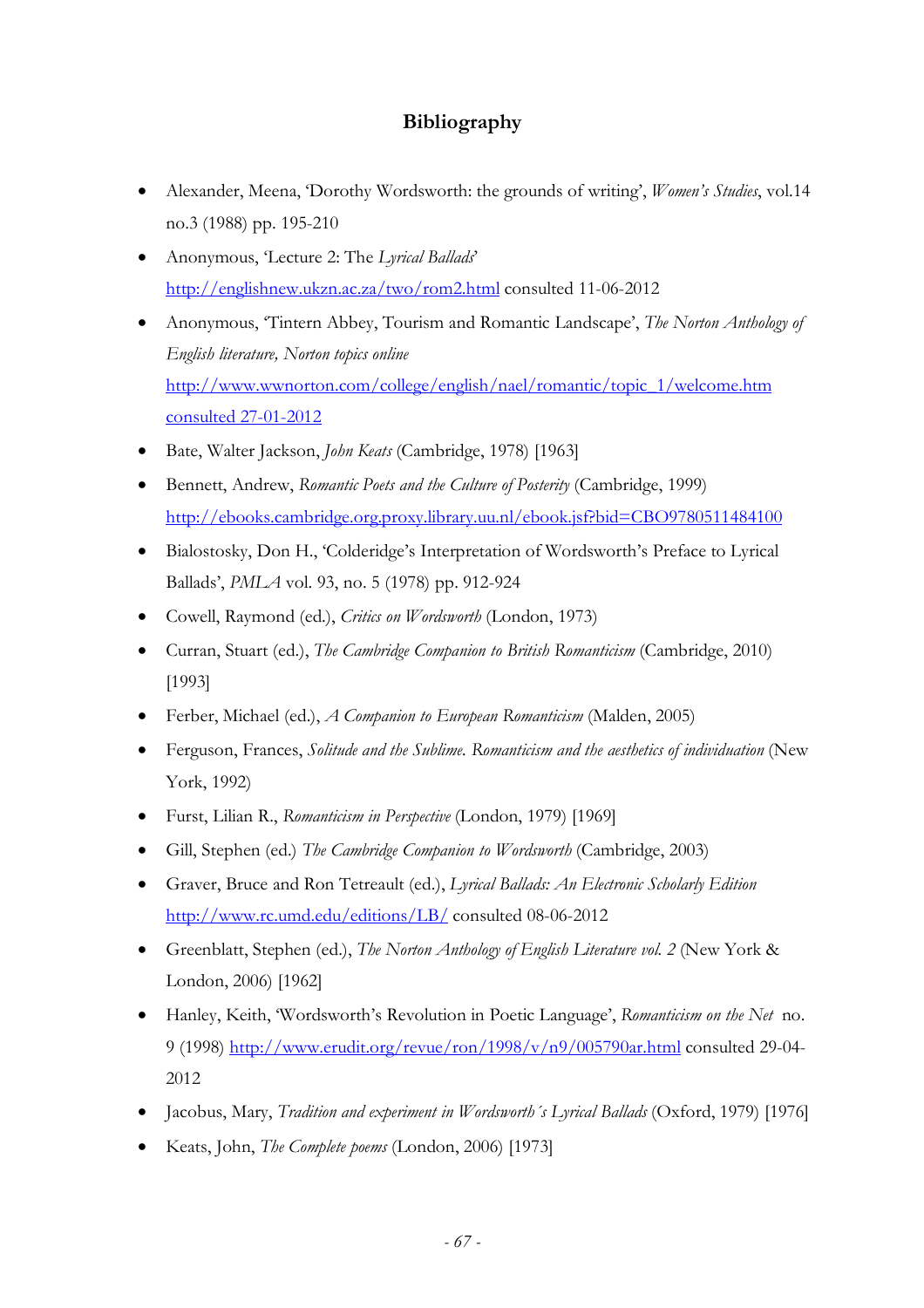- Keats, John & Sidney Colvin (ed.), *Letters of John Keats to his Family and Friends* (Cambridge, 2011) [1891] Cambridge books online: http://ebooks.cambridge.org/ebook.jsf?bid=CBO9781139060844 consulted 25-05-2012
- Levin, Susan M., *Dorothy Wordsworth and Romanticism* (Jefferson, 2009)
- Lovejoy, Arthur O., 'On the Discrimination of Romanticisms', *PMLA,* vol. 39, no. 2 (1924) pp. 229-253
- Maertz, Gregory (ed.), *Cultural interactions in the Romantic Age: critical essays in comparative literature* (Albany, 1998)
- McCalman, Iain (ed.), *An Oxford Companion to the Romantic age: British culture 1776-1832* (Oxford, 1999)
- Milne, Drew, ´Flaming Robes: Keats, Shelley and the Metrical Clothes of Class Struggle', *Textual Practice*, vol. 15, no. 4 (1991) pp: 101-122
- Mussel, Kay, *Women's Gothic and Romantic Fiction: A Reference Guide* (Westport, 1981)
- O'Neill, Judith (ed.) *Critics on Keats* (London, 1967)
- O'Neill, Michael and Mark Sandy (ed.) *Romanticism: critical concepts in literary and cultural studies* (London, 2006)
- Plumly, Stanley, 'This Mortal Body', *Kenyon Review*, vol. 29, no. 3 (2007) pp. 164-202
- Ridley, W.R., *Keats' Craftsmanship: a Study in Poetic Development* (Lincoln, 1993)
- Schenk, Hans Georg, *The Mind of the European Romantics: an essay in cultural history* (Oxford, 1979)
- Schultz, Max F., 'Coleridge, Wordsworth, and the 1800 Preface to Lyrical Ballads', *Studies in English Literature, 1500-1900* vol. 5, no. 4 (1965) pp. 619-639
- Simpson, William A., 'Negative Capability', *Cross Currents* vol. 58 no. 3 (2008) pp. 409-419
- Stillinger, Jack, 'Keats and Romance', *Studies in Literature 1500-1900* vol. 8 no. 4 (1968) pp. 593-605
- Walsh, William, *Introduction to Keats* (London, 1981)
- Wellek, René, 'The Concept of "Romanticism" in Literary History II. The Unity of European Romanticism' *Comparative Literature*, vol. 1, no. 2 (1949) pp. 147-172
- Susan J. Wolfson (ed.), The Cambridge Companion to Keats (Cambridge, 2001)
- Ward, Aileen, *John Keats: the Making of a Poet* (London, 1963)
- Wordsworth, Dorothy, *Journals of Dorothy Wordsworth: the Alfoxden journal 1798, the Grasmere journals 1800-1803* (Oxford, 1958)